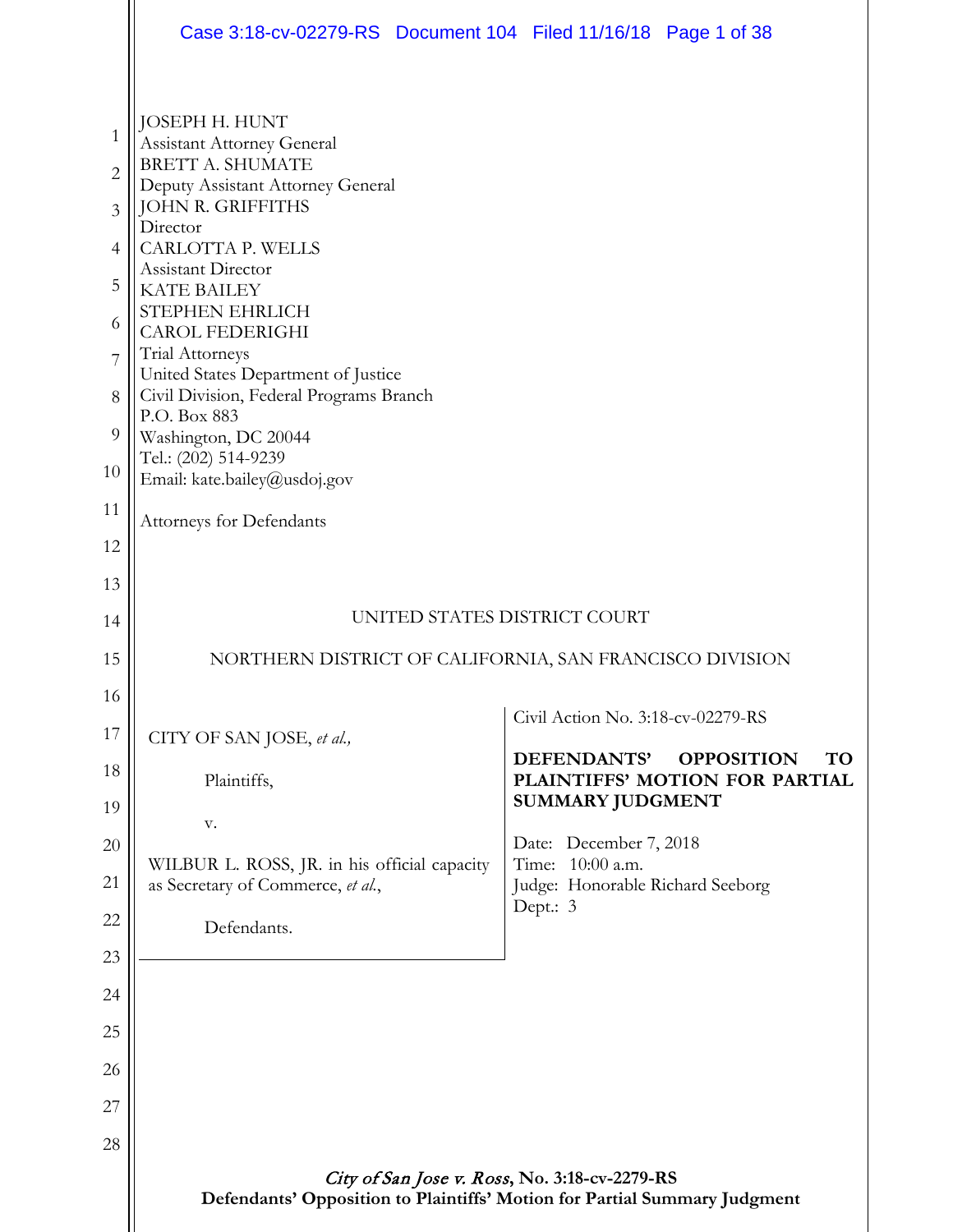# Case 3:18-cv-02279-RS Document 104 Filed 11/16/18 Page 2 of 38

 $1$ 

# **TABLE OF CONTENTS**

| $\overline{2}$ |                                                                                 |                 |                                                                                                                                                                        |
|----------------|---------------------------------------------------------------------------------|-----------------|------------------------------------------------------------------------------------------------------------------------------------------------------------------------|
| $\overline{3}$ |                                                                                 |                 |                                                                                                                                                                        |
| $\overline{4}$ |                                                                                 |                 |                                                                                                                                                                        |
| 5              |                                                                                 |                 |                                                                                                                                                                        |
| 6              | Ι.                                                                              |                 |                                                                                                                                                                        |
| 7              |                                                                                 | А.              | Plaintiffs Fail to Identify Evidence of a Substantial Risk of a Relative                                                                                               |
| 8              |                                                                                 |                 |                                                                                                                                                                        |
| 9              |                                                                                 | <b>B.</b>       | Plaintiffs Further Fail to Identify a Substantial Risk of Harm to Them, Even                                                                                           |
| 10<br>11       |                                                                                 | $\mathcal{C}$ . | Plaintiffs Also Fail to Identify Evidence Specific Injuries Traceable to the                                                                                           |
| 12             |                                                                                 | D.              | The Census Bureau's Continuing Practice of Soliciting National and Regional                                                                                            |
| 13             |                                                                                 |                 | Partners to Perform Outreach About the Census Does Not Establish a<br>Substantial Risk of an Undercount, or Any Injury Traceable to the                                |
| 14             | Π.                                                                              |                 |                                                                                                                                                                        |
| 15             | Plaintiffs Fail to Demonstrate that Secretary Ross Acted in Excess of Statutory |                 |                                                                                                                                                                        |
| 16             |                                                                                 | А.              | Secretary Ross's Submission of § 141(f) Reports Is Not                                                                                                                 |
| 17             |                                                                                 | <b>B.</b>       |                                                                                                                                                                        |
| 18             | III.                                                                            |                 | Plaintiffs Fail to Establish that the Secretary's Eminently Reasonable Decision to<br>Reinstate a Citizenship Question Must Be Set Aside as Arbitrary or Capricious 17 |
| 19<br>20       |                                                                                 | А.              | The Secretary Reasonably Explained His Decision to Reinstate a Citizenship                                                                                             |
| 21             |                                                                                 |                 |                                                                                                                                                                        |
| 22             |                                                                                 | <b>B.</b>       |                                                                                                                                                                        |
| 23             |                                                                                 | $\mathcal{C}$ . | The Secretary's Explanation for His Decision Drew a Rational Connection to                                                                                             |
| 24             | IV.                                                                             |                 | If Any Relief Is Appropriate, Remand to the Agency Is the Appropriate Remedy.  29                                                                                      |
| 25             |                                                                                 |                 |                                                                                                                                                                        |
| 26             |                                                                                 |                 |                                                                                                                                                                        |
| 27             |                                                                                 |                 |                                                                                                                                                                        |
| 28             |                                                                                 |                 | City of San Jose v. Ross, No. 3:18-cv-2279-RS<br>Defendants' Opposition to Plaintiffs' Motion for Partial Summary Judgment                                             |
|                |                                                                                 |                 | $-1$ -                                                                                                                                                                 |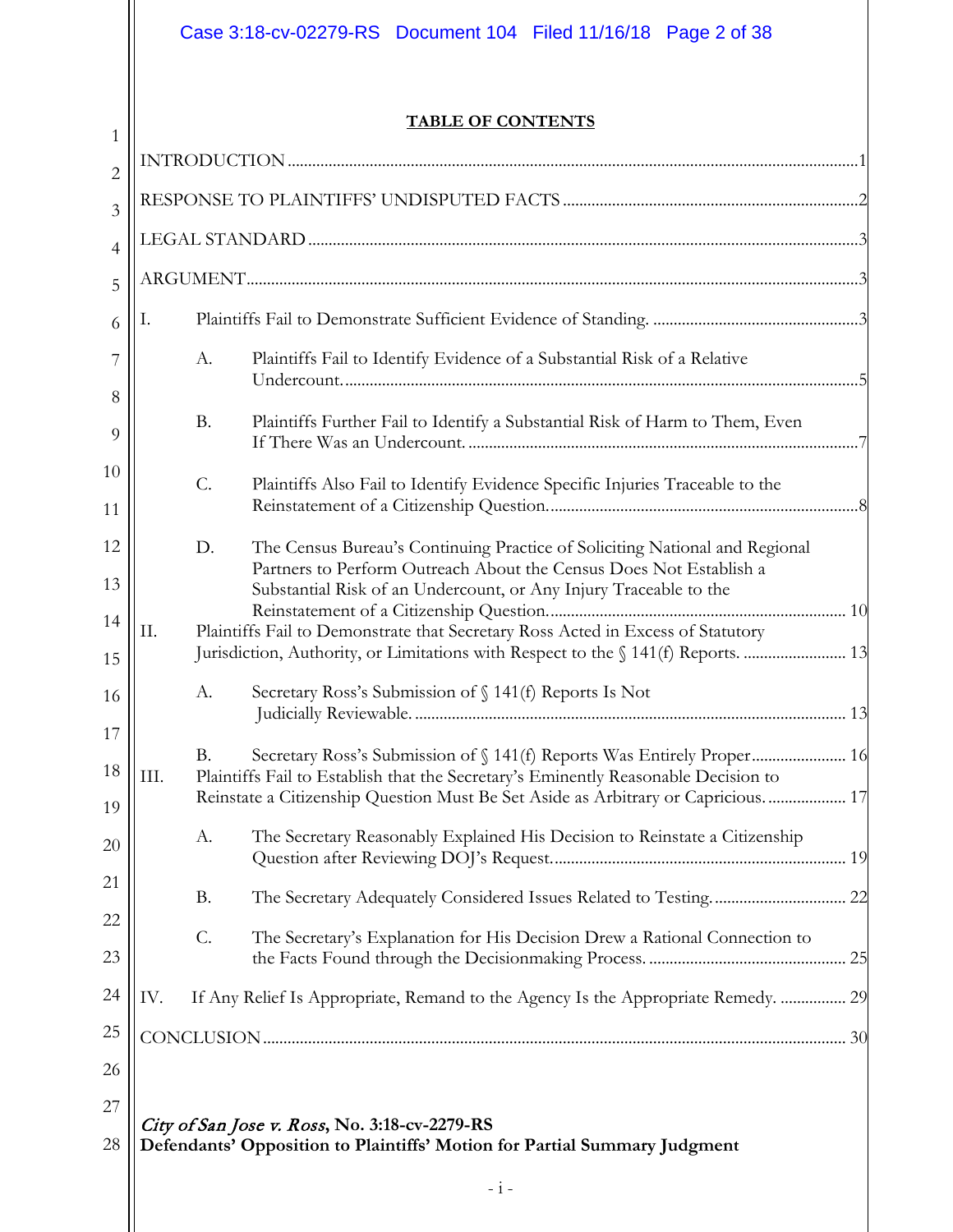|                     | Case 3:18-cv-02279-RS  Document 104  Filed 11/16/18  Page 3 of 38                                                          |
|---------------------|----------------------------------------------------------------------------------------------------------------------------|
|                     |                                                                                                                            |
| 1                   | <b>TABLE OF AUTHORITIES</b><br><b>CASES</b>                                                                                |
| $\overline{2}$      | Aluminum Co. of Am. v. Adm'r, Bonneville Power Admin.,                                                                     |
| 3                   |                                                                                                                            |
| $\overline{4}$<br>5 | Bowman Transp., Inc. v. Ark-Best Freight Sys, Inc.,                                                                        |
| 6                   | City of Tacoma v. FERC,                                                                                                    |
| 7<br>8              | Clapper v. Amensty Int'l, USA,                                                                                             |
| 9                   |                                                                                                                            |
| 10                  | Ctr. for Bio. Diversity v. Zinke,                                                                                          |
| 11                  | D.C. Fed'n of Civic Ass'ns v. Volpe,                                                                                       |
| 12                  |                                                                                                                            |
| 13                  | Defs. of Wildlife v. EPA,                                                                                                  |
| 14                  | De Loss v. U.S. Dep't of Hous. & Urban Dev.,                                                                               |
| 15                  |                                                                                                                            |
| 16<br>17            | Encino Motorcars, LLC v. Navarro,                                                                                          |
| 18                  | Ergon-W. Va., Inc. v. EPA,                                                                                                 |
| 19                  |                                                                                                                            |
| 20                  | FERC v. Elec. Power Supply Ass'n,                                                                                          |
| 21                  | Fla. Power & Light Co. v. Lorion,                                                                                          |
| 22                  |                                                                                                                            |
| 23                  | Franklin v. Massachusetts,                                                                                                 |
| 24                  |                                                                                                                            |
| 25                  | Gill v. Whitford,                                                                                                          |
| 26                  | Go v. Holder,                                                                                                              |
| 27                  |                                                                                                                            |
| 28                  | City of San Jose v. Ross, No. 3:18-cv-2279-RS<br>Defendants' Opposition to Plaintiffs' Motion for Partial Summary Judgment |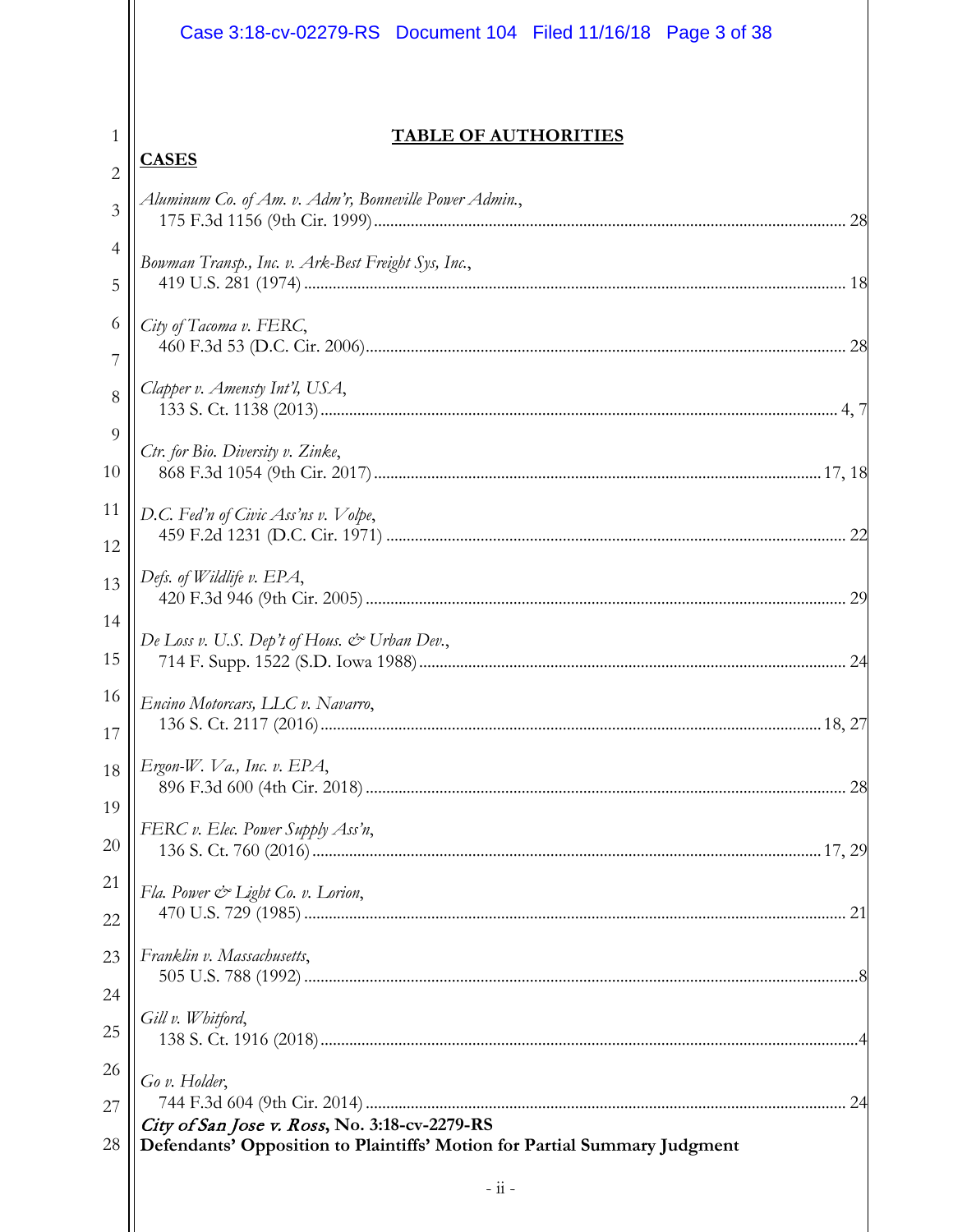|                | Case 3:18-cv-02279-RS Document 104 Filed 11/16/18 Page 4 of 38             |
|----------------|----------------------------------------------------------------------------|
|                |                                                                            |
| 1              | Guerrero v. Clinton,                                                       |
| 2              |                                                                            |
| $\overline{3}$ | Home Box Office, Inc. v. FCC,                                              |
| 4              | Idaho Farm Bureau Fed'n v. Babbitt,                                        |
| 5              |                                                                            |
| 6              | In re Dep't of Commerce,                                                   |
| 7              |                                                                            |
| 8              | In re Oracle Corp. Sec. Litig.,                                            |
| 9              |                                                                            |
| 10             | Jagers v. Fed. Crop Ins. Corp.,                                            |
| 11             | Lujan v. Defs. of Wildlife,                                                |
| 12             |                                                                            |
| 13             | McMaster v. United States,                                                 |
| 14             |                                                                            |
| 15             | Moore v. Apfel,                                                            |
| 16             | Motor Vehicle Mfrs. Ass'n of U.S., Inc. v. State Farm Mut. Auto. Ins. Co., |
| 17             |                                                                            |
| 18             | Mulry v. Driver,                                                           |
| 19             |                                                                            |
| 20             | Nat. Resources Def. Council, Inc. v. Hodel,                                |
| 21             | Nat'l Ass'n of Home Builders v. Norton,                                    |
| 22             |                                                                            |
| 23             | No Casino in Plymouth v. Zinke,                                            |
| 24             |                                                                            |
| 25             | Nw. Ecosys. All. v. U.S. Fish & Wildlife Serv.,                            |
| 26             |                                                                            |
| 27             | City of San Jose v. Ross, No. 3:18-cv-2279-RS                              |
| 28             | Defendants' Opposition to Plaintiffs' Motion for Partial Summary Judgment  |
|                | $ \overline{111}$ $-$                                                      |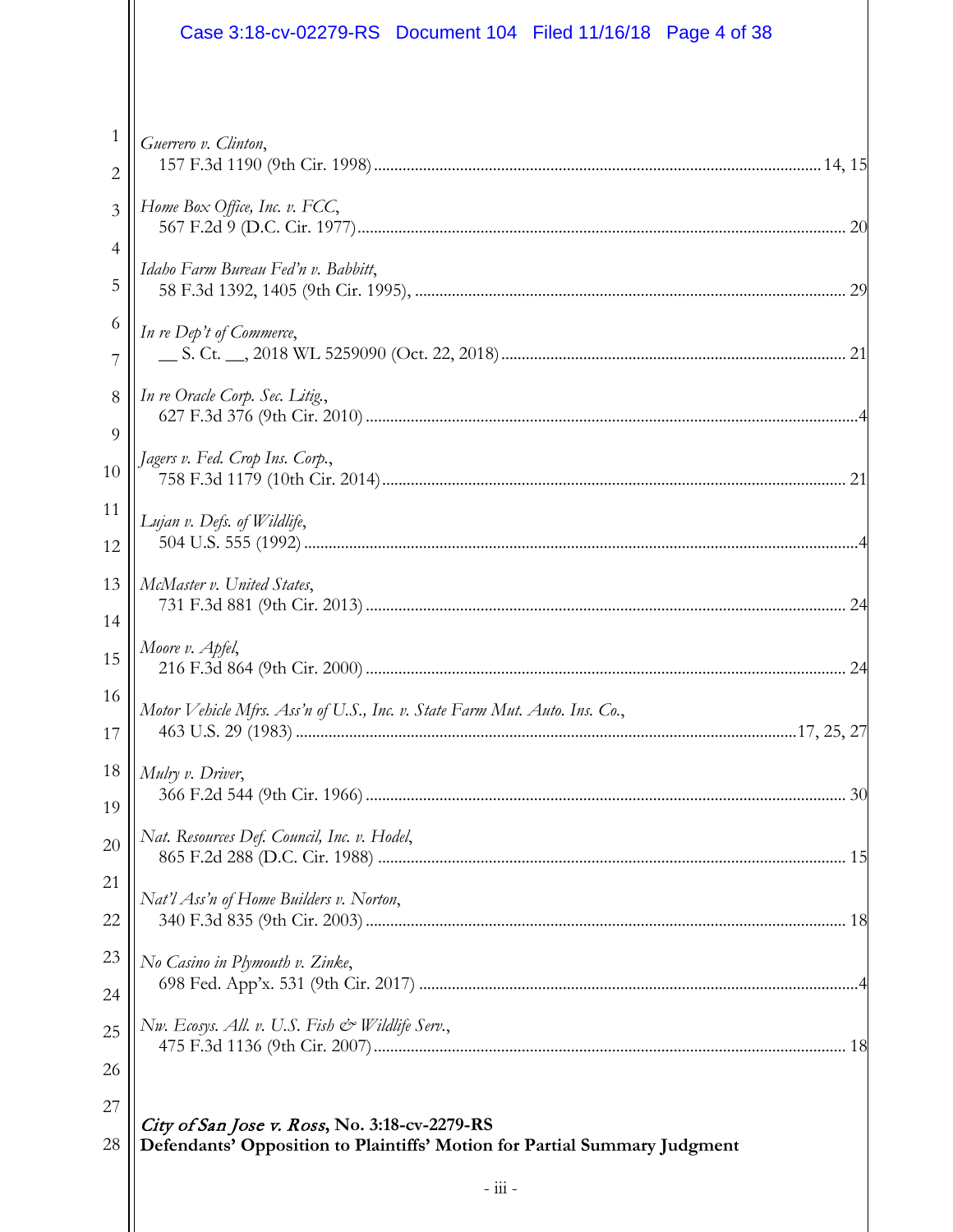|                     | Case 3:18-cv-02279-RS  Document 104  Filed 11/16/18  Page 5 of 38                                                          |
|---------------------|----------------------------------------------------------------------------------------------------------------------------|
| 1<br>$\overline{2}$ | Nw. Envtl. Advocates v. EPA,<br>No. C 03-05760 SI, 2006 WL 2669042 (N.D. Cal. Sept. 18, 2006),                             |
| 3                   | Nw. Motorcycle Ass'n v. U.S. Dep't of Agric.,                                                                              |
| 4                   |                                                                                                                            |
| 5                   | Pacific Dawn LLC v. Pritzker,                                                                                              |
| 6                   |                                                                                                                            |
| 7                   | Pyramid Lake Paiute Tribe of Indians v. U.S. Dep't of the Navy,                                                            |
| 8                   |                                                                                                                            |
| 9                   | Renee v. Duncan,                                                                                                           |
| 10<br>11            | Rohnert Park Citizens to Enforce CEQA v. U.S. Dep't of Transp.,<br>No. C 07-4607, 2009 WL 595384 (N.D. Cal. Mar. 5, 2009), |
| 12                  | Schweiker v. Hansen,                                                                                                       |
| 13                  |                                                                                                                            |
| 14                  | Serv. Women's Action Network v. Mattis,                                                                                    |
| 15                  |                                                                                                                            |
| 16                  | Steel Co. v. Citizens for a Better Env't,                                                                                  |
| 17                  |                                                                                                                            |
| 18                  | Stop H-3 Ass'n v. Dole,                                                                                                    |
| 19                  | United States v. Fifty-Three Eclectus Parrots,                                                                             |
| 20                  |                                                                                                                            |
| 21                  | Valandingham v. Bojorquez,                                                                                                 |
| 22                  |                                                                                                                            |
| 23                  | W. Radio Servs. Co. v., Espy,                                                                                              |
| 24                  | Wilderness Soc'y v. Norton,                                                                                                |
| 25                  |                                                                                                                            |
| 26                  | Wisconsin v. City of New York,                                                                                             |
| 27                  |                                                                                                                            |
| 28                  | City of San Jose v. Ross, No. 3:18-cv-2279-RS<br>Defendants' Opposition to Plaintiffs' Motion for Partial Summary Judgment |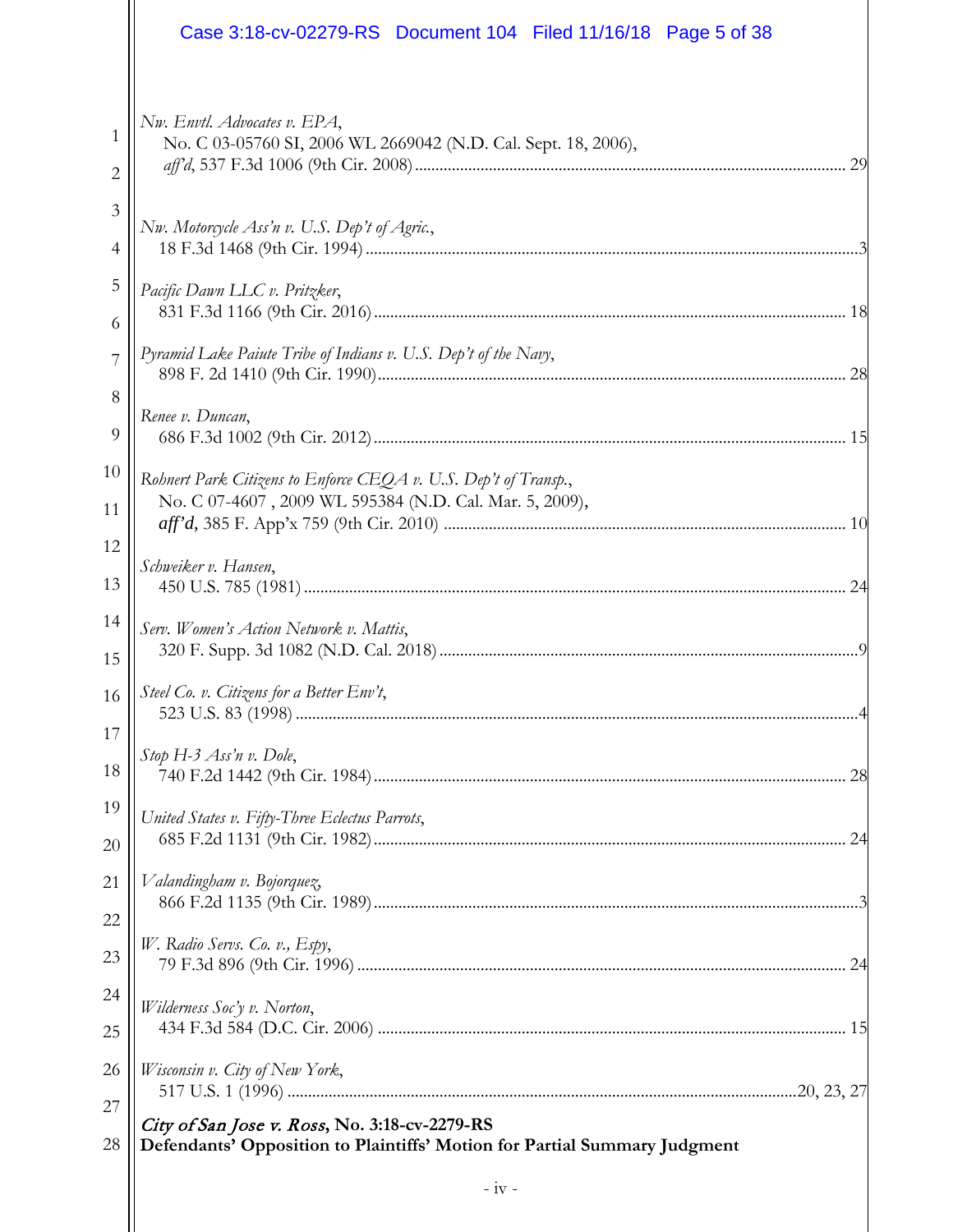|                     | Case 3:18-cv-02279-RS  Document 104  Filed 11/16/18  Page 6 of 38                                                                                                                |
|---------------------|----------------------------------------------------------------------------------------------------------------------------------------------------------------------------------|
|                     |                                                                                                                                                                                  |
| 1                   | Woods Petroleum Corp. v. U.S. Dep't of the Interior,                                                                                                                             |
| 2                   |                                                                                                                                                                                  |
| 3                   | <b>CONSITUTIONAL PROVISIONS</b>                                                                                                                                                  |
| $\overline{4}$<br>5 |                                                                                                                                                                                  |
| 6                   | <b>STATUTES</b>                                                                                                                                                                  |
| $\overline{7}$      |                                                                                                                                                                                  |
| 8                   |                                                                                                                                                                                  |
| $\overline{Q}$      |                                                                                                                                                                                  |
| 10                  |                                                                                                                                                                                  |
| 11                  | <b>FEDERAL RULES</b>                                                                                                                                                             |
| 12                  |                                                                                                                                                                                  |
| 13                  | <b>OTHER AUTHORITIES</b>                                                                                                                                                         |
| 14                  |                                                                                                                                                                                  |
| 15                  | House Committee on Oversight and Government Reform, Progress Report on the 2020 Census,<br>https://oversight.house.gov/hearing/progress-report-on-the-2020-census/ 16            |
| 16                  | House Committee on Oversight and Government Reform, Progress on the 2020 Census -                                                                                                |
| 17<br>18            | Continued,<br>https://oversight.house.gov/hearing/progress-on-the-2020-census-continued/ 16                                                                                      |
| 19                  | Census Integrated Communications Program Summary Assessment Report (ICP Memo),                                                                                                   |
| 20                  | Census Planning Memoranda Series No. 223 (Aug. 2, 2012), https://www.census.gov/                                                                                                 |
| 21                  | Letter from Secretary Ross to Catherine Lhamon, United States Commission on Civil Rights,                                                                                        |
| 22                  |                                                                                                                                                                                  |
| 23                  | Secretary Ross, The National Partnership Press Event at the Renaissance Hotel in Washington,<br>D.C. on October 2, 2018, https://www.commerce.gov/news/speeches/2018/10/remarks- |
| 24                  |                                                                                                                                                                                  |
| 25                  |                                                                                                                                                                                  |
| 26                  |                                                                                                                                                                                  |
| 27                  | City of San Jose v. Ross, No. 3:18-cv-2279-RS                                                                                                                                    |
| 28                  | Defendants' Opposition to Plaintiffs' Motion for Partial Summary Judgment                                                                                                        |
|                     | $-$ V $-$                                                                                                                                                                        |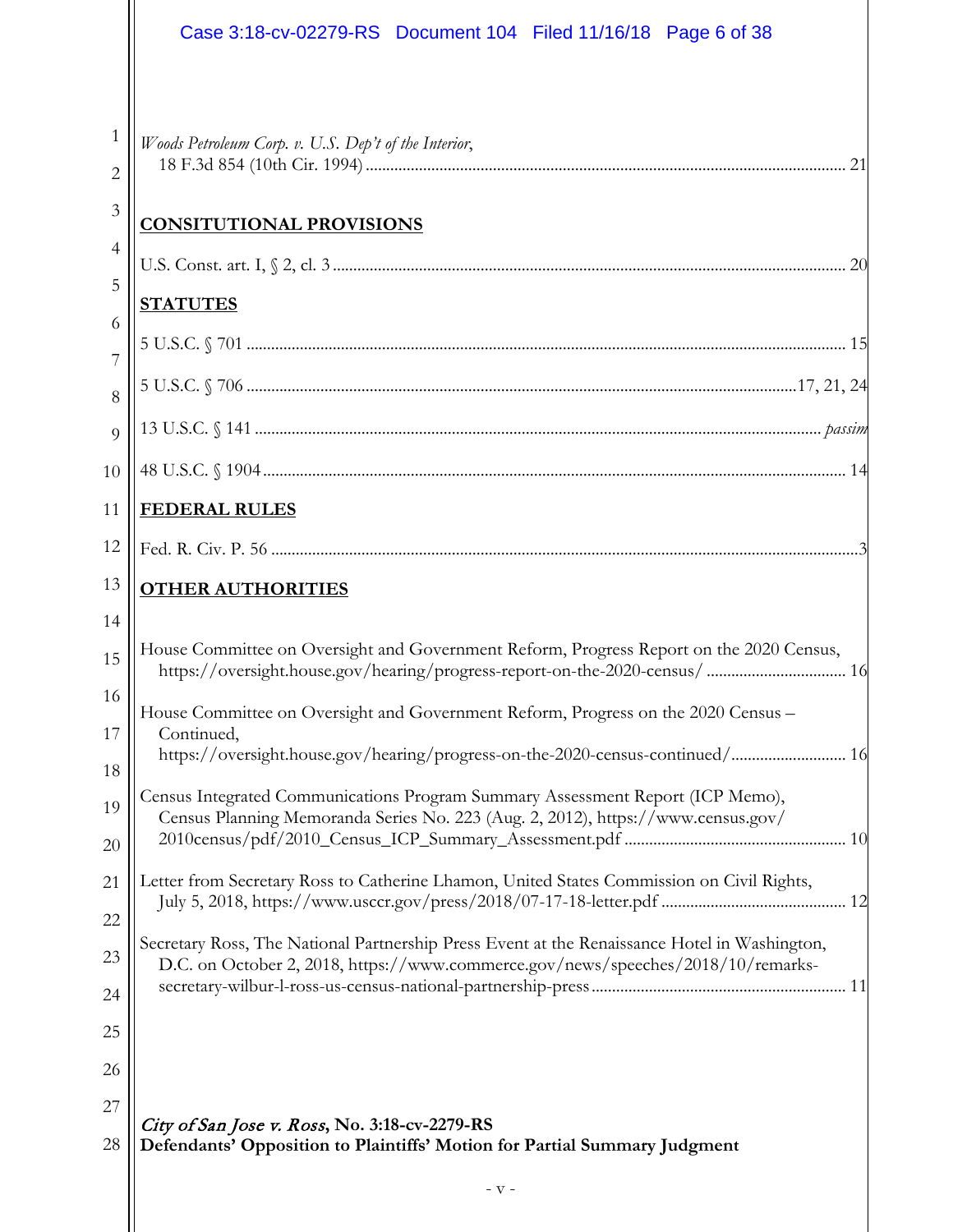1

#### **INTRODUCTION**

2 3 4 5 Plaintiffs, the City of San Jose and the Black Alliance for Just Immigration (BAJI), have brought suit to challenge the decision by the Secretary of Commerce, Wilbur L. Ross, Jr., to reinstate a citizenship question on the 2020 decennial census. Although their enthusiasm for the accuracy of the census does them credit, their methods are misplaced.

6 7 8 9 10 11 12 13 14 15 16 First, Plaintiffs lack standing to pursue their claims. Plaintiffs are not the only ones who care deeply about the accuracy of the census—the Census Bureau has been improving its techniques for administering the decennial census for more than 130 years, or 14 censuses (most of which included a question to collect data about citizenship). These efforts include the Census Bureau's non-response follow-up program (NRFU) that aims to accomplish a complete enumeration—even of households that do not self-respond—through home visits by enumerators, administrative records, and proxy data, as well as the Census Bureau's imputation procedures. In 2020, the Census Bureau will begin with \$1.5 billion committed to NRFU, with an additional \$1.7 billion available in contingency funds. The efficacy of these programs is such that the Census Bureau expects the 2020 decennial census to result in a complete enumeration, and thus Plaintiffs will experience no injury, even if the reinstatement of the citizenship question did result in a decline in initial self-response rates.

17 18 19 20 21 22 Rather than engage with the Census Bureau's techniques to prevent an undercount, or present evidence that an undercount will occur, Plaintiffs attempt to establish an injury by focusing instead on their voluntary expenditures to facilitate the 2020 census, such as public outreach. However, Article III requires that plaintiffs demonstrate incurred expenses to mitigate a *substantial risk* (else any plaintiff could establish standing by unnecessarily laying out funds in response to a nonparanoid fear), and here, Plaintiffs have not demonstrated such a substantial risk of an undercount.

23 24 25 26 Even if Plaintiffs had standing, their APA claims would still fail. Secretary Ross reasonably decided to reinstate a citizenship question, based on the Department of Justice's request for more accurate citizenship data to enforce the Voting Rights Act, which is all that he is required to do. Secretary Ross acted well within the purview of the APA and his responsibility as decisionmaker

27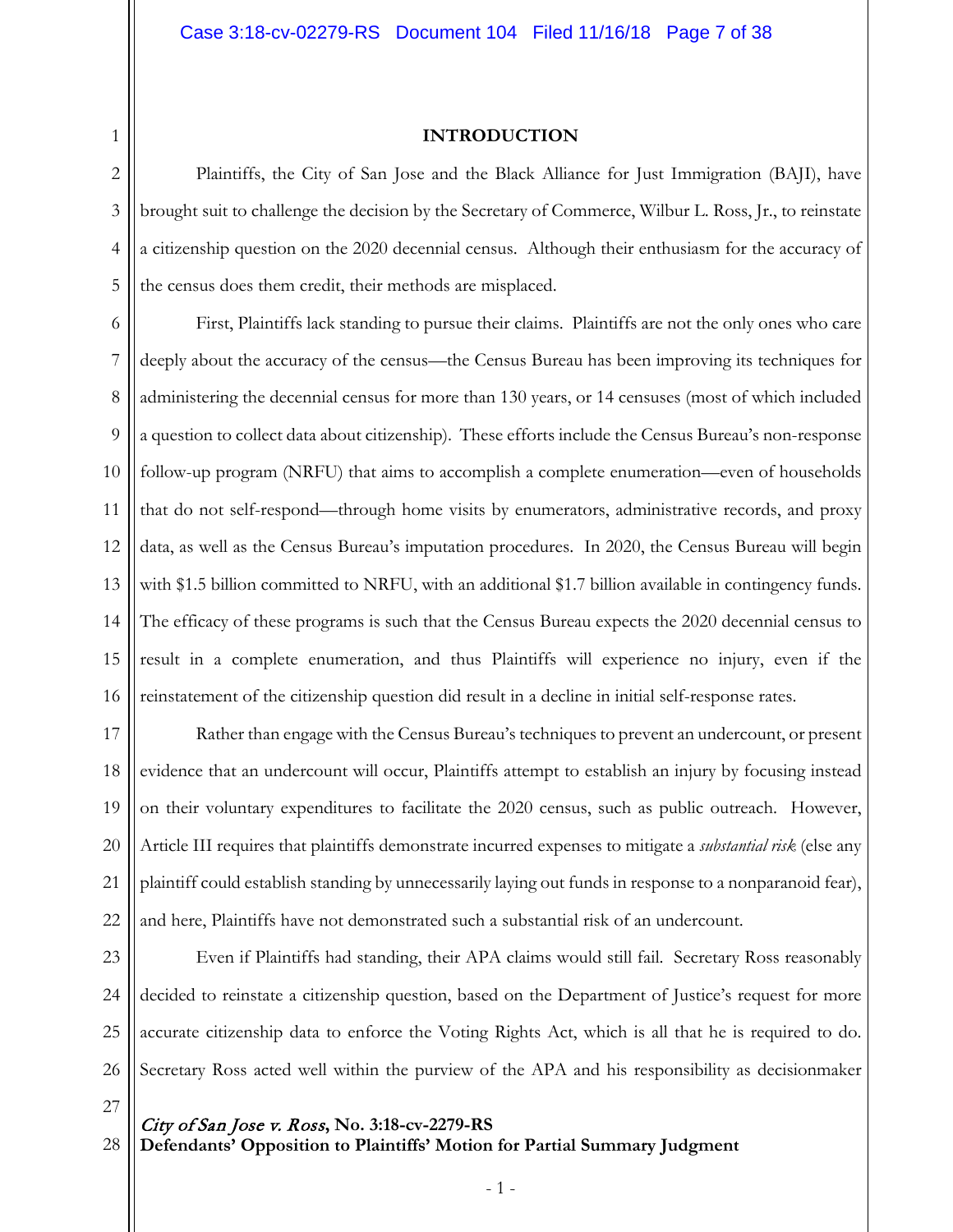1 2 3 4 when he did not accept the recommendations of career staff at the Census Bureau and chose a different course. Nor was Secretary Ross's decision unlawful in light of 13 U.S.C. § 141(f), a reporting statute that this Court lacks jurisdiction to review, although its strictures were satisfied in any event. Plaintiffs are not entitled to summary judgment and their motion should be denied.

5

#### **Response to Plaintiffs' Undisputed Facts**

6 7 8 9 10 This case presents primarily a legal dispute and thus, like most APA cases, is appropriate for disposition on summary judgment. Defendants have previously provided appropriate background in Defendants' Motion for Summary Judgment, but respond to certain instances in which Plaintiffs, after first magnanimously limiting themselves to the administrative record—the proper record for resolving APA claims—have mischaracterized the facts.

11 12 13 14 15 16 17 18 19 20 21 In their statement of undisputed "facts," Plaintiffs present many claims that are anything but facts. For example, Plaintiffs include an entire subsection ostensibly about Secretary Ross's reasons for reinstating a citizenship question (Part II.A, "[Secretary] Ross Chose to Add the Citizenship Question for Reasons that Are Not in the Record," Pls.' MSJ at 2, ECF No. 99), which details a variety of contacts, cited to the administrative record, that are not among Secretary Ross's reasons for reinstating a citizenship question (Secretary Ross's reasons are set forth in his decision memo). This listing, however, ultimately reveals nothing except that, as reflected in the supplement to the Administrative Record, AR 1321, Secretary Ross discussed the reinstatement of the question with a variety of individuals. Likewise, Plaintiffs make much of statements made by Kris Kobach, who, of course, was not the decisionmaker in reinstating a citizenship question to the 2020 census. Pls.' MSJ at 3-4.

22 23 24 25 26 Turning to the Department of Justice's (DOJ) involvement, Plaintiffs suggest, without support, that DOJ "[r]everse[d] [c]ourse" in requesting the reinstatement of a citizenship question. Pls.' MSJ at 4. As Plaintiffs note, in 2016, DOJ sent the Census Bureau a letter indicating that it was not currently requesting the addition of new questions *on the ACS*, then subsequently changed its mind and requested a new topic on LGBT populations on the ACS. AR 311. The Gary Letter,

27

28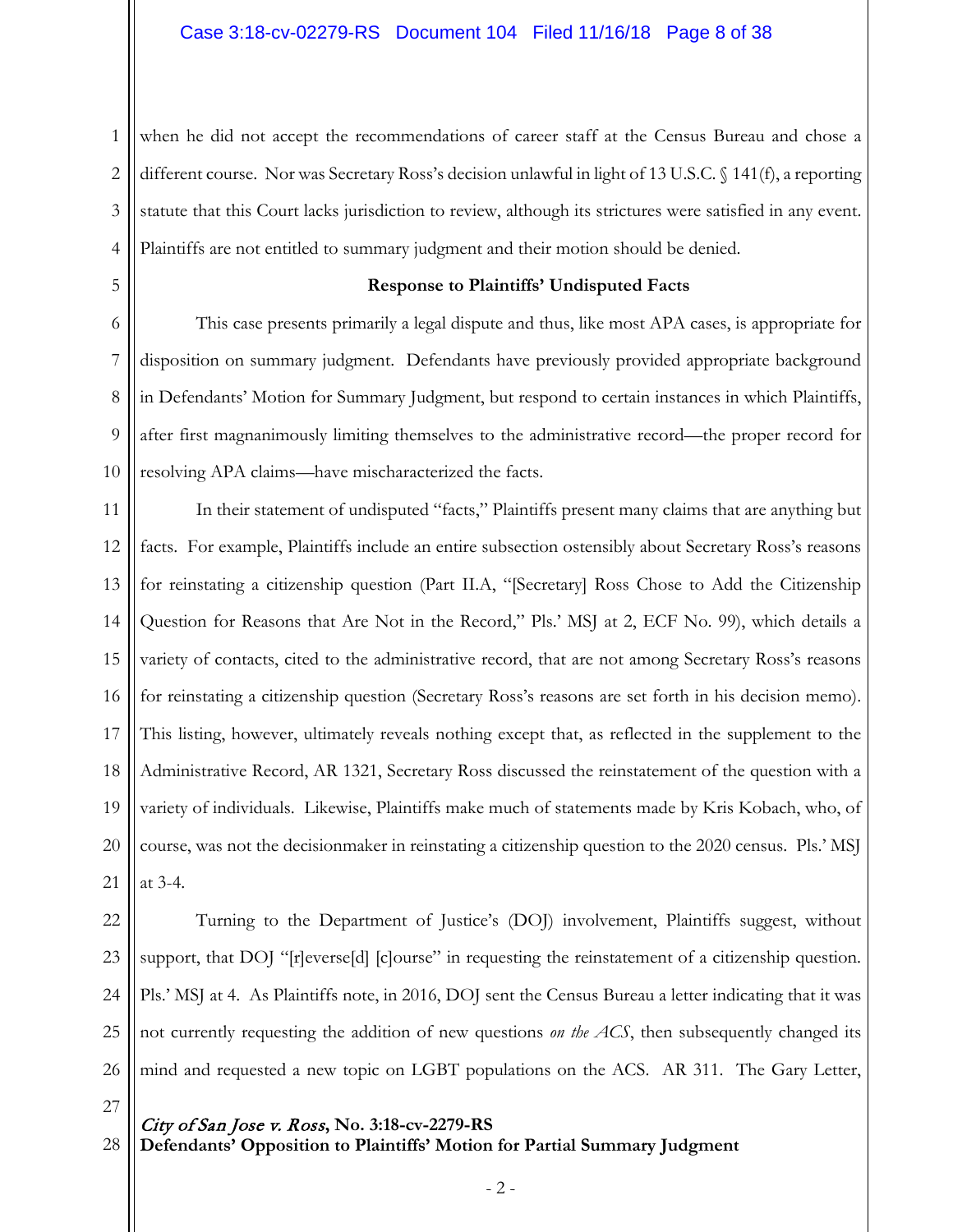# Case 3:18-cv-02279-RS Document 104 Filed 11/16/18 Page 9 of 38

1 2 3 4 5 6 7 which requested the reinstatement of a citizenship question on the decennial census, rather than the ACS, does not contradict DOJ's requests concerning the ACS. And, if it did, there is nothing unusual in an agency reconsidering its position over time and recognizing the need for additional data—as, indeed, clearly happened concerning the collection of data on LGBT populations on the ACS. (In contrast to Plaintiffs' characterization of the Gary Letter as a reversal of course, Plaintiffs appropriately characterize DOJ's second letter concerning LGBT populations as a "supplement[]." Pls.' MSJ at 4-5.)

8 9 10 11 12 13 Finally, Plaintiffs reportedly and incorrectly suggest that it was "too late" to reinstate a citizenship question after March 31, 2017. *See, e.g.*, Pls.' MSJ at 2. This statement is incorrect for the reasons stated in depth at Part II.F, not least of which is that 13 U.S.C. § 141(f), cited by Plaintiffs, explicitly provides for the submission of proposed questions until March 31, 2018 (which the reinstated citizenship question satisfied), *id.* § 141(f)(2), and clearly contemplates changes after both of those dates, *id.* § 141(f)(3).

### 14

#### **LEGAL STANDARD**

15 16 17 18 19 20 21 22 Summary judgment is appropriate when, "view[ing] the evidence and inferences . . . in the light most favorable to the party opposing the motion," "there is no genuine issue as to any material fact and . . . the moving party is entitled to a judgment as a matter of law." *Valandingham v. Bojorquez*, 866 F.2d 1135, 1137 (9th Cir. 1989) (quoting Fed. R. Civ. P. 56(c)). The Ninth Circuit has endorsed the use of summary judgment motions under Rule 56 of the Federal Rules of Civil Procedure for review of agency actions under the Administrative Procedure Act. *See, e.g.*, *Nw. Motorcycle Ass'n v. U.S. Dep't of Agric.*, 18 F.3d 1468, 1471-72 (9th Cir. 1994) (discussing the standards of review under both the APA and Fed. R. Civ. P. 56).

23

27

28

### **ARGUMENT**

# 24

# **I. Plaintiffs Fail to Demonstrate Sufficient Evidence of Standing.**

25 26 To proceed with this suit, Plaintiffs must show that they have Article III standing—including demonstrating that they are at imminent risk of injury. Plaintiffs primarily rely on funds that they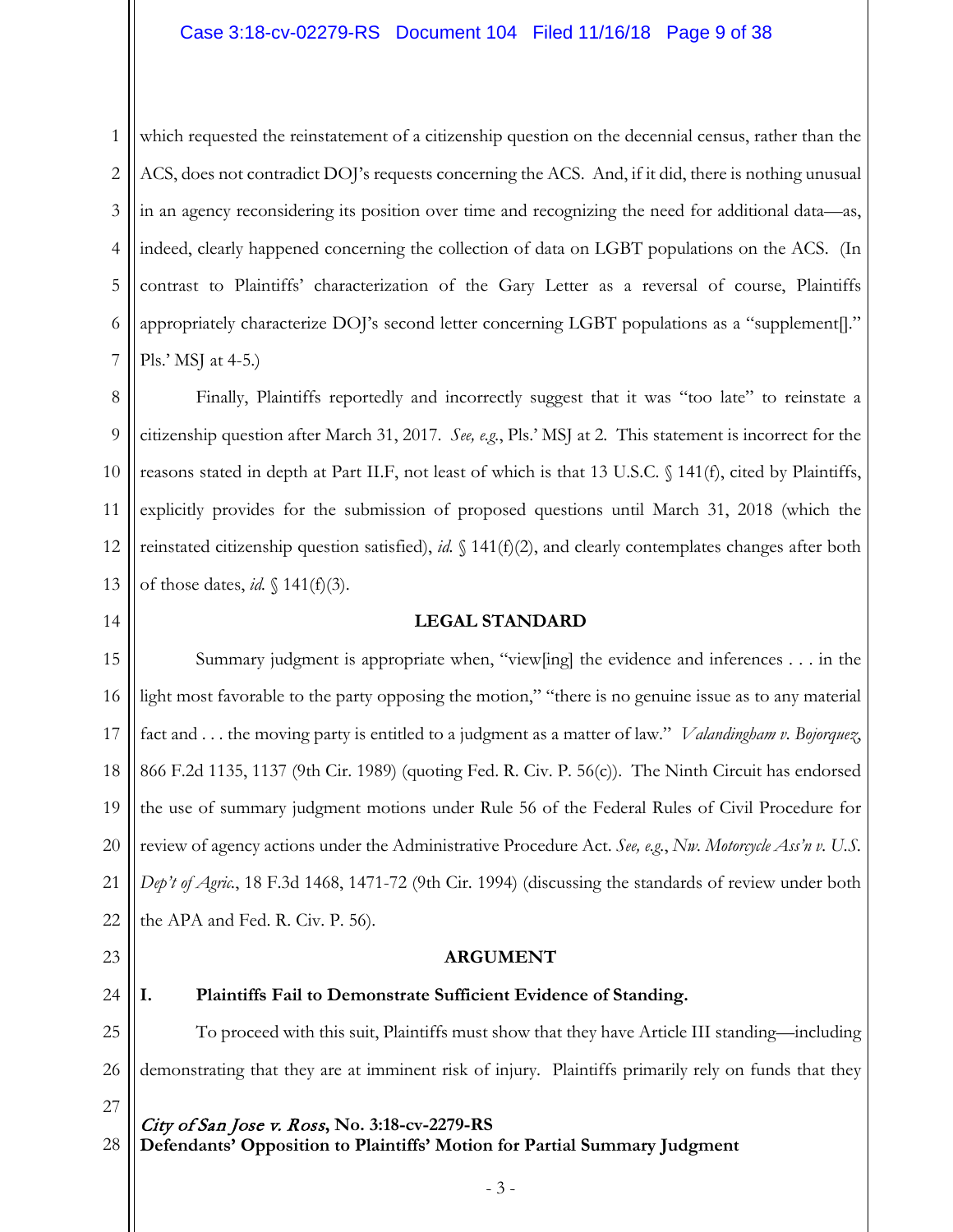1 2 3 4 5 6 7 have spent or plan to spend preparing for the census to provide this injury and only weakly dispute whether the 2020 census will in fact enumerate every person. Although an organization can, under appropriate circumstances, demonstrate sufficient injury by diverting its resources to avert a threatened harm, Plaintiffs here are stymied because they cannot show that there is a substantial risk of harm that requires mitigation, and they cannot establish with specificity that they have diverted or will divert funds *because of the citizenship question*, above and beyond whatever funds they would otherwise devote to preparing for the census.

8 9 10 11 12 13 14 15 16 17 18 19 20 21 22 It is well settled that, because standing is an "indispensable part of the plaintiff[s'] case, each element must be supported . . . with the manner and degree of evidence required at the successive stages of the litigation." *Lujan v. Defs. of Wildlife*, 504 U.S. 555, 561 (1992). Where, as here, plaintiffs have moved for summary judgment, they "must 'set forth' by affidavit or other evidence 'specific facts" sufficient to establish there is no genuine issue with regard to their invocation of the court's jurisdiction. *Id.* (citations omitted); *see also No Casino in Plymouth v. Zinke*, 698 F. App'x. 531, 532 (9th Cir. 2017) (quoting *Lujan*, 504 U.S. at 561); *In re Oracle Corp. Sec. Litig.*, 627 F.3d 376, 385 (9th Cir. 2010) (a ruling on summary judgment must be based only on admissible evidence). If plaintiffs fail to adduce such evidence, the Court lacks jurisdiction to hear their claims, and "cannot proceed at all" except to "'announc[e] the fact and dismiss[]" the case. *Steel Co. v. Citizens for a Better Env't*, 523 U.S. 83, 94 (1998); *see also Gill v. Whitford*, 138 S. Ct. 1916, 1923 (2018) (vacating a judgment for plaintiffs who had "alleged that they had such a personal stake in [that] case, but never followed up with the requisite proof"); *No Casino in Plymouth*, 698 F. App'x. at 532 (concluding plaintiffs failed to meet their burden of establishing standing because they did not submit affidavits or other evidence in support of their allegations of injury).

23

24 25 26 The mere fact that a plaintiff has expended money in response to a fear about the future does not suffice to create standing. As the Supreme Court explained, plaintiffs "cannot manufacture standing merely by inflicting harm on themselves based on their fears of hypothetical future harm that is not certainly impending." *Clapper v. Amnesty Int'l, USA*, 133 S. Ct. 1138, 1151 (2013) (citation

27

28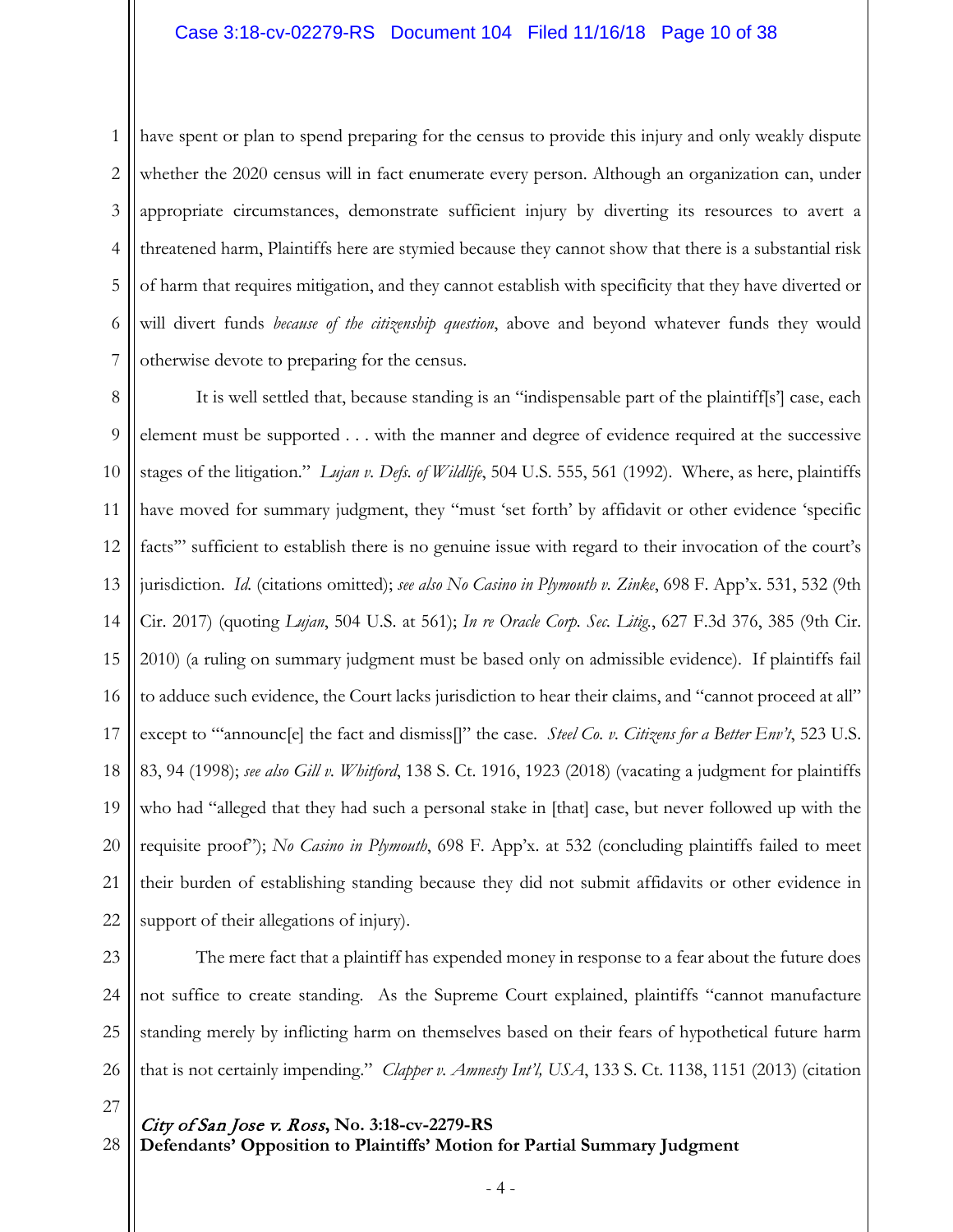### Case 3:18-cv-02279-RS Document 104 Filed 11/16/18 Page 11 of 38

1 2 3 4 5 6 7 8 9 10 omitted). "If the law were otherwise, an enterprising plaintiff would be able to secure a lower standard for Article III standing simply by making an expenditure based on a nonparanoid fear." *Id.* Rather, there must be at least a "substantial risk" that the feared harm will occur, which thereby renders plaintiffs' mitigation efforts reasonable. *See id.* at 1150 n.5 ("Our cases do not uniformly require plaintiffs to demonstrate that it is *literally certain* that the harms they identify will come about. In some instances, we have found standing based on a "substantial risk" that the harm will occur, which may prompt plaintiffs to reasonably incur costs to mitigate or avoid that harm." (emphasis added)). Plaintiffs must, therefore, make two showings—first, that there is at least a substantial risk that the relative undercount that they fear will come to pass, and second, that they have already or will imminently incur costs traceable to an attempt to mitigate that harm.

11

#### **A. Plaintiffs Fail to Identify Evidence of a Substantial Risk of a Relative Undercount.**

12 13 14 15 16 17 18 19 20 21 22 Falling well short of establishing a substantial risk of a differential and relative undercount, Plaintiffs put forth no evidence that the reinstatement of a citizenship question will result in *any* undercount once the Census Bureau's extensive NRFU efforts— including the use of proxy data and administrative records, as well as its use of imputation —are completed. Defendants, to the contrary, *have* put forth such evidence, in the form of the expert report of Dr. Abowd, the Census Bureau's chief scientist. *See generally* Decl. of John M. Abowd, Ph.D (Abowd Decl.), Defs.' MSJ, Ex. A, ECF No. 100-1 (describing the Census Bureau's efforts to obtain a complete enumeration, including encouraging self-response, home visits by enumerators, obtaining data from administrative records, and using proxy data provided by nearby households). Dr. Abowd, who is well versed in the Census Bureau's complex procedures, concluded that "there is no credible quantitative evidence that the addition of the citizenship question would affect the accuracy of the count." Abowd Decl. ¶ 13.

23 24

25

26 27

#### City of San Jose v. Ross**, No. 3:18-cv-2279-RS Defendants' Opposition to Plaintiffs' Motion for Partial Summary Judgment** 28

Rather than present expert testimony or substantively engage with the accuracy of the count,

Plaintiffs flatly assert that "the risk [certain groups] will not be counted accurately when the Census

contains the citizenship question is substantial," Pls.' MSJ at 16, and mentions in passing statistics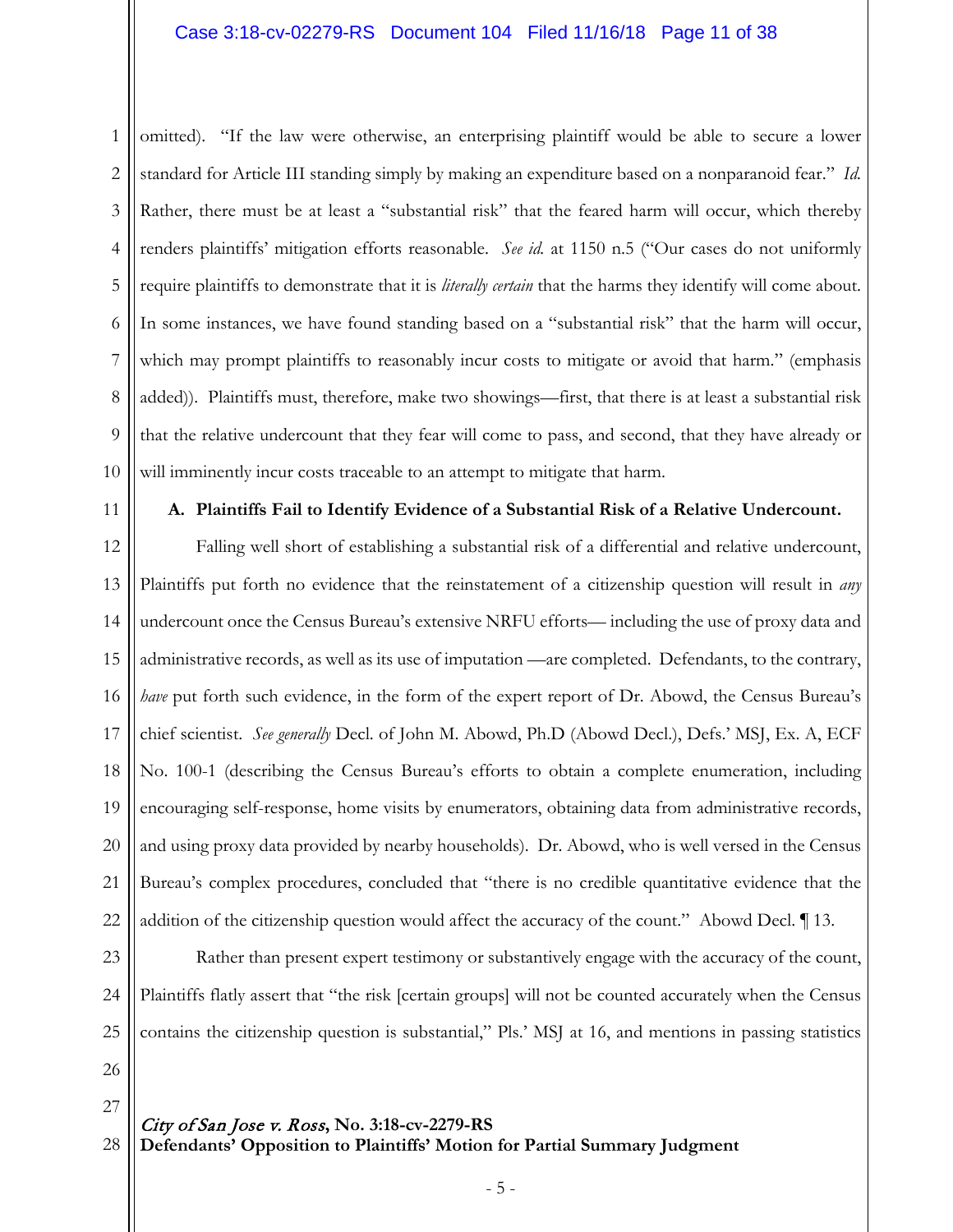1 2 3 4 5 6 from the Census Bureau.<sup>[1](#page-11-0)</sup> See, e.g., Pls.' MSJ at 12 (citing the Administrative Record for the Census Bureau's estimated impact of reinstating a citizenship question on initial response rates for noncitizen households). The question of initial self-response, is, of course, entirely separate from the question of the ultimate accuracy of the census. *See* Abowd Decl. ¶ 20 ("It is important to stress that the estimated decrease in self-response rates does not translate into an increase in net undercount, and the use of our estimates as if they did is wholly inappropriate.").

7 8 9 10 11 12 13 14 15 16 17 18 19 20 Indeed, the Census Bureau is well aware that not every person will initially self-respond and therefore devotes significant effort towards enumerating those who do not initially self-respond. For the 2020 Census, the Census Bureau has already earmarked approximately \$1.5 billion for its NRFU efforts, with possible contingency funds, if necessary. Abowd Decl. ¶¶ 58, 67. The Census Bureau expects that these efforts will result in a total enumeration or, in other words, no undercount. Abowd Decl. ¶ 24. Plaintiffs also point to a statement in the Administrative Record that households that might choose not to respond because of a citizenship question might also be more likely to decline to speak to an enumerator during NRFU. Pls.' MSJ at 12. Of course, as the precise sentence that Plaintiffs quote states, this will "result[] in a proxy response," Pls.' MSJ at 12—in other words, those households will be enumerated through proxy data (or, possibly, administrative records), neither of which requires the household to speak to an enumerator. And, Dr. Abowd was well aware of the Census Bureau's estimates and of the NRFU process, and the last step of imputation, when he concluded that, even with the reinstatement of a citizenship question, the 2020 census "will result in a complete enumeration." Abowd Decl. ¶ 24.

21

Although Plaintiffs suggest that the Census Bureau's projections about its success are "speculation," it is Plaintiffs who present no evidence other than the extrapolation of their counsel

23

24

22

<span id="page-11-0"></span>25 26 27 <sup>1</sup> Plaintiffs also make occasional reference to anecdotes in which individuals—generally unnamed—state that they personally have concerns about responding to the census due to the reinstatement of a citizenship question. *See, e.g.*, Decl. of Opal Tometi (Tometi Decl.) ¶ 11, ECF No. 99-4; Decl of Jeff Ruster (Ruster Decl.)  $\parallel$  8, ECF No. 99-5. These hearsay statements are not presented in an admissible form and could not suffice to establish the broader conclusion that the reinstatement of a citizenship question will cause an undercount.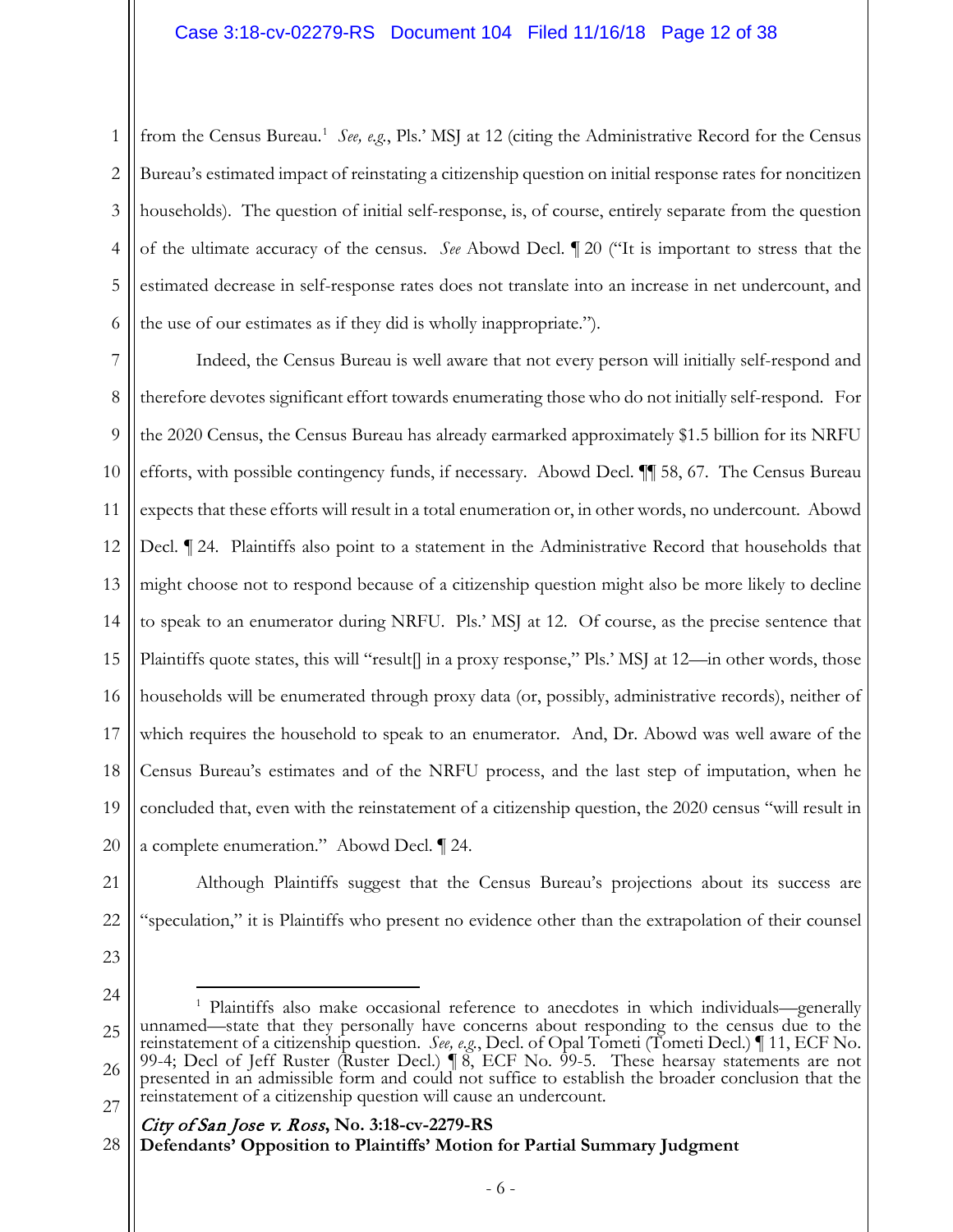1 2 3 4 5 6 7 8 9 10 to suggest that an undercount will actually occur. Plaintiffs, apparently recognizing that they have not presented evidence sufficient to establish that there will be an undercount, purport to be injured even if the count is completely successful. *See* Pls.' MSJ at 11 ("Even if the Bureau were to compensate for the lowered self-response rate entirely through the use of NRFU, San Jose will have already diverted funds . . . ."). Yet this phrasing, of course, elides that it is Plaintiffs' burden to demonstrate that the future harm they are expending funds to mitigate is at a substantial risk of occurring. Certainly Plaintiffs have assembled a story in which the citizenship question could result in an undercount. However, pointing to a "nonparanoid fear" is not enough—Plaintiffs must actually show, through admissible evidence, that there is a substantial risk of an undercount, and that they have not done. *Clapper*, 133 S. Ct. at 1151.

11 12

13

14

15

16

17

18

19

20

21

22

23

24

25

26

27

# **B. Plaintiffs Further Fail to Identify a Substantial Risk of Harm to Them, Even If There Was an Undercount.**

Even if Plaintiffs had presented sufficient evidence to establish a substantial risk of an undercount, they must go further and establish that they would actually be harmed by such an undercount. For the purposes of losing representation during apportionment or losing federal funds, this would require Plaintiffs to demonstrate that the relative undercount they fear would be large enough to actually change the allocation of representatives or funds. It is clearly not the case that "[a]ny differential undercount attributable to the citizenship question will harm San Jose to some degree for purposes of standing." Pls.' MSJ at 16.

Plaintiffs fail to present evidence that the undercount they fear would disadvantage San Jose *relative to other areas* to such an extent as to actually result in a reduction in the funding assigned to San Jose under the programs cited, or to reduce the representational interests of San Jose residents or BAJI members. Plaintiffs' declarant takes such a relative disadvantage as a given ("Therefore, if the Decennial Census underreports the population of San Jose relative to other Participating Jurisdictions receiving funds from HUD by formula . . ." Decl. Kristen Clements ¶¶ 23, 25, ECF No. 99-2; "if the Census Bureau were to provide lower-than-accurate population data for the City of San Jose relative to other cities receiving WIOA funding, the City o[f] San Jose would receive less funding through

City of San Jose v. Ross**, No. 3:18-cv-2279-RS**

**Defendants' Opposition to Plaintiffs' Motion for Partial Summary Judgment** 28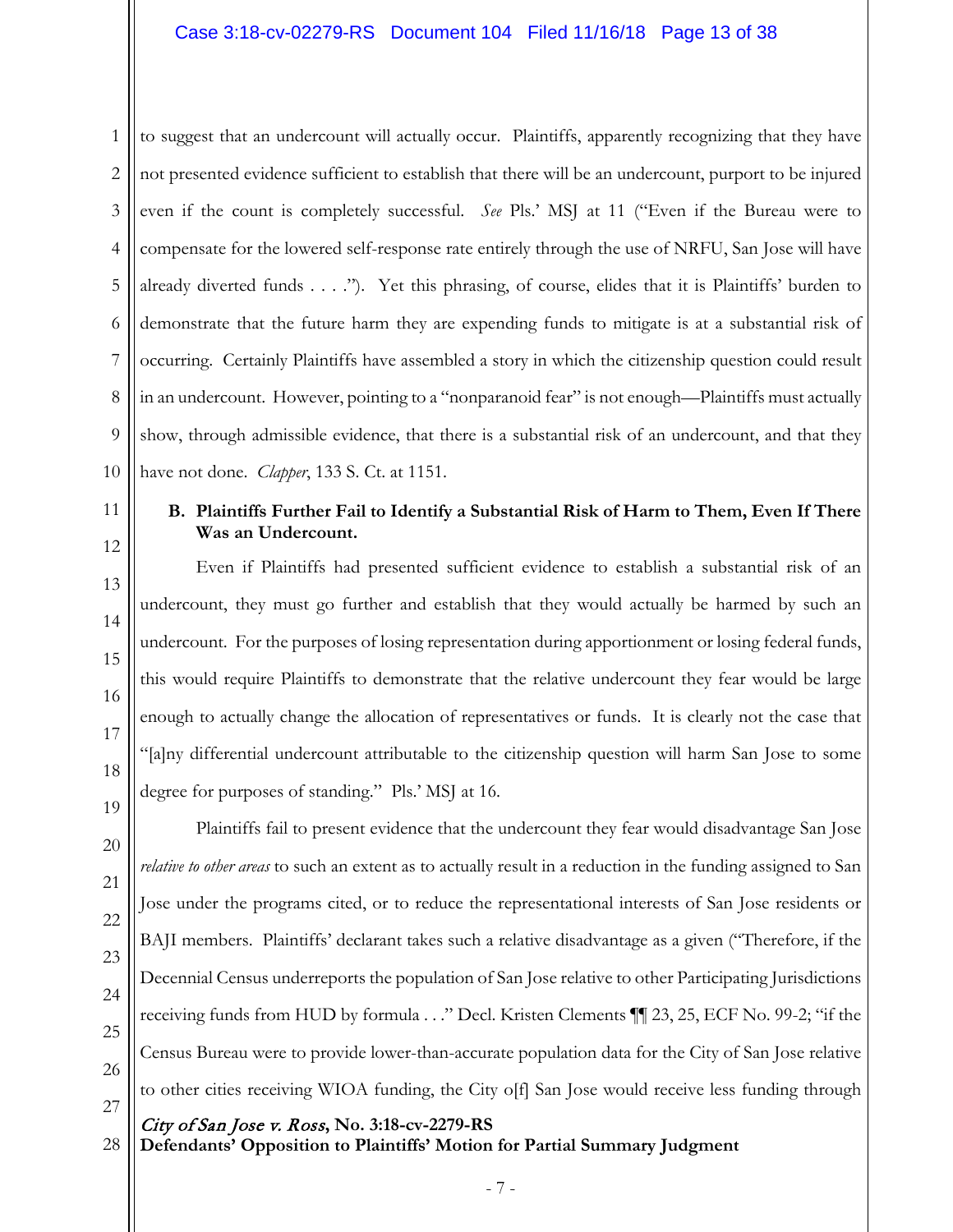1 2 3 4 5 6 7 8 9 WIOA than it would if the data were accurate," Decl. Monique Melchor ¶ 10, ECF No. 99-3). Plaintiffs also gesture, without support, at an argument that San Jose may be susceptible to such a relative undercount by noting that San Jose's population has a larger-than-national-average percentage of Hispanic residents, but present no admissible evidence analyzing other factors influencing the count in San Jose versus in other areas or analyzing the likelihood of such a relative undercount. But these arguments are insufficient to establish standing. *Cf. Franklin v. Massachusetts*, 505 U.S. 788, 802 (1992) (holding that Massachusetts lacked standing to challenge the accuracy of the data sources used in apportionment when it could not show that it would have received an additional Representative if more accurate data sources had been used).

10 11 12 13 14 15 16 To the contrary, Defendants have presented expert evidence that, under the scenarios examined by Dr. Gurrea, "congressional apportionment in any state (including California) does not change due to reinstatement of a citizenship question," and the funds that California as a whole will receive under Title I, WIC, and Social Service Block Grants will decline by just 0.01 percent, without considering additional mitigation efforts, such as imputation. Rule  $26(A)(2)(B)$  Expert Report and Declaration of Stuart D. Gurrea, Ph.D. ¶¶ 11, 66-70 (Gurrea Declaration), Defs.' MSJ, Ex. B, ECF No. 100-2.

17

18

19

20

21

22

23

24

25

26

# **C. Plaintiffs Also Fail to Identify Evidence Specific Injuries Traceable to the Reinstatement of a Citizenship Question.**

Plaintiffs attempt to satisfy the requirements of Article III by pointing to funds that San Jose and BAJI intend to expend in an attempt to mitigate the allegedly impending undercount. As discussed above, this approach fails because Plaintiffs cannot demonstrate that the harm they seek to mitigate rises to the level of a substantial risk. Furthermore, Plaintiffs fail to present evidence of specific harms traceable *to the reinstatement of a citizenship question*.

San Jose points to funds that it has already expended, and plans to expend, preparing for the 2020 census, including its outreach programs and programs to identify low visibility housing. Ruster Decl. ¶¶ 4, 5, 9, 11, 12. Plaintiffs present no evidence that these resources were expended *because of the citizenship question* (contrary to Plaintiffs' counsel's claim that "San Jose has already spent, and will

- 27
- **Defendants' Opposition to Plaintiffs' Motion for Partial Summary Judgment** 28

City of San Jose v. Ross**, No. 3:18-cv-2279-RS**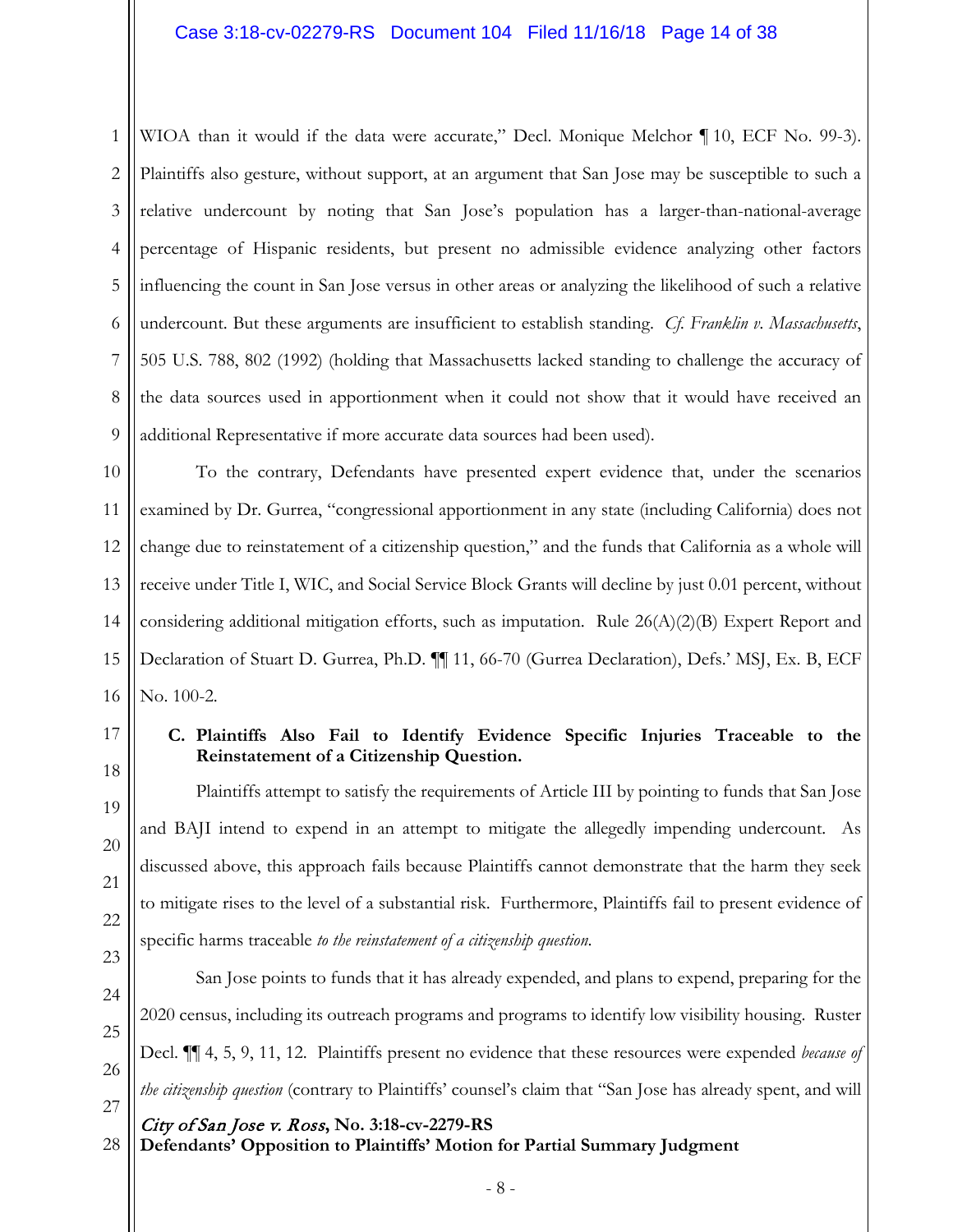1 2 3 4 5 6 7 8 9 10 11 12 13 14 15 16 17 18 19 20 continue to spend, precious municipal resources to encourage participation in the Census specifically because a citizenship question will be added." Pls. MSJ at 10). In other words, it appears equally likely that San Jose has so far spent the same amount on census-related outreach that it spends in each decennial census cycle because it values the accuracy of the census for reasons unrelated to the presence of the citizenship question. San Jose's declarant does state that San Jose's *future* outreach programs "will require the City of San Jose to divert funds and use additional sources of City funding not currently designated for census-related outreach." Ruster Decl. ¶ 10; *see also* Ruster Decl. ¶ 13. This statement, however, is insufficiently specific and makes no attempt to quantify the amount of resources that San Jose intends to divert, or when, or what programs San Jose will use the funds for. Likewise, the declaration addressing BAJI's expenditures allegedly relating to the citizenship question is similarly non-specific. The declarant states that "BAJI has taken steps to divert some of its essential and limited resources—including time and money . . . to respond to the addition of the citizenship question to the 2020 Decennial Census and to counteract the harmful effects of the question." Tometi Decl. ¶ 12. The declaration is silent as to how much time or money will be diverted, or when. These non-specific allegations are conclusory, and contain far from the requisite level of detail about the volume of diverted funds and the specific activities which BAJI plans to undertake. *See Serv. Women's Action Network v. Mattis*, 320 F. Supp. 3d 1082, 1100 (N.D. Cal. 2018) (finding that plaintiff's allegations of harm from diversion of resources, including allegations that the organization had to "field complaints" and work on "advocacy initiatives and community programs," were inadequate and conclusory because plaintiff "d[id] not provide any specificity in describing (1) from what and (2) to what its resources have been reallocated").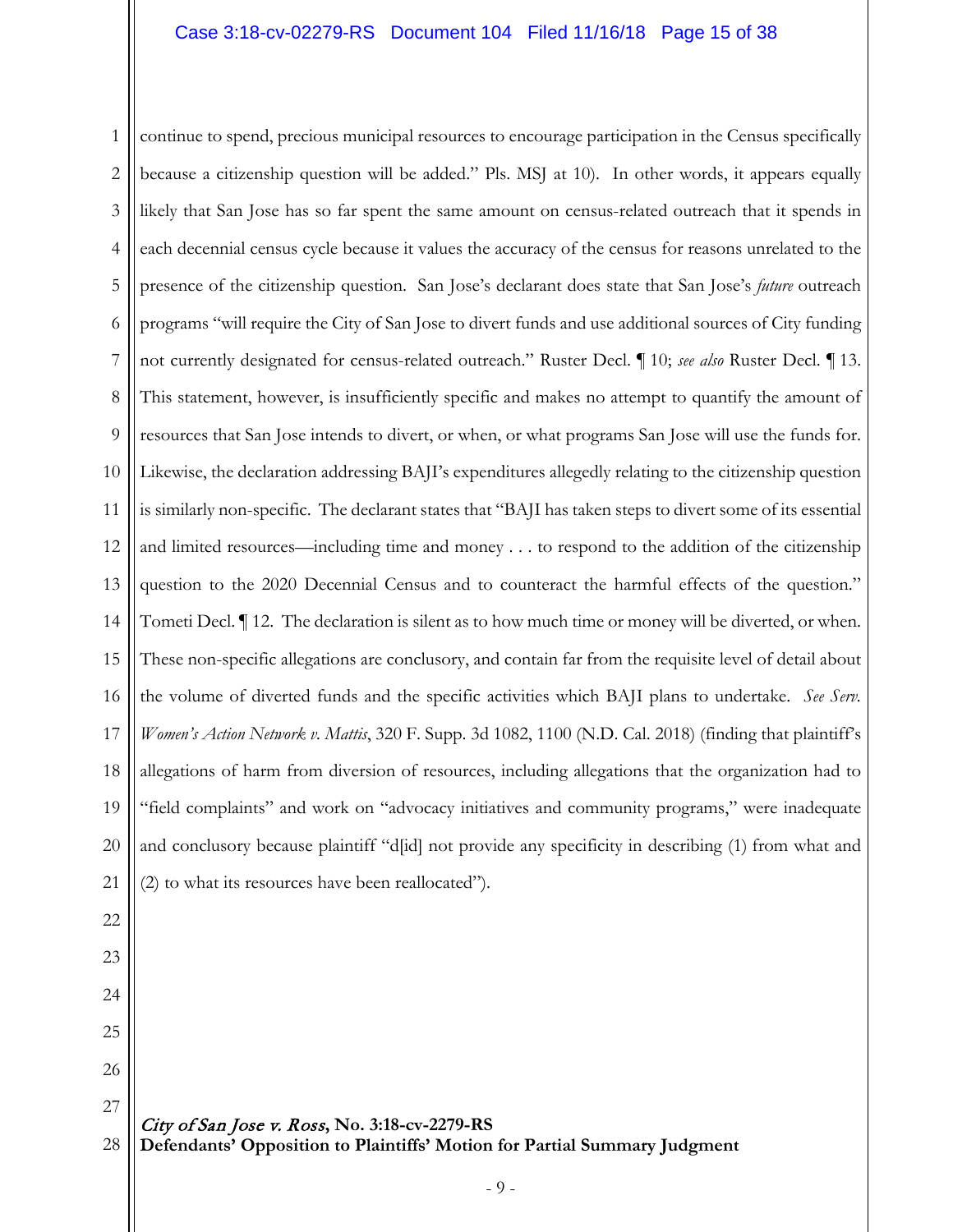# **D. The Census Bureau's Continuing Practice of Soliciting National and Regional Partners to Perform Outreach About the Census Does Not Establish a Substantial Risk of an Undercount, or Any Injury Traceable to the Reinstatement of a Citizenship Question.**

Plaintiffs appear to suggest that their outreach efforts are more salient here, or more traceable to the citizenship question, because of the Census Bureau's longstanding practice of encouraging such outreach. Not so.

6 7 8 9 10 11 12 13 14 15 16 17 18 19 In the lead-up for each census, the Census Bureau reaches out to community organizations and others to encourage them to be partners in the upcoming census. These programs are a wellestablished part of the Integrated Communications Program (ICP), and occurred even when no citizenship question appeared on the census. *See, e.g.*, Census Integrated Communications Program Summary Assessment Report at 1 (ICP Memo), Census Planning Memoranda Series No. 223 (Aug. [2](#page-15-0), 2012), https://www.census.gov/2010census/pdf/2010\_Census\_ICP\_Summary\_Assessment.pdf<sup>2</sup> (noting that, for the ICP prior to the 2010 census, "[a]pproximately 257,000 partnerships were forged between the U.S. Census Bureau and businesses, faith-based groups, community organizations, groups of elected officials, ethnic organizations, etc."). The 2010 ICP included national partnerships with "external organizations such as federal governmental agencies, nongovernmental organizations, businesses, and corporations" in order "to ensure accurate and complete population enumeration and to meet the data needs for the next decade" by having those national partners "assist in getting an increased mail response from those who most likely would not respond to the census." ICP Memo at 6.

The 2010 ICP also included regional partnerships that "engag[ed] regional and national partners as trusted voices in [hard-to-count (HTC)] areas" in order to "communicate the importance

Census Bureau's public descriptions of its 2010 ICP activities. *See, e.g.*, *Rohnert Park Citizens to Enforce CEQA v. Dep't of Transp.*, No. C 07-4607, 2009 WL 595384, at \*3 (N.D. Cal. Mar. 5, 2009) ("Under Federal Rule of Evidence 201(b), '[a] judicially noticed fact must be one not subject to reasonable dispute in that it is either (1) generally known within the territorial jurisdiction of the trial court or (2) capable of accurate and ready determination by resort to sources whose accuracy cannot reasonably be questioned.' 'A court shall take judicial notice if requested by a party and supplied with the

<sup>2</sup> The Court make take judicial notice pursuant to Federal Rule of Evidence 201(b) of the

20

21

1

2

3

4

5

- <span id="page-15-0"></span>23
- 
- 24
- 25

27

26

necessary information.'"), *aff'd*, 385 F. App'x 759 (9th Cir. 2010).

City of San Jose v. Ross**, No. 3:18-cv-2279-RS**

**Defendants' Opposition to Plaintiffs' Motion for Partial Summary Judgment** 28

<sup>22</sup>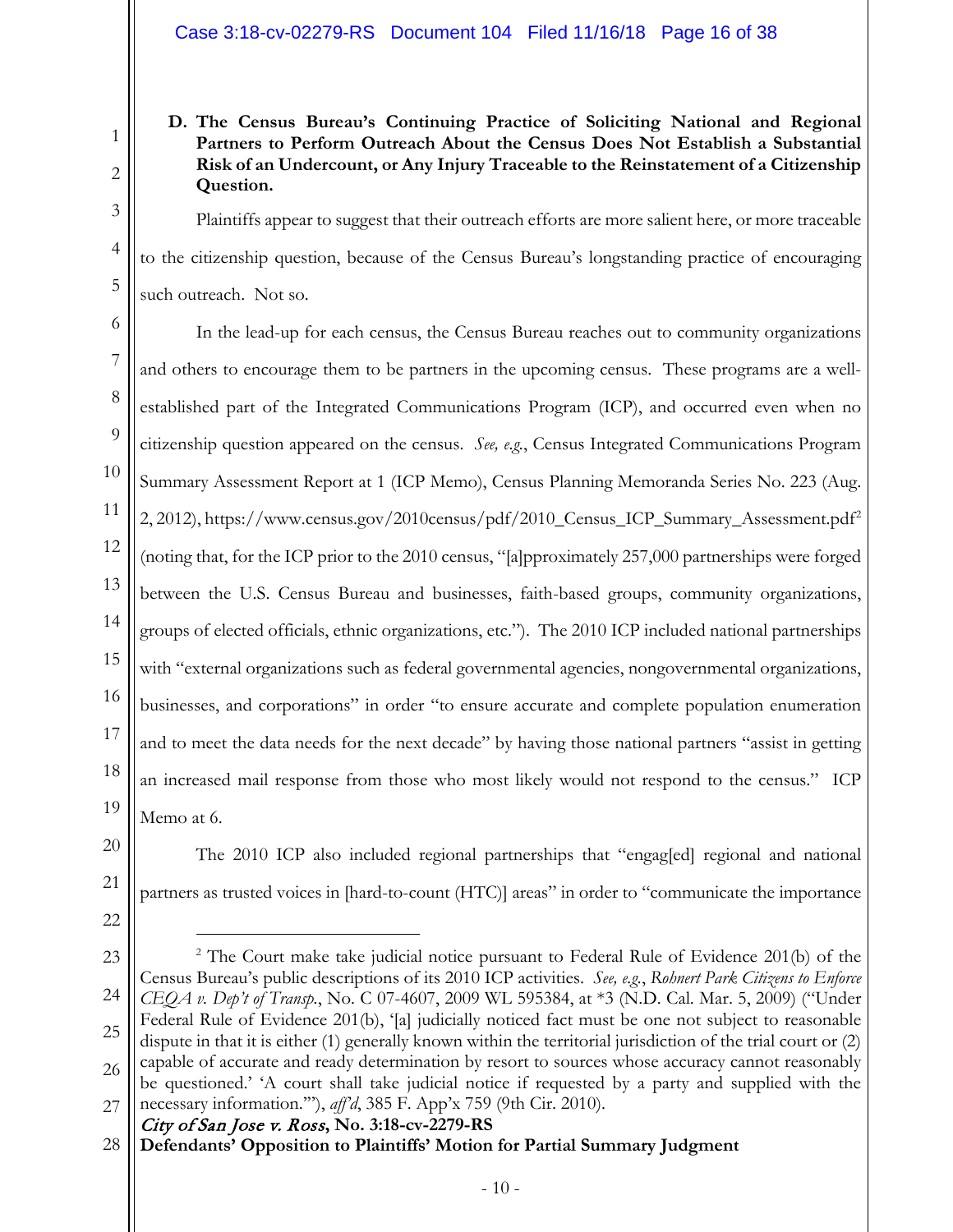1 2 3 of the census in the communities and to encourage households to respond to the census." ICP Memo at 7. These partnerships were significant—"[r]egional partners in HTC areas provided 97.4 million dollars in value added to 2010 Census operations." ICP Memo at 8.

4 5 6 7 8 9 10 11 12 13 Indeed, the city of San Jose participated in these efforts in the lead-up to the 2010 census. City / County Compendium Report at 4, http://www3.sanjoseca.gov/clerk/Agenda/20101015/ 20101015\_4compendium.pdf ("The City of San Jose and the County of Santa Clara, along with the Valley Transportation Authority, formed the Census 2010 Partnership Network in late 2008, dedicating resources of staff and budget to ensure an accurate Census count.").<sup>[3](#page-16-0)</sup> As part of those efforts, San Jose was involved in distributing toolkits to elected officials; holding community workshops; providing action plans and materials to other cities for outreach; supplementing the Census Bureau's existing advertising; sending a tri-lingual bill insert to San Jose residents; performing outreach through Head Start, Adult Education, and Migrant Education; and hosting an event to enumerate homeless people. *Id.* at 4-7.

14 15 16 17 18 19 20 21 22 23 Plaintiffs' suggestion that the Census Bureau's solicitation of partners somehow makes their expenditure of funds into an injury cognizable under Article III is thus incorrect. The Census Bureau's partnership programs are not traceable to the reinstatement of a citizenship question, as the Census Bureau has been seeking outreach partners since at least the 2010 census, and Secretary Ross's comments are not to the contrary. For example, Plaintiffs seek to rely on a speech Secretary Ross gave at the National Partnership Press Event at the Renaissance Hotel in Washington, D.C. on October 2, 2018, https://www.commerce.gov/news/speeches/2018/10/remarks-secretary-wilburl-ross-us-census-national-partnership-press, yet this speech makes no reference whatsoever to the addition of a citizenship question. Instead, it simply describes the Census Bureau's continuing strategy of entering into partnerships with national organizations.

24

<span id="page-16-0"></span>25 26 27 <sup>3</sup> The City / County Compendium Report was presented and accepted at the October 15, 2010 Joint City Council / Redevelopment Agency / County Board of Supervisors. Meeting Agenda at 1, http://www3.sanjoseca.gov/clerk/Agenda/20101015/20101015a.pdfas; Meeting Minutes at 3, http://www3.sanjoseca.gov/clerk/Agenda/20101015/20101015min.pdf. The City / County Compendium Report is appropriate for judicial notice pursuant to Federal Rule of Evidence 201(b).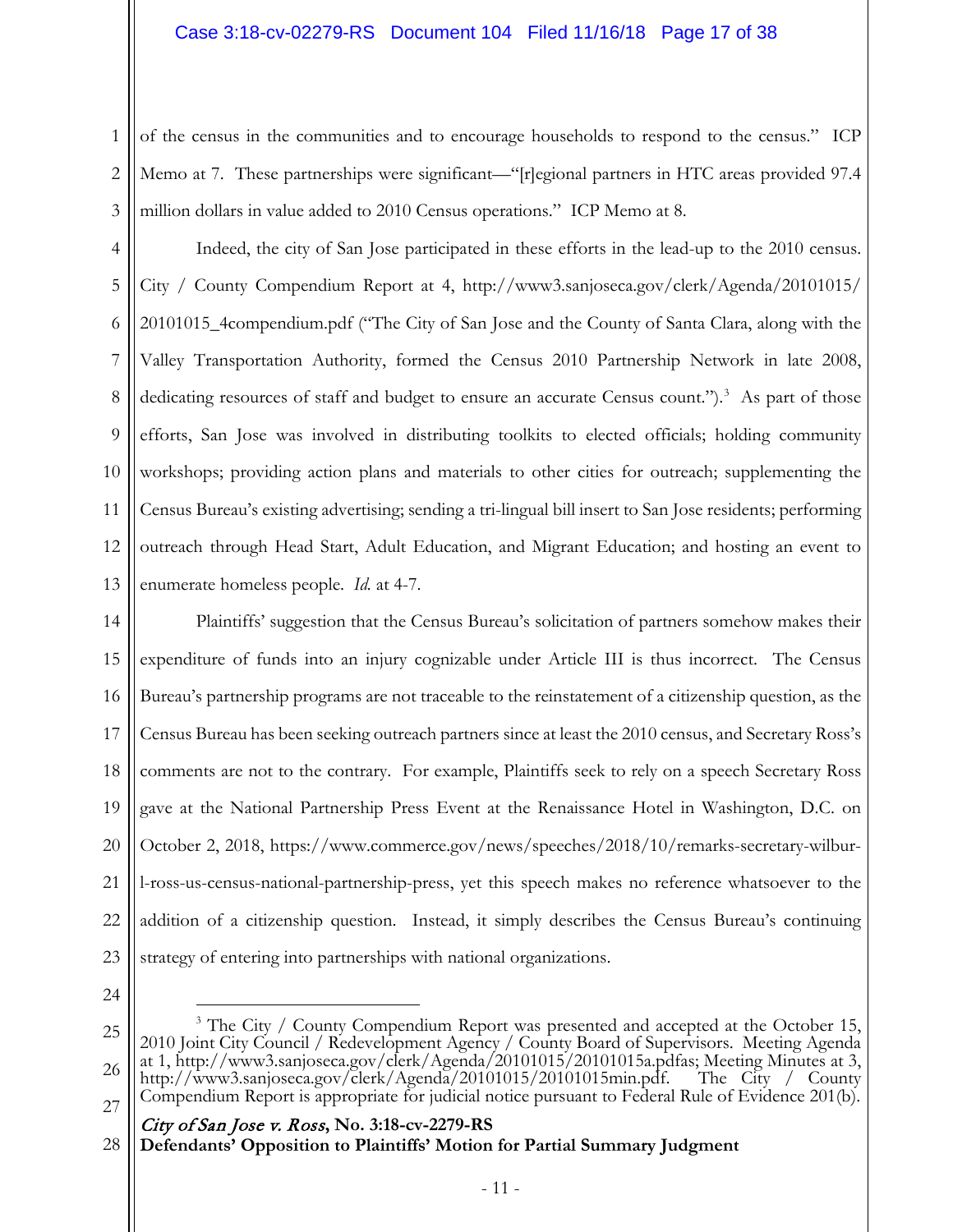1 2 3 4 5 6 7 8 9 10 11 12 13 14 15 16 17 18 19 20 21 22 Similarly, Plaintiffs cite a letter from Secretary Ross, in which he responded to concerns about the reinstatement of the citizenship question. Secretary Ross re-stated some of his reasoning for his decision, and also addressed "troubling reactions" to the decision, including "those that encourage non-participation in the 2020 Census," noting that "[t]he law is clear—the answers a person provides on the Census form may not be used for law enforcement or any other purpose that would reveal . . . how an individual responded to a question" and that persons with access to such confidential census data "swear[] an oath to keep those data confidential for life." Letter from Secretary Ross to Catherine Lhamon, United States Commission on Civil Rights, July 5, 2018, https://www.usccr.gov/ press/2018/07-17-18-letter.pdf. Next, Secretary Ross stated that he was "asking Federal, state, and local leaders to reassure the public of these facts. Such public encouragement and reassurance would help achieve the goal that we are all working very hard to achieve: a complete and accurate Census. By encouraging non-citizens, their friends, and their families to respond to the Census, you can help the Census Bureau conduct a complete and accurate count." *Id.* In that context it is clear that Secretary Ross was responding to concerns by reiterating the standard position that outreach from federal, state, and local organizations may be helpful to the census—in any year, regardless of the specific questions included in the census.<sup>[4](#page-17-0)</sup> Plaintiffs' claim that "[a]ware that adding the citizenship question to the Census will depress self-response rates, the Bureau and Commerce have publicly stated that local communities need to do more than they have in past decades to protect their interest in a full count," Pls.' MSJ at 10, is thus completely unsupported. In addition, of course, even if Plaintiffs chose to take up the Census Bureau's invitation to perform outreach, there is no reason that they needed to expend funds to do so—their leaders and others could simply have relayed relevant facts about participation in the census during existing public appearances or statements.

23

24

In addition, the key question is not whether the Census Bureau requested help from outside organizations (as it typically does), or even whether the reason given for needing help was the

25

City of San Jose v. Ross**, No. 3:18-cv-2279-RS**

**Defendants' Opposition to Plaintiffs' Motion for Partial Summary Judgment** 28

<span id="page-17-0"></span><sup>26</sup> 27 4 Plaintiffs also cite to a presentation which listed the citizenship question as one of several obstacles to the 2020 census, Pl.'s MSJ at 11, that was "prepared by the County of Santa Clara," not the Census Bureau. Ruster Decl. ¶ 7.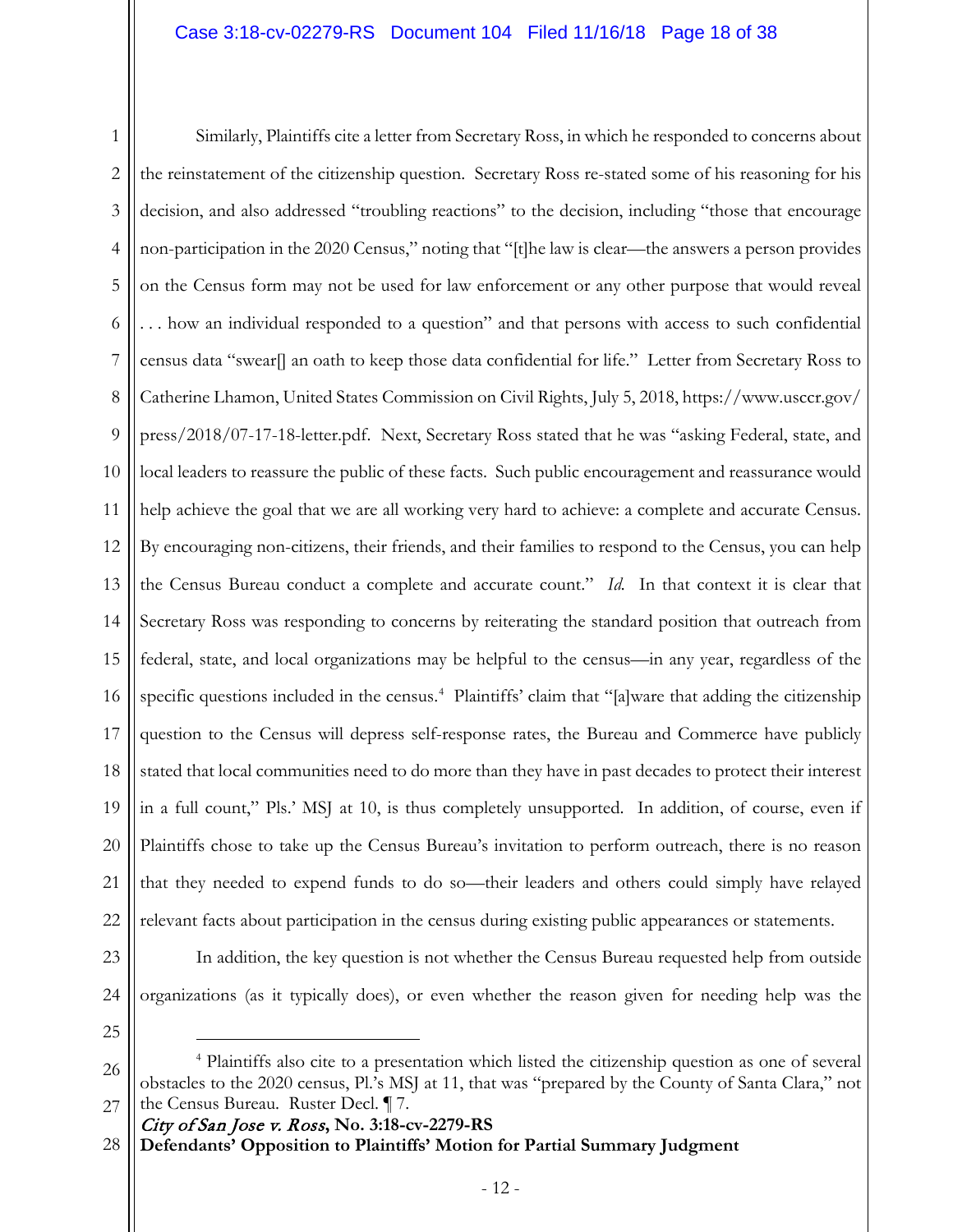1 2 3 4 5 6 7 8 9 10 11 12 citizenship question—the key question, rather, is whether Plaintiffs have provided evidence of a substantial risk of an undercount stemming from the citizenship question. The Census Bureau's longstanding partnerships with national and regional organizations do not constitute relevant evidence on that question, because they pre-date the reinstatement of the citizenship question, and because the Census Bureau may seek help to increase initial self-response rates even if it is aware that any households that do not self-respond will still ultimately be enumerated. For example, increasing the initial self-response has the additional benefits—separate and apart from aiding in enumeration of increasing the accuracy of the demographic questions on the census and reducing the costs of NRFU. Plaintiffs have produced no evidence tending to show, for example, that the Census Bureau informed San Jose that, if it did not participate sufficiently in a partnership program, it would be disadvantaged due to a relative undercount of its inhabitants and therefore that it would suffer negative consequences through either apportionment or loss of federal funds.

13 14

15

16

17

18

19

20

# **II. The Court Lacks Jurisdiction to Review Plaintiffs' Claim that Secretary Ross Violated the Reporting Requirement of § 141(f)(3), Which in Any Event is Without Merit.**

Plaintiffs argue that Secretary Ross's decision to reinstate a citizenship question was in violation of law because he allegedly did not submit a report to Congress describing the changed circumstances which necessitated the question, as required by 13 U.S.C.  $\{(141(f)(3))$ . Pls.' MSJ at 18-21. This argument must fail for several reasons. First, whether Secretary Ross satisfied  $\int$  141(f) is beyond the scope of this Court's jurisdiction and, in any event, any injury stemming from such an omission could be remedied directly by Congress, but not by this Court. Second, Secretary Ross did meet the requirements of  $\int$  141(f) through his  $\int$  141(f)(2) report.

21 22

23

24

25

26

# **A. Secretary Ross's Submission of § 141(f) Reports Is Not Judicially Reviewable.**

As an initial matter, the Ninth Circuit has clearly held that congressional reporting requirements—like  $\int 141(f)$ —are beyond the courts' jurisdiction. That is for two reasons. First, the courts cannot redress any injury resulting from an inadequate report, because it is Congress's sole decision how to respond to a report, adequate or inadequate. Second, submitting an informational report to Congress is not the type of "final agency action" covered by APA review because it does

27

28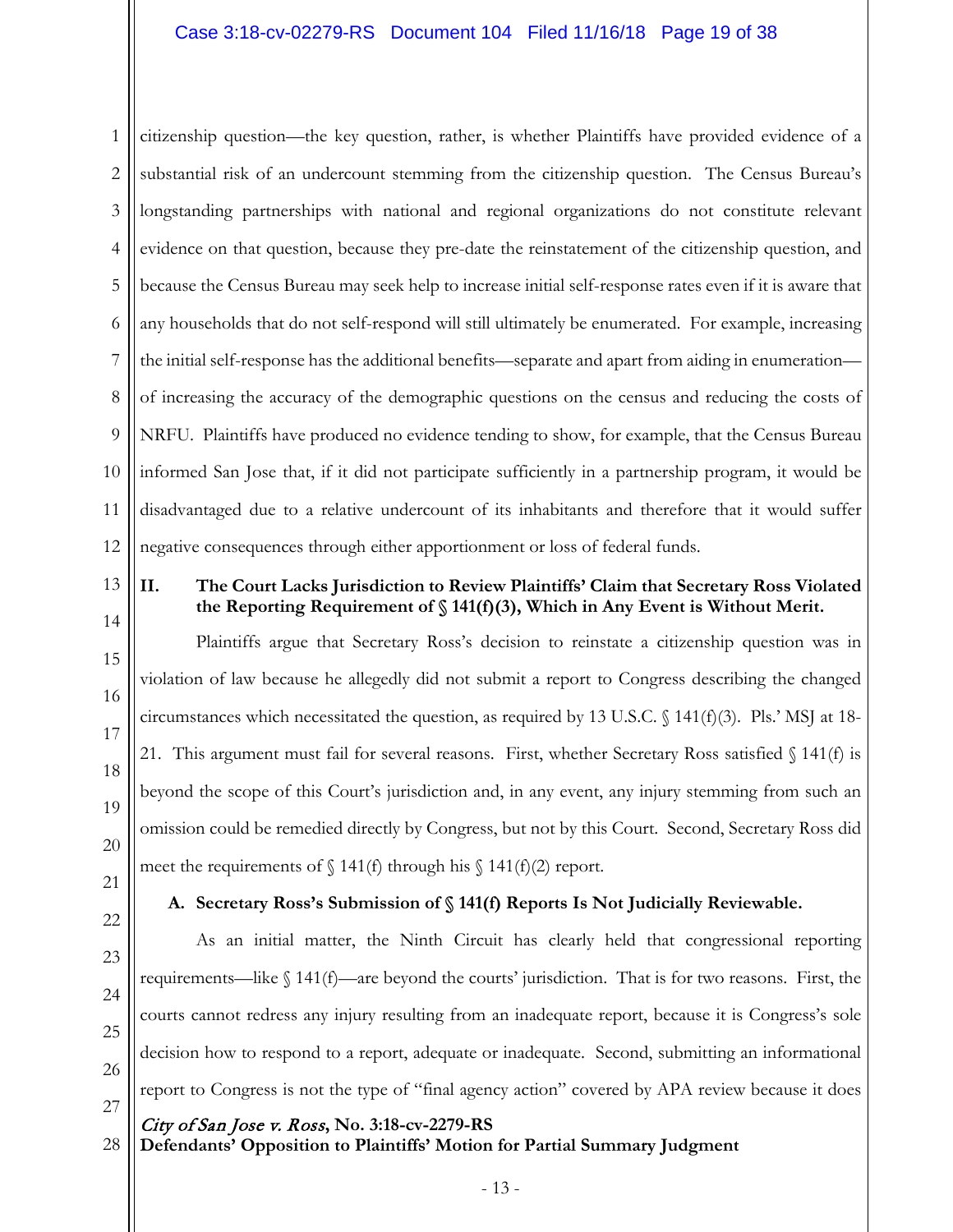# Case 3:18-cv-02279-RS Document 104 Filed 11/16/18 Page 20 of 38

1 2 3 4 5 6 7 8 not determine rights or obligations or trigger legal consequences. In *Guerrero v. Clinton*, the plaintiff sought to challenge the failure of an executive branch official to provide annual reports to Congress, as mandated by 48 U.S.C. § 1904(e)(2). 157 F.3d 1190, 1191 (9th Cir. 1998). Although the reports were supposed to be provided annually, no reports at all had been submitted for six consecutive years (and plaintiff also sought to challenge insufficiencies in the report that was eventually submitted). *Id.* at 1192. Notwithstanding these clear violations of the statutory text, the Ninth Circuit concluded both that plaintiffs lacked a redressable injury, and that the adequacy of the reports was not judicially reviewable under the APA. *Id.* at 1196.

9 10 11 12 13 14 15 16 As to the lack of a redressable injury, the Ninth Circuit held that "only Congress" could address the problems plaintiff identified based on the report "and nothing that we could order with respect to the reports or their adequacy can make Congress do anything." *Id.* at 1194. Likewise, here, to the extent that Plaintiffs would be harmed by Secretary Ross's purported omission, Congress holds the reins and can already address or ignore the situation as it chooses. Therefore, as in *Guerrero*, if the Court ordered the Secretary to submit a different report, that relief "cannot make any legal difference that will redress" Plaintiffs' alleged injuries, because Congress will continue to be free to act or not act. *Id.* at 1195.

17 18 19 20 21 22 As to the lack of final agency action, the Ninth Circuit held that the submission of an informational report to Congress did not quality as a final agency action because "no legal consequences flow from the report. No matter what it says or how much it says, the report is simply a document submitted to Congress that Congress has no obligation to consider, let alone act upon." *Id.* at 1194. Here, likewise, the § 141(f) reports do not determine Plaintiffs' rights or obligations; they simply convey information to Congress.

23 24 25 26 For both of those reasons the Ninth Circuit concluded in *Guerrero* that judicial review of the failure to submit reports or the inadequacy of submitted reports would be inappropriate—"[h]aving requested the report, Congress, not the judiciary, is in the best position to decide whether it's gotten what it wants." *Id.*; *see also id.* at 1196 ("[T]his issue seems to us quintessentially within the province

- City of San Jose v. Ross**, No. 3:18-cv-2279-RS Defendants' Opposition to Plaintiffs' Motion for Partial Summary Judgment** 27 28
	- 14 -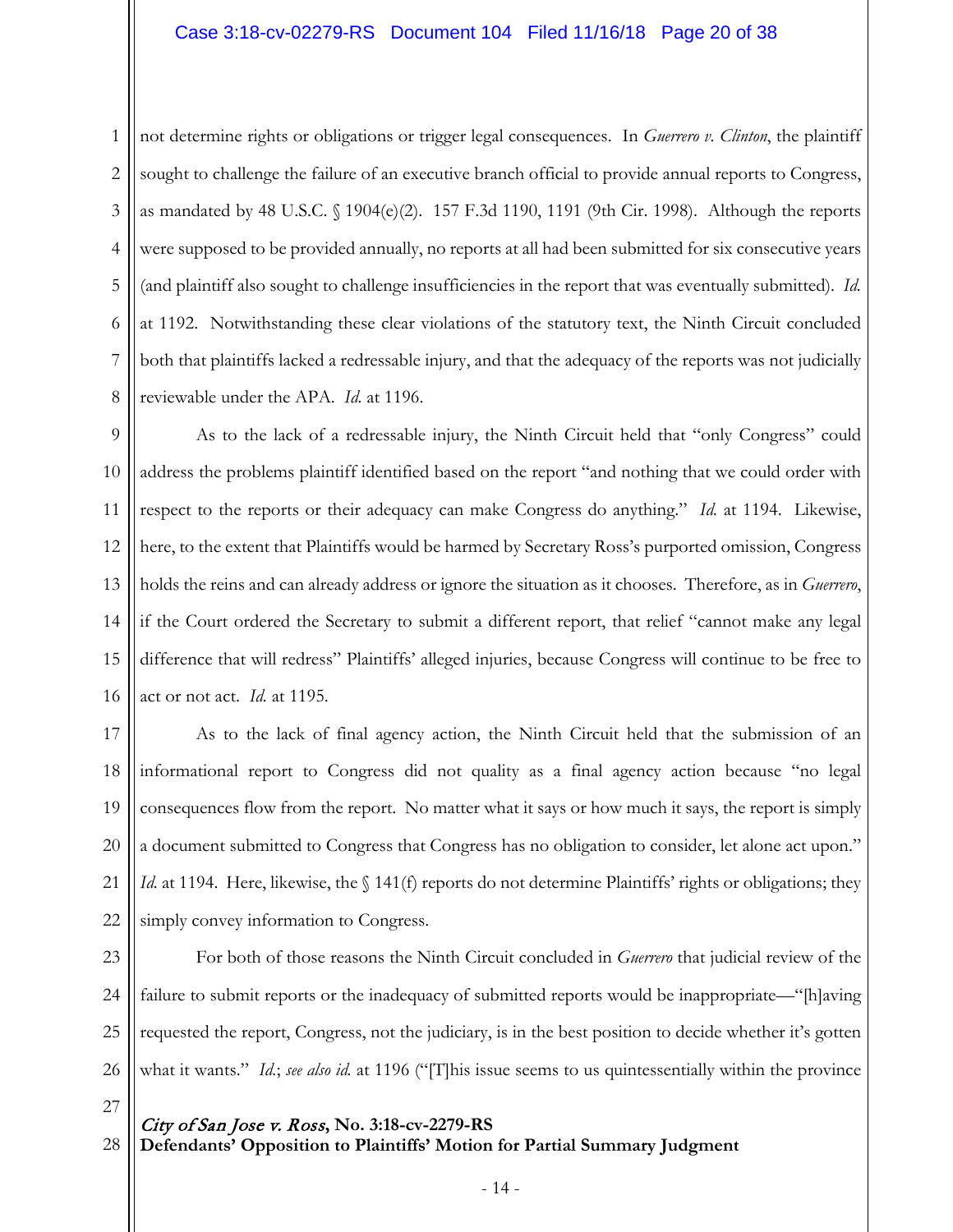1 2 3 4 5 6 7 8 9 10 11 12 13 14 of the political branches to resolve as part of their ongoing relationships." (quoting *Nat. Resources Def. Council, Inc. v. Hodel*, 865 F.2d 288, 318-19 (D.C. Cir. 1988)). In this case, as in *Guerrero*, the Court should conclude that evaluation of the sufficiency of  $\S$  141(f) reports is "a judgment peculiarly for Congress to make in carrying on its own functions in our constitutional system, not for noncongressional parties to carry on as an ersatz proxy for Congress itself," especially given that "the most representative branch is not powerless to vindicate its interests or ensure Executive fidelity to Legislative directives." *Id.* at 1195-96 (quoting *Hodel*, 865 F.2d at 318-19). This Court might also be equally driven to "despair at formulating judicially manageable standards by which to gauge the fidelity of the Secretary's response' to the statutory strictures." *Id.* at 1196 (quoting *Hodel*, 865 F.2d at 319)). Judicial review of Secretary Ross's § 141(f) reports is thus improper. *See also, e.g., Renee v. Duncan*, 686 F.3d 1002, 1016-17 (9th Cir. 2012) (explaining that the courts could not redress an injury based on an alleged violation of a requirement "to file an annual report to Congress"); *Wilderness Soc'y v. Norton*, 434 F.3d 584, 591 (D.C. Cir. 2006). For all of these reasons, the submission of § 141(f) reports is not judicially reviewable.<sup>[5](#page-20-0)</sup>

15

# **B. Secretary Ross's Submission of § 141(f) Reports Was Entirely Proper**

16 17 18 19 Furthermore,  $\int$  141(f) has been fully satisfied. Pursuant to 13 U.S.C.  $\int$  141(f)(2), the intended questions for the 2020 decennial census have been submitted to Congress. Questions Planned for the 2020 Census and American Community Survey (Mar. 29, 2018), https://www2.census.gov/ library/publications/decennial/2020/operations/planned-questions-2020-acs.pdf. [6](#page-20-1) Notably,

20

# City of San Jose v. Ross**, No. 3:18-cv-2279-RS**

**Defendants' Opposition to Plaintiffs' Motion for Partial Summary Judgment** 28

<span id="page-20-0"></span><sup>21</sup> 22 23 24 25 <sup>5</sup> Furthermore, even if  $\int$  141(f) represented a substantive requirement rather than a reporting requirement, it would not be reviewable under the APA. Under 5 U.S.C. § 701(a), APA review is precluded where "Congress expressed an intent to prohibit judicial review." *Webster v. Doe*, 486 U.S. 592, 599 (1988). Congress has expressed its intent to prohibit judicial review of the Secretary's compliance with  $\int 141(f)$  in two ways. First,  $\int 141(f)(3)$  explicitly leaves the decision of when to modify questions or topics to the Secretary. *See* § 141(f)(3) (calling for a report "*if the Secretary finds* new circumstances exist"). Second, § 141(f)(3) does *not* require the Secretary to actually inform Congress of the new circumstances, just of the resulting modifications, and therefore the courts would necessarily have little to review. *See* § 141(f)(3) (requiring the Secretary to submit "a report containing the Secretary's determination of the subjects, types of information, or questions as proposed to be modified").

<span id="page-20-1"></span><sup>26</sup> 27  $6$  The proposed subjects of the 2020 decennial census were previously submitted to Congress. AR 194-270.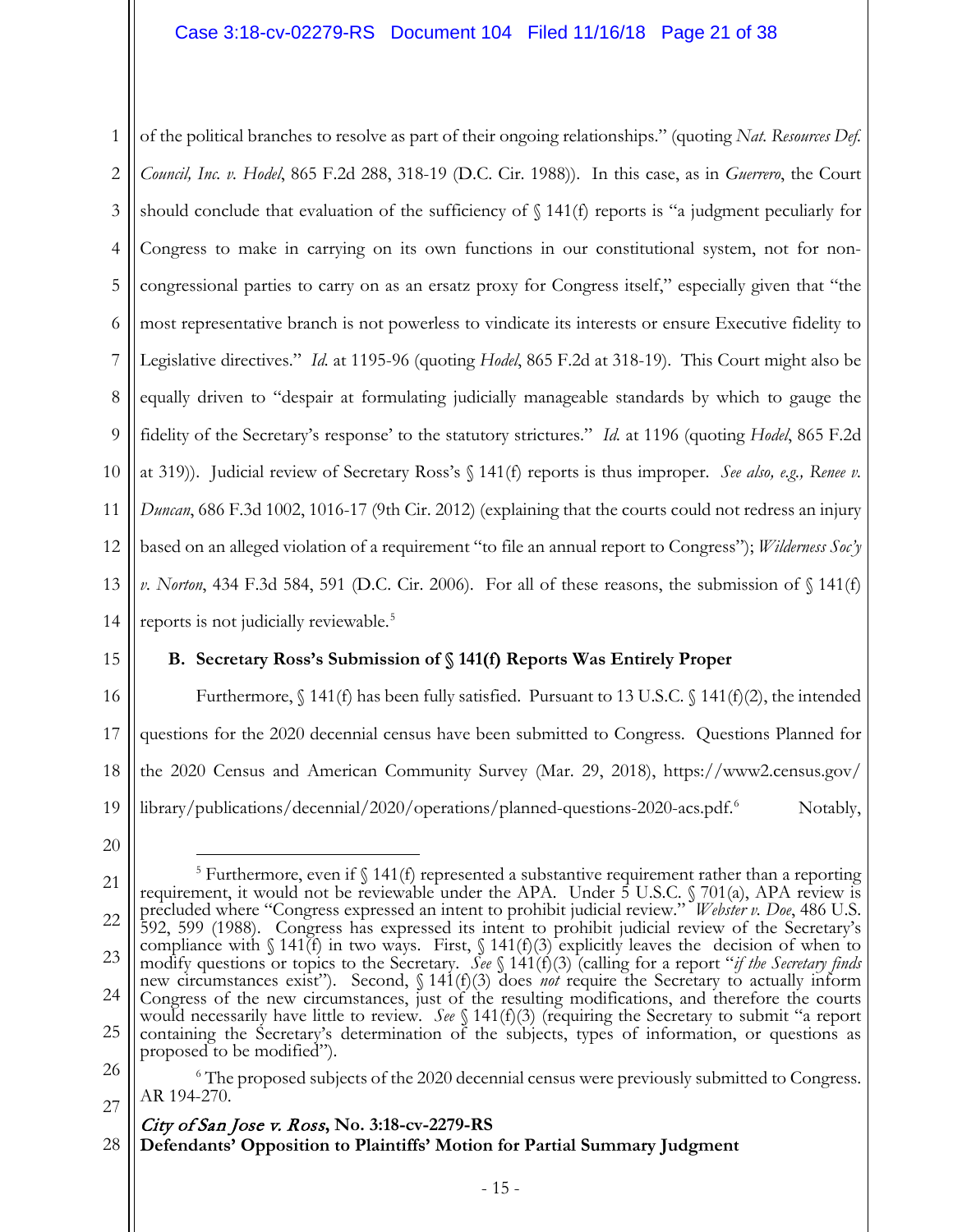1 2 3 4 5 6 7 8 9 10 11 12 13 § 141(f)(3)—which is triggered by new circumstances—does not require the Secretary to actually inform Congress of the new circumstances, just of the resulting modifications. *See* § 141(f)(3) (requiring the Secretary to submit "a report containing the Secretary's determination of the subjects, types of information, or questions as proposed to be modified"). That submission clearly expanded the subjects listed in the  $\int$  141(f)(1) report by reinstating the citizenship question, and thus satisfies the requirements of  $\int 141(f)(3)$ . *Id.* at 7. As a result, Congress is fully informed, and indeed the House Committee on Oversight and Government Reform has already held hearings at which the reinstatement of the citizenship question was addressed. *See, e.g.*, House Committee on Oversight and Government Reform, Progress Report on the 2020 Census, https://oversight.house.gov/ hearing/progress-report-on-the-2020-census/ (video of May 8, 2018 hearing); House Committee on Oversight and Government Reform, Progress on the 2020 Census – Continued, https:// oversight.house.gov/hearing/progress-on-the-2020-census-continued/ (video of May 18, 2018 hearing).

14 15 16 17 18 19 20 21 22 Furthermore, even if the requirements of  $\int$  141(f)(3) had *not* been met, because the provision is only a reporting requirement, as addressed above, its violation would not additionally render the addition of a question unlawful—it would merely give Congress grounds to respond to the missing report in the manner of Congress's choosing. In any event, Secretary Ross could remedy any error by simply submitting a § 141(f)(3) report at any time between now and the 2020 census. *See* 13 U.S.C.  $\{(141(f)(3))\}$  (permitting submission of such a report at any time after the submission of a  $(141(f)(1))$ or (2) report and "before the appropriate census date"). New circumstances to justify the inclusion of an additional topic exist in the form of DOJ's request to the Census Bureau, and Secretary Ross's recent understanding of the value of block-level CVAP data to enforce the Voting Rights Act.<sup>[7](#page-21-0)</sup>

23

27

<span id="page-21-0"></span><sup>24</sup> 25 26 7 The Gary Letter could represent a "new" circumstance, because Secretary Ross had not previously been aware of DOJ's desire for citizenship data from the decennial census. As Plaintiffs' case states, new circumstances can include "new information or circumstances . . . that may not have been appreciated or considered" at the time of the decision." Pls.' MSJ at 21 (quoting *N. Idaho Cmty. Action Network v. Dep't of Transp.*, 545 F.3d 1147, 1155 (9th Cir. 2008)). Here, of course, Secretary Ross fully appreciated DOJ's views only after the Gary Letter was sent—when the initial  $\int$  141(f)(1)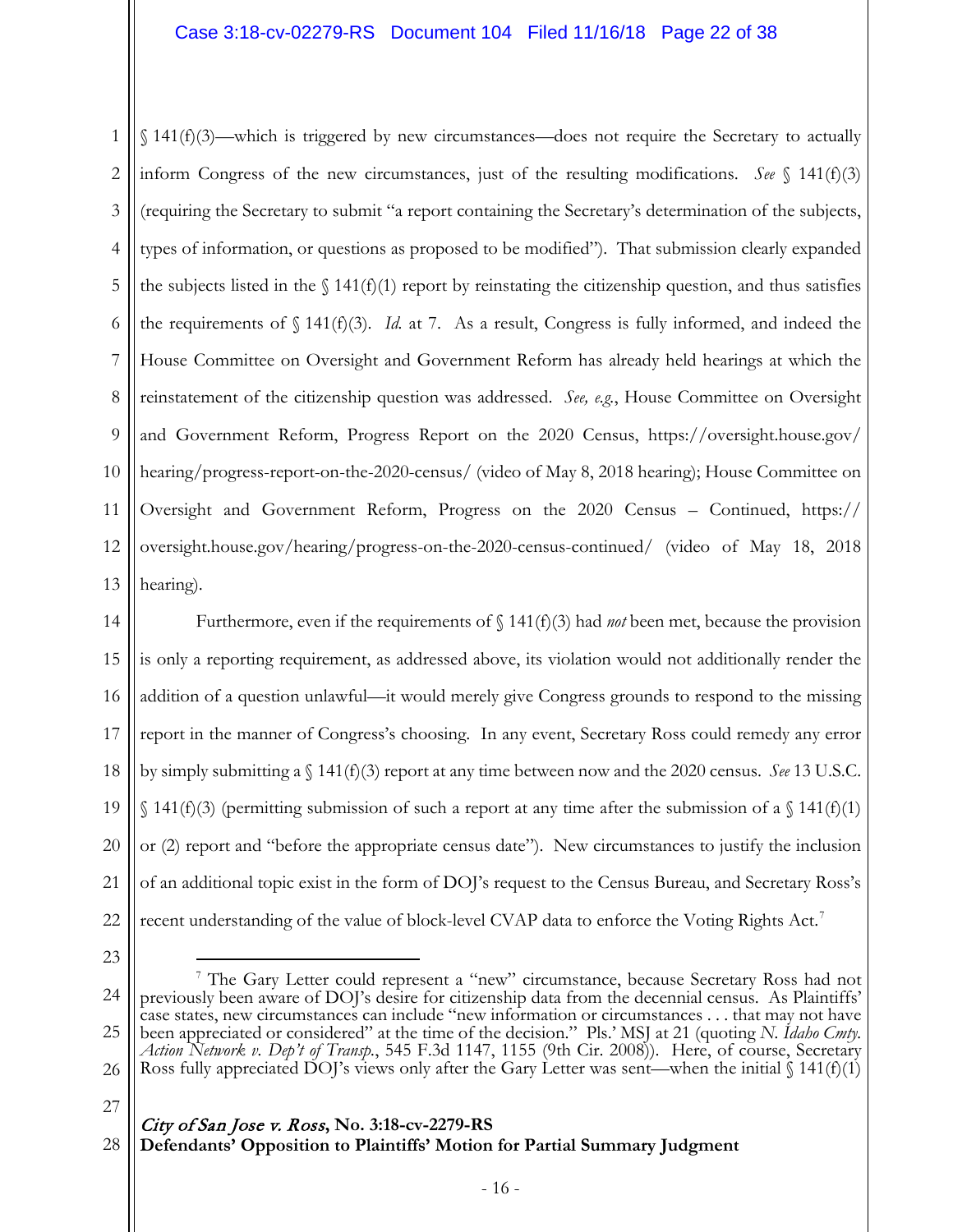1

# **III. Plaintiffs Fail to Establish that the Secretary's Reasonable Decision to Reinstate a Citizenship Question Must Be Set Aside as Arbitrary or Capricious.**

2 3 4 5 6 7 8 9 10 11 12 13 14 15 Plaintiffs also contend that the Secretary's reasonable decision to reinstate a citizenship question must be set aside under the APA as arbitrary and capricious. 5 U.S.C.  $\sqrt{706(2)}$ (a). In addressing this claim, the ultimate issue for the Court to resolve is whether the Secretary's decision "was the product of reasoned decisionmaking." *Motor Vehicle Mfrs. Ass'n of U.S., Inc. v. State Farm Mut. Auto. Ins. Co.*, 463 U.S. 29, 52 (1983). This inquiry, while searching, should not be confused with an assessment of the Secretary's ultimate judgment as to the appropriate policy choice. The APA does not convert an Article III court into a forum through which private litigants can seek to achieve their preferred policy outcomes outside of the normal political process. For that reason, the cases make abundantly clear that a court "cannot substitute its judgment for that of the agency." *Ctr. for Bio. Diversity v. Zinke*, 868 F.3d 1054, 1057 (9th Cir. 2017). Indeed, as the Supreme Court emphasized just two years ago, "[a] court is not to ask whether a regulatory decision is the best one possible or even whether it is better than the alternatives." *FERC v. Elec. Power Supply Ass'n*, 136 S. Ct. 760, 782 (2016). Those questions are properly reserved to politically accountable officials in the Executive Branch and play no role in the resolution of an arbitrary-and-capricious claim under the APA.

16 17 18 19 20 21 22 Rather than a wholesale revisiting of policy judgments, the APA authorizes district courts to engage in a limited review of agency action to determine whether the agency decisionmaker followed a process so far outside the bounds of reasoned decisionmaking as to be deemed arbitrary and capricious. In conducting this review, the Court's default posture must be one of significant deference, "presuming the agency action to be valid and affirming the agency action if a reasonable basis exists for its decision." *Pacific Dawn LLC v. Pritzker*, 831 F.3d 1166, 1173 (9th Cir. 2016). Indeed, the Ninth Circuit has made clear "[t]he only question before [the Court] is whether the [agency], in reaching its

23

 $\overline{a}$ 

<sup>24</sup> 25 26 27 report had already been submitted to Congress. Because the Department of Commerce and the Census Bureau rely on other agencies to inform them about those agency's needs for census data, "newness" is appropriately measured by the Secretary's knowledge, rather than how long facts have existed that the agencies might rely on, although, in this case, as the Gary Letter explained, DOJ was also still in the process of understanding the challenges of working with data from the 2010 decennial census, which was the first recent census not to include a "long form" questionnaire with a citizenship question, AR 664.

City of San Jose v. Ross**, No. 3:18-cv-2279-RS**

**Defendants' Opposition to Plaintiffs' Motion for Partial Summary Judgment** 28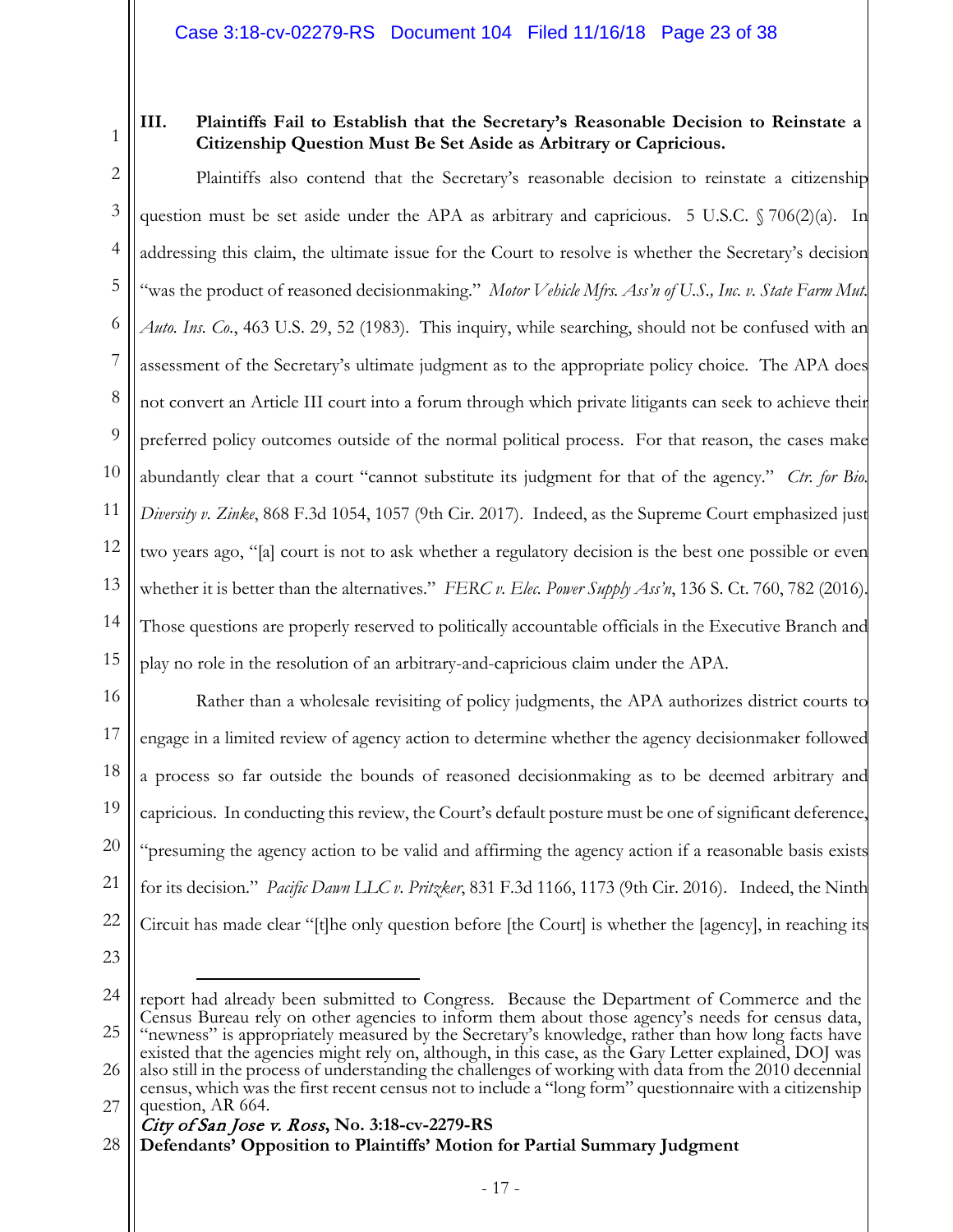1 2 3 4 5 6 7 ultimate finding, 'considered the relevant factors and articulated a rational connection between the facts found and the choices made."" *Nw. Ecosys. All. v. U.S. Fish & Wildlife Serv.*, 475 F.3d 1136, 1145 (9th Cir. 2007) (quoting *Nat'l Ass'n of Home Builders v. Norton*, 340 F.3d 835, 841 (9th Cir. 2003)). Given how closely the substance of the ultimate policy choice may be intertwined with the agency's decisionmaking process, a court must be cautious not to stray beyond the limited scope of the proper APA inquiry and accept a plaintiff's invitation to "substitute its judgment for that of the agency." *Ctr. for Bio. Diversity*, 868 F.3d at 1057.

8 9 10 11 12 13 14 15 16 17 18 19 20 Here, Plaintiffs present to the Court a litany of complaints about the Secretary's decision to reinstate a citizenship question that are rooted in their disagreement with the Secretary's policy choice rather than an inability to trace the Secretary's decision to the record before him—the only proper inquiry in an APA case. The Supreme Court has recently reaffirmed that an agency's obligation to draw an adequate connection between the agency record and its ultimate decision "is satisfied when the agency's explanation is clear enough that its 'path may reasonably be discerned.'" *Encino Motorcars, LLC v. Navarro*, 136 S. Ct. 2117, 2125 (2016) (quoting *Bowman Transp., Inc. v. Ark-Best Freight Sys, Inc.*, 419 U.S. 281, 286 (1974)). And this Court's assessment of the legal adequacy of the Secretary's explanation for his decision must be further informed by the broad discretion—indeed, "virtually unlimited discretion"—afforded to the Secretary in conducting the decennial census. *Wisconsin v. City of New York*, 518 U.S. 1, 19 (1996). Congress has authorized the Secretary to "take a decennial census of population . . . in such form and content as he may determine," 13 U.S.C. § 141(a), and the Secretary's decision must be considered against that backdrop.

21

# **A. The Secretary Reasonably Explained His Decision to Reinstate a Citizenship Question after Reviewing DOJ's Request.**

22 23

24

25

26

Plaintiffs' first line of attack focuses on the Secretary's explanation for his decision, arguing that the Secretary's stated reason for reinstating a citizenship question on the decennial census was both implausible and pretextual. Pls.' MSJ at 22-23. This argument is both factually and legally incorrect. Plaintiffs suggest that the primary reason for reinstating a citizenship question described in the Secretary's memorandum—to provide DOJ with citizen voting age population (CVAP) data at the

27

**Defendants' Opposition to Plaintiffs' Motion for Partial Summary Judgment** 28

City of San Jose v. Ross**, No. 3:18-cv-2279-RS**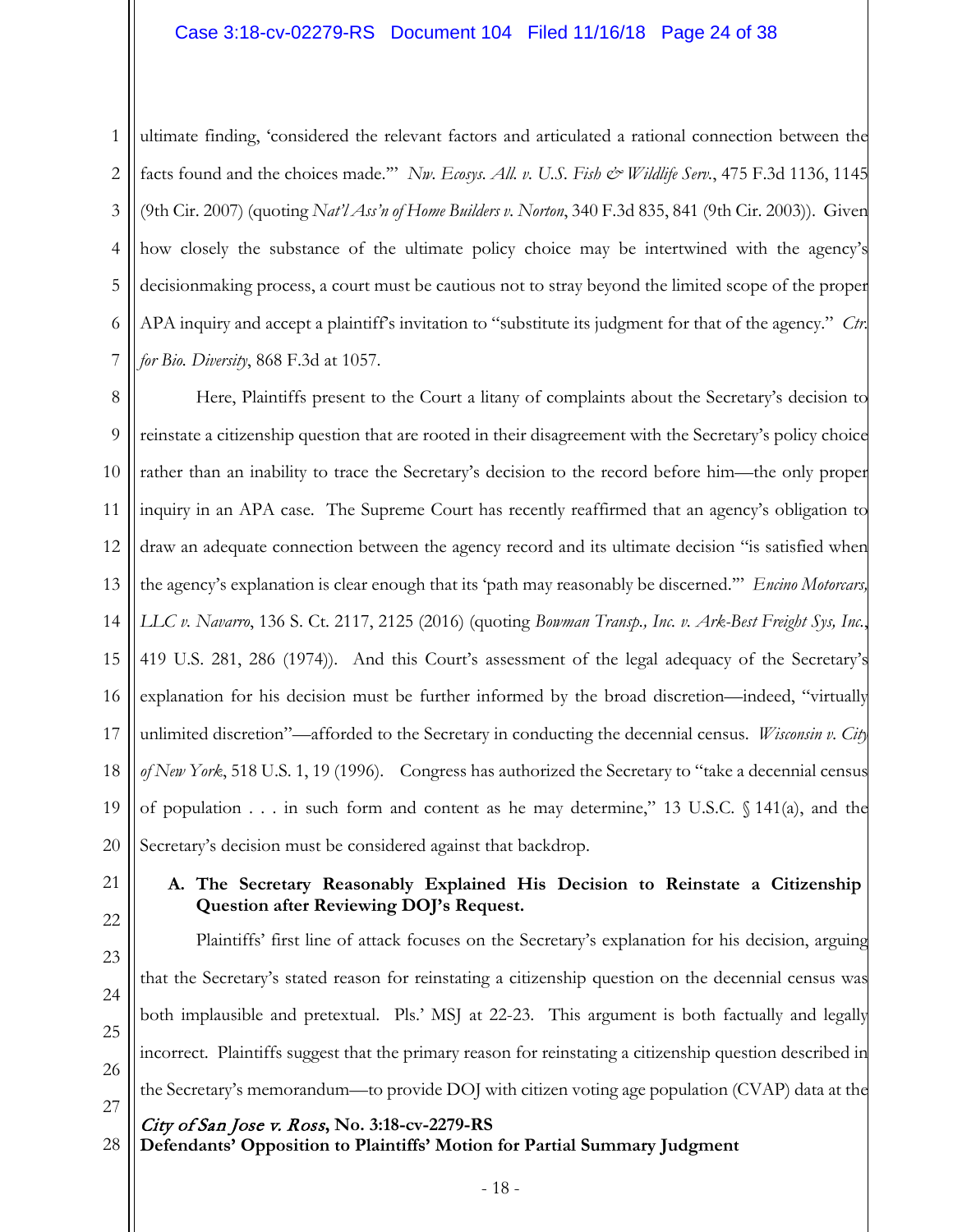1 2 3 4 5 6 7 8 9 block level—was not the "actual" reason that the Secretary decided to reinstate the question. Pls.' MSJ at 22-23*.* Rather, Plaintiffs suggest, the Secretary secretly decided to reinstate a citizenship question "at a minimum" to accomplish the ulterior goal of removing noncitizens from the census in order to affect congressional apportionment. Pls.' MSJ at 22-23. And in pursuit of this furtive goal, the argument goes, the Secretary covertly reached out to other agencies in search of false pretenses, eventually enticing DOJ to play a role in his purportedly illicit plot. *See id.* Not only is this fanciful narrative unsupported, but the central premise for Plaintiffs' arguments—that this Court should inquire into the Secretary's subjective thought process rather than evaluate whether his stated reasons are supported by the record—is incorrect as a matter of law under the APA.

10 11 12 13 14 15 16 17 18 19 20 21 22 As an initial matter, Plaintiffs mischaracterize both the Secretary's decisionmaking process and the explanation of his reasoning in the decision memorandum, as supplemented. Plaintiffs suggest that the Secretary's consideration of a citizenship question emerged from a vacuum when, in fact, the inclusion of a citizenship question has been common both historically and in comparative international perspective. AR 1313-20. As the Secretary observed in his decision memorandum, "the decision to collect citizenship information from Americans through the decennial census was first made centuries ago." *Id*. 1319. Thus, as the Secretary has explained, his consideration of various issues related to the 2020 census unremarkably included some contemplation of whether to reinstate a citizenship question—an issue that had, in fact, been discussed among other government officials. Id. 1321.<sup>[8](#page-24-0)</sup> Unsurprisingly, then, the Secretary sought to gain a better understanding of whether this information would be useful to other federal government agencies and requested his staff to investigate the issue through discussions with other officials. *Id.* It was against this backdrop that the Secretary solicited DOJ's views and in December 2017 received DOJ's formal request "that the

23

24

<span id="page-24-0"></span><sup>25</sup> 26 27 8 Plaintiffs' suggestion that Secretary Ross illicitly concealed his consultation with other components of the federal government and thus "fail[ed] to disclose the substance of other relevant information that [was] presented to [him]" is confusing. Pls.' MSJ at 23 (quoting *Home Box Office, Inc. v. FCC*, 567 F.2d 9, 54-55 (D.C. Cir. 1977)). Plaintiffs cite to the administrative record produced by the government to identify the purportedly undisclosed information, and this information was included as part of the Secretary's explanation for his action. AR 1321.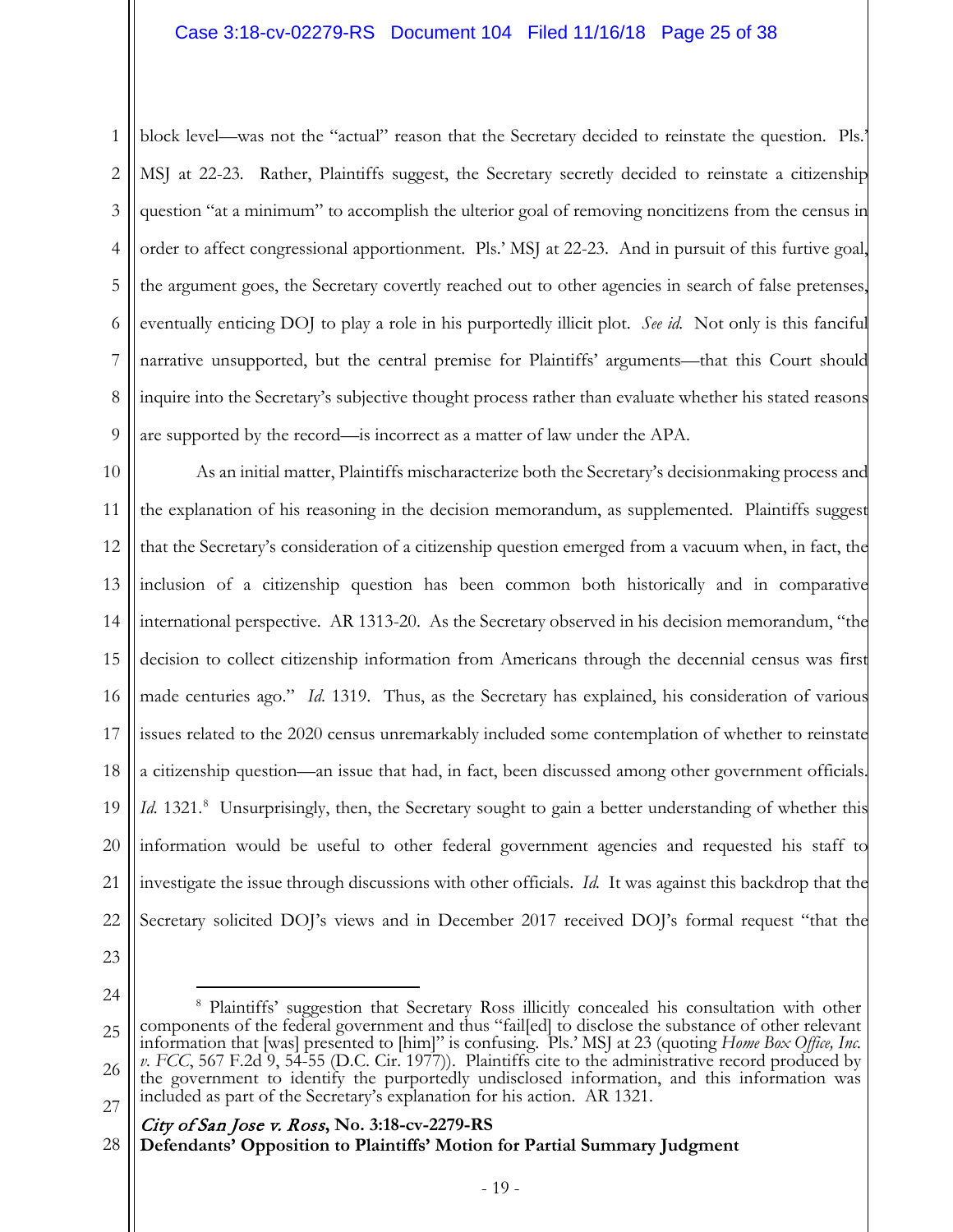1 2 3 4 Census Bureau reinstate on the 2020 Census questionnaire a question regarding citizenship." *Id.* 663. The Secretary then engaged in a thorough review process and ultimately concluded that a citizenship question would be appropriate, in conjunction with administrative records, to provide DOJ with the requested data.

5 6 7 8 9 10 11 12 13 14 15 16 17 18 19 That the Secretary engaged in wide-ranging consultation about a contemplated policy choice is far from nefarious. What Plaintiffs have described is actually the sort of mundane interagency process that is entirely routine in policymaking. It is utterly unremarkable for an agency head to enter office with predispositions toward certain policy choices, and the fact that the Secretary considered this issue early in his tenure before engaging in a full-blown policy process can hardly be considered an unlawful sequence of events. To adopt the contrary view would have the perverse effect of disallowing high-level officials from pursuing policies unless they unexpectedly land on the official's desk from some independent source, effectively prohibiting political leadership of federal agencies from instituting any sort of policy agenda.<sup>[9](#page-25-0)</sup> Thus, the fact that the Secretary thought reinstatement of a citizenship question "could be warranted," AR 1321, and asked his staff to explore such an action, is no basis to conclude that the Secretary engaged a covert plot of deception and intrigue. As Justice Gorsuch has explained, "there's nothing unusual about a new cabinet secretary coming to office inclined to favor a different policy direction, soliciting support from other agencies to bolster his views, disagreeing with staff, or cutting through red tape." *In re Dep't of Commerce*, \_\_ S. Ct. \_\_, 2018 WL 5259090, at \*1 (Oct. 22, 2018) (Gorsuch, J., concurring in part and dissenting in part).

20 21 22 23 Moreover, Plaintiffs' suggestion that the Court should investigate the Secretary's inner thoughts on a policy issue rather than evaluating his stated reasons against the record is contrary to basic standards of review under the APA and raises significant separation-of-powers concerns. After all, "[t]he task of the reviewing court is to apply the appropriate APA standard of review, 5 U.S.C.

24

<span id="page-25-0"></span><sup>25</sup> 26 27  $\frac{1}{9}$ <sup>9</sup> In this context, Plaintiffs' apparent rule would prevent any new Secretary of Commerce from investigating the inclusion of a new question on the census unless that question were first suggested by the Census Bureau or another agency. That outcome would subvert an express congressional decision to lodge "virtually unlimited discretion" over the census with the Secretary. *Wisconsin*, 517 U.S. at 19 (citing U.S. Const. art I, § 2, cl. 3).

<sup>28</sup>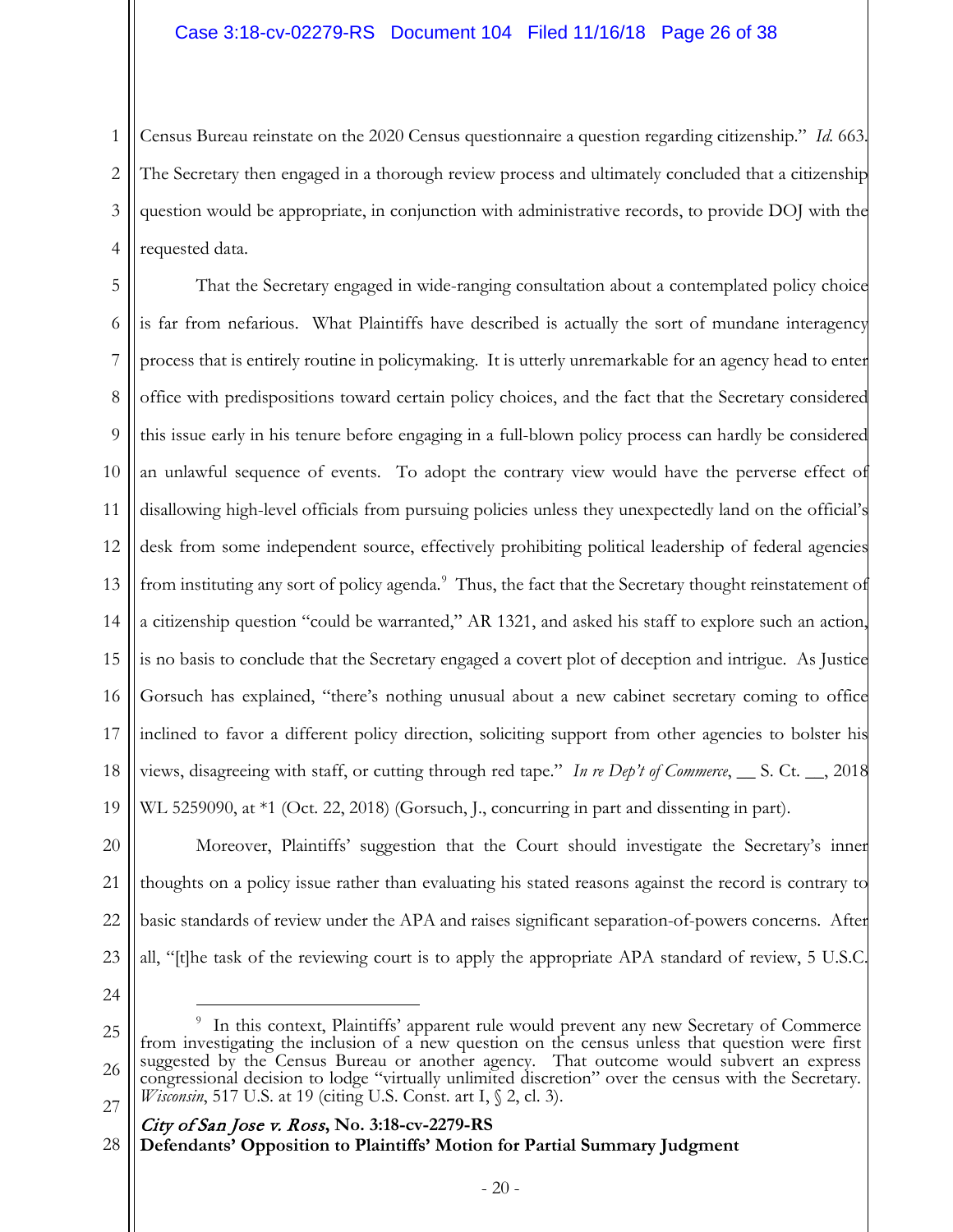1 2 3 4 5 6 7 8 9 10 11 12 13 14 15 16 § 706, to the agency decision based on the record the agency presents to the reviewing court." *Fla. Power & Light Co. v. Lorion*, 470 U.S. 729, 743-44 (1985). So long as an agency decisionmaker sincerely believes the stated grounds on which he ultimately bases his decision, and does not irreversibly prejudge the decision or act on a legally forbidden basis, neither initial inclinations nor additional subjective motives constitute bad faith or improper bias. *Jagers v. Fed. Crop Ins. Corp.*, 758 F.3d 1179, 1186 (10th Cir. 2014) (rejecting argument that "the agency's subjective desire to reach a particular result must necessarily invalidate the result, regardless of the objective evidence supporting the agency's conclusion"). Here, so long as the Secretary sincerely believed that reinstating a citizenship question on the census would aid DOJ in enforcing the VRA by providing block-level citizenship data, the Secretary's subjective deliberative process in reaching that conclusion is irrelevant to APA review. To hold otherwise would be to stray into evaluating the Secretary's judgment—inevitably leading the Court to substitute its own policy judgment about what is wise or proper. And here, regardless whatever other motives Plaintiffs may impute to the Secretary, there is no evidence that the Secretary's rationale "[was] concocted for no reason except to 'provide a pretext for the ulterior motive' of the decision-maker." Pls.' MSJ at 23 (quoting *Woods Petroleum Corp. v. Dep't of the Interior*, 18 F.3d 854, 859 (10th Cir. 1994)).

17 18 19 20 21 22 23 24 25 26 Lastly, Plaintiffs seem to suggest that the Secretary did not actually believe that providing DOJ with block-level citizenship data from the census would aid VRA enforcement, and that this justification for the Secretary's decision was fabricated from whole cloth. Pls.' MSJ at 22. In so doing, Plaintiffs level a charge of brazen and egregious government misconduct rooted almost entirely in innuendo. In their motion, Plaintiffs argue that the Secretary "collu[ded]" with Stephen Bannon and Kris Kobach and that his advisor, Earl Comstock, ran a "covert . . . scheme" to identify a pretext. Pls.' MSJ at 24. But far from "distort[ion] by extraneous pressures," *D.C. Fed'n of Civic Ass'ns v. Volpe*, 459 F.2d 1231, 1237 (D.C. Cir. 1971), the record shows only that the Secretary consulted with Mr. Bannon and Mr. Kobach; it is not unlawful for a cabinet secretary to consult with a presidential advisor or a state official, regardless what their views may be. That others might have supported the

27

28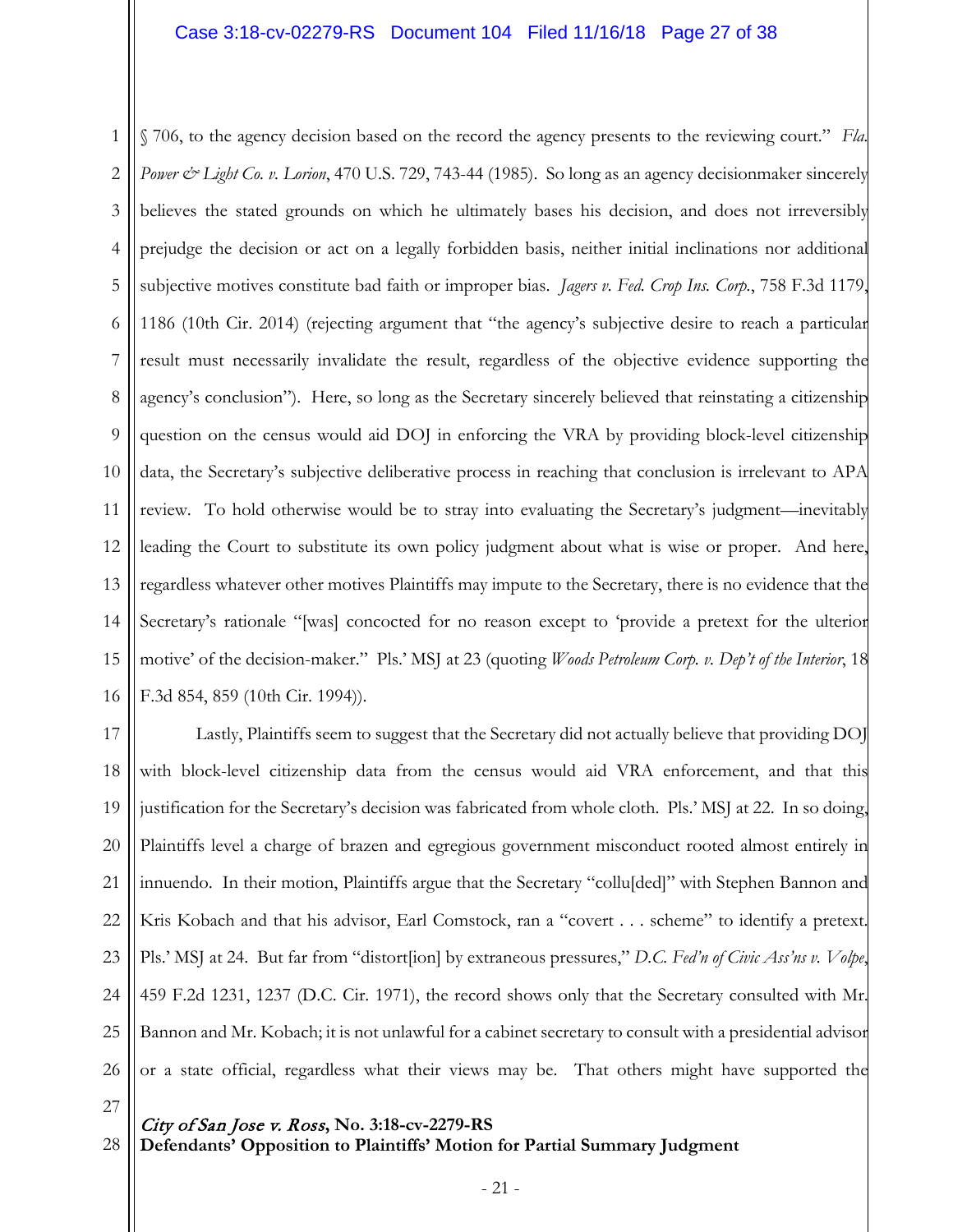1 2 3 4 5 6 7 8 9 reinstatement of a citizenship question for different reasons is no proof that the reasons given by the actual decisionmaker—the Secretary—were pretextual or improper. Indeed, the Secretary flatly rejected Mr. Kobach's proposed question, which focused on legal status, AR 763-64, and instead adopted the same formulation of the question used in the American Community Survey (ACS). Again, Plaintiffs' view of the APA would have bizarre consequences, effectively prohibiting officials from speaking to anyone with inconsistent views lest those third parties' motives be imputed to any actual decision and infect the actual decisionmaker's reasoning. Plaintiffs' baseless assertions of a covert "scheme" to "collude" with other officials to commit a fraud on the public finds no support in the record and should be rejected.

10

# **B. The Secretary Adequately Considered Issues Related to Testing.**

11 12 13 14 15 16 17 18 19 20 21 Plaintiffs next suggest that the Secretary deviated from mandatory procedures concerning testing when he decided to reinstate a citizenship question. Pls.' MSJ at 24. The thrust of this argument is that the Census Bureau has certain standards for pre-testing before including a new question on a decennial census and that the Secretary both failed to follow these procedures and conspired to obscure that fact by improperly altering the administrative record. *Id.* Again, Plaintiffs are wrong on both the facts and the law. The Secretary properly addressed the question of testing, and Plaintiffs have identified no mandatory protocol that the Secretary failed to follow. Lacking a proper claim, Plaintiffs seek to obtain a judgment that the Secretary violated the law based on little more than a motivated reading-between-the-lines of documents that the government produced in the administrative record. That cannot suffice as a basis to intrude on the Secretary's virtually unlimited discretion with respect to the conduct of the decennial census. *Wisconsin*, 517 U.S. at 19.

22 23 24 25 26 As an initial matter, the Secretary acknowledged and addressed the issue of testing in his decision memorandum. When the Census Bureau receives a request from other agencies for a new question on the ACS, the Bureau typically "work[s] with the other agencies to test the question (cognitive testing and field testing)." AR 1296. In reviewing DOJ's request to reinstate a citizenship question, *the Bureau* concluded that, "[s]ince the question is already asked on the American Community

27

28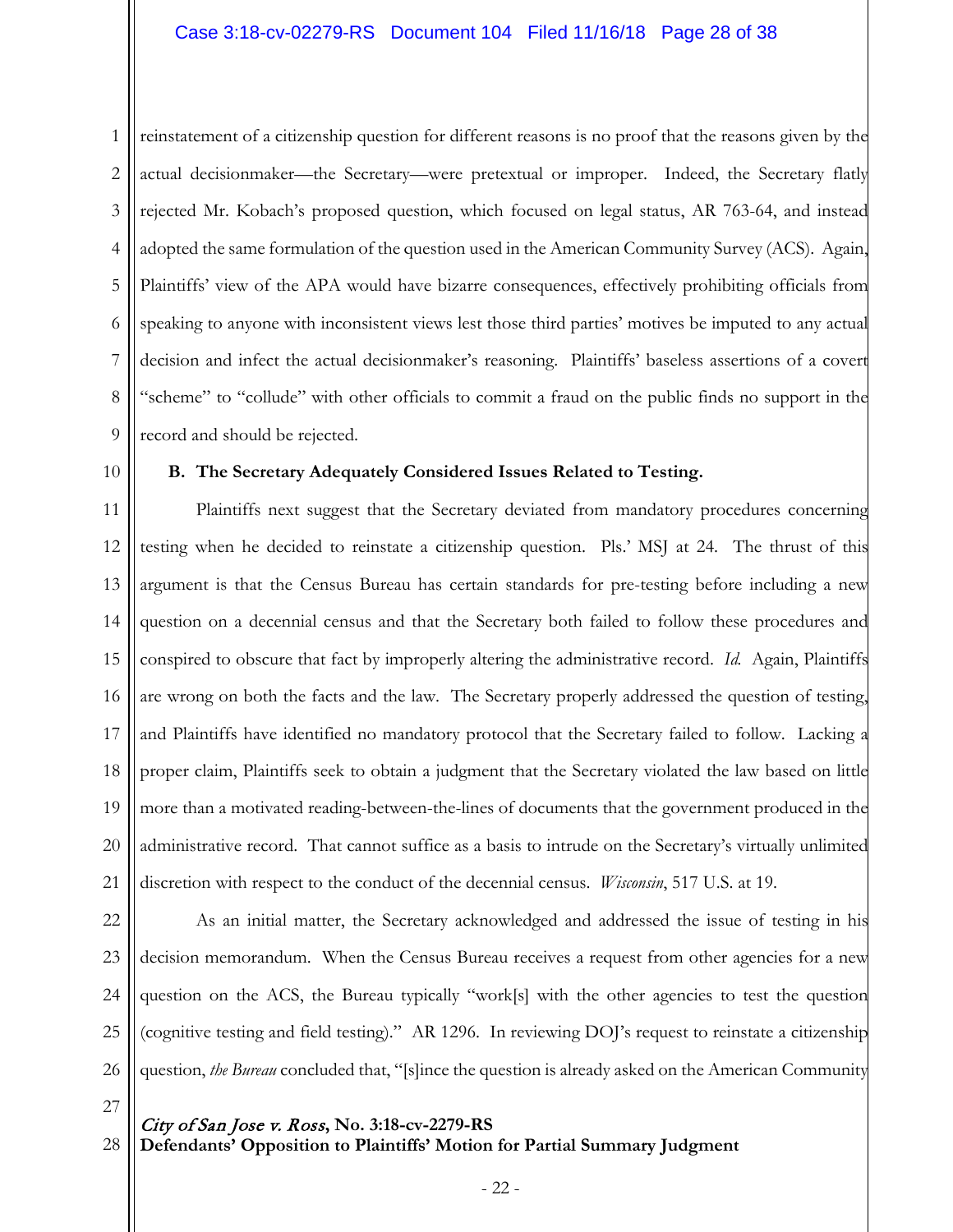1 2 3 4 5 6 7 8 9 10 11 12 13 14 15 Survey, [it] would accept the cognitive research and questionnaire testing from the ACS instead of independently retesting the citizenship question." *Id.* 1279. In short, the question already had been thoroughly vetted through its regular inclusion, in the exact same wording, on the ACS. In his memorandum, the Secretary thus reasonably concluded that "the citizenship question has already undergone the cognitive research and questionnaire testing required for new questions." *Id.* 1319. Plaintiffs are incorrect to suggest that the Secretary deviated from standard Census Bureau practice, as confirmed by the Census Bureau itself. Plaintiffs also baselessly suggest that the Secretary "distorted" the record by improperly altering a description of the Bureau's process included in the Bureau's response to questions from the Department of Commerce. Pls.' MSJ at 25 (citing AR 1296). The relevant response—to Question 31—explains that "no new questions ha[d] been added to the Decennial Census (for nearly 20 years)" and the Bureau accordingly "did not fee[l] bound by past precedent." AR 1296. This description is accurate—Plaintiffs have not suggested otherwise—and Plaintiffs yet again cite nothing to support their sensational insinuations of government malfeasance. Further, documentation in the record shows that the change in language for the answer to Question 31 was approved for inclusion by Census Bureau leadership. AR 13023.

16 17 18 19 20 21 22 23 24 25 26 Regardless, Plaintiffs' efforts to enforce internal agency guidance through an APA action are misguided. The gravamen of Plaintiffs' claims of procedural irregularity is that the Secretary deviated from the Census Bureau's Statistical Quality Standards when he directed the Bureau to reinstate a citizenship question on the 2020 census without conducting additional testing. Pls.' MSJ at 24-25 (citing U.S. Census Bureau, Statistical Quality Standards (July 2013), https://www. census.gov/ content/dam/Census/about/about-the-bureau/policies\_and\_notices/quality/statistical-qualitystandards/Quality\_Standards.pdf). Plaintiffs are incorrect. As the very requirement Plaintiffs cite makes clear, "[p]retesting is not required for questions that performed adequately in another survey." *Id.* at 8 (Sub-Requirement A2-3.3). And as the Census Bureau made clear to the Secretary, the proposed citizenship question had been adequately tested through its regular inclusion, with the same wording, in the ACS. AR 1279, 1319.

27

28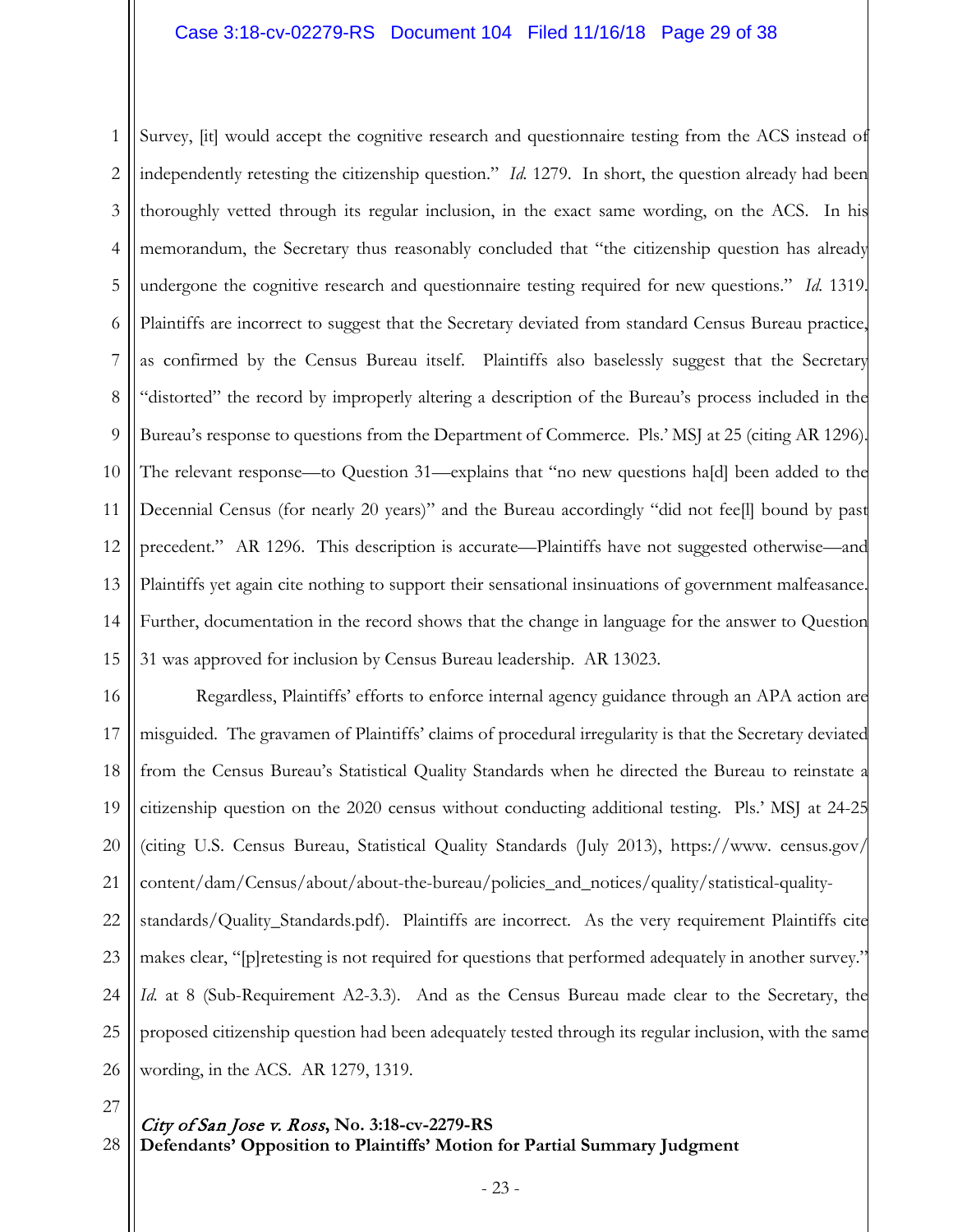# Case 3:18-cv-02279-RS Document 104 Filed 11/16/18 Page 30 of 38

1 2 3 4 5 6 7 8 9 10 11 12 13 14 15 16 17 18 In any event, the Statistical Quality Standards, while a vital means of ensuring consistency within the Census Bureau's program areas, do not create judicially enforceable rights in third parties. Because these standards are guidance, not duly promulgated rules issued through notice and comment procedures, they lack the force of law and cannot be enforced against the government. *See, e.g.*, *Schweiker v. Hansen*, 450 U.S. 785, 789 (1981) (*per curiam*) (concluding that agency failed to follow its own manual but that manual had "no legal force" and "d[id] not bind the [agency]"); *Go v. Holder*, 744 F.3d 604, 613 (9th Cir. 2014) (Wallace, J., concurring specially); *McMaster v. United States*, 731 F.3d 881, 888-89 (9th Cir. 2013); *W. Radio Servs. Co. v., Espy*, 79 F.3d 896, 900 (9th Cir. 1996). Creating judicially enforceable rights in widely used internal manuals—particularly those as detailed as the Statistical Quality Standards—would put the government at peril of injunction from every minor deviation. *See Schweiker*, 450 U.S. at 789-90. Accordingly, Plaintiffs cannot bring an APA claim for noncompliance with internal standards under 5 U.S.C. § 706(2)(A). Indeed, the Ninth Circuit has declined to enforce a manual that was "an internal agency guide" and therefore "not entitled to the force and effect of law against the government." *United States v. Fifty-Three Eclectus Parrots*, 685 F.2d 1131, 1136 (9th Cir. 1982); *see also, e.g.*, *Moore v. Apfel*, 216 F.3d 864, 869 (9th Cir. 2000) (concluding that the court "will not review allegations of noncompliance with [a] manual"). Against the weight of clear authority from the Ninth Circuit, Plaintiffs muster only one dubious decision from an out-of-circuit district court. *See* Pls.' MSJ at 25 (citing *De Loss v. Dep't of Hous. & Urban Dev.*, 714 F. Supp. 1522, 1534 (S.D. Iowa 1988)).

19 20 21 22 23 24 25 26 Lastly, Plaintiffs argue that reinstating the citizenship question without testing will have "unpredictable adverse consequences." Pls.' MSJ at 25-26. This argument is again rooted in the faulty premise that the Secretary did not adequately consider the issue of testing, but in any event, Plaintiffs further complain that the Secretary failed to consider that "the context and form" of the question determines whether additional testing is necessary. *Id.* at 26. As an initial matter, Plaintiffs implicitly seem to agree that there already has been ample testing of a citizenship question through its regular inclusion in different forms on the census and the ACS. Plaintiffs oddly quarrel with any reliance on comparisons to, for example, the 1820 census because the question was not an exact match, but have

27

28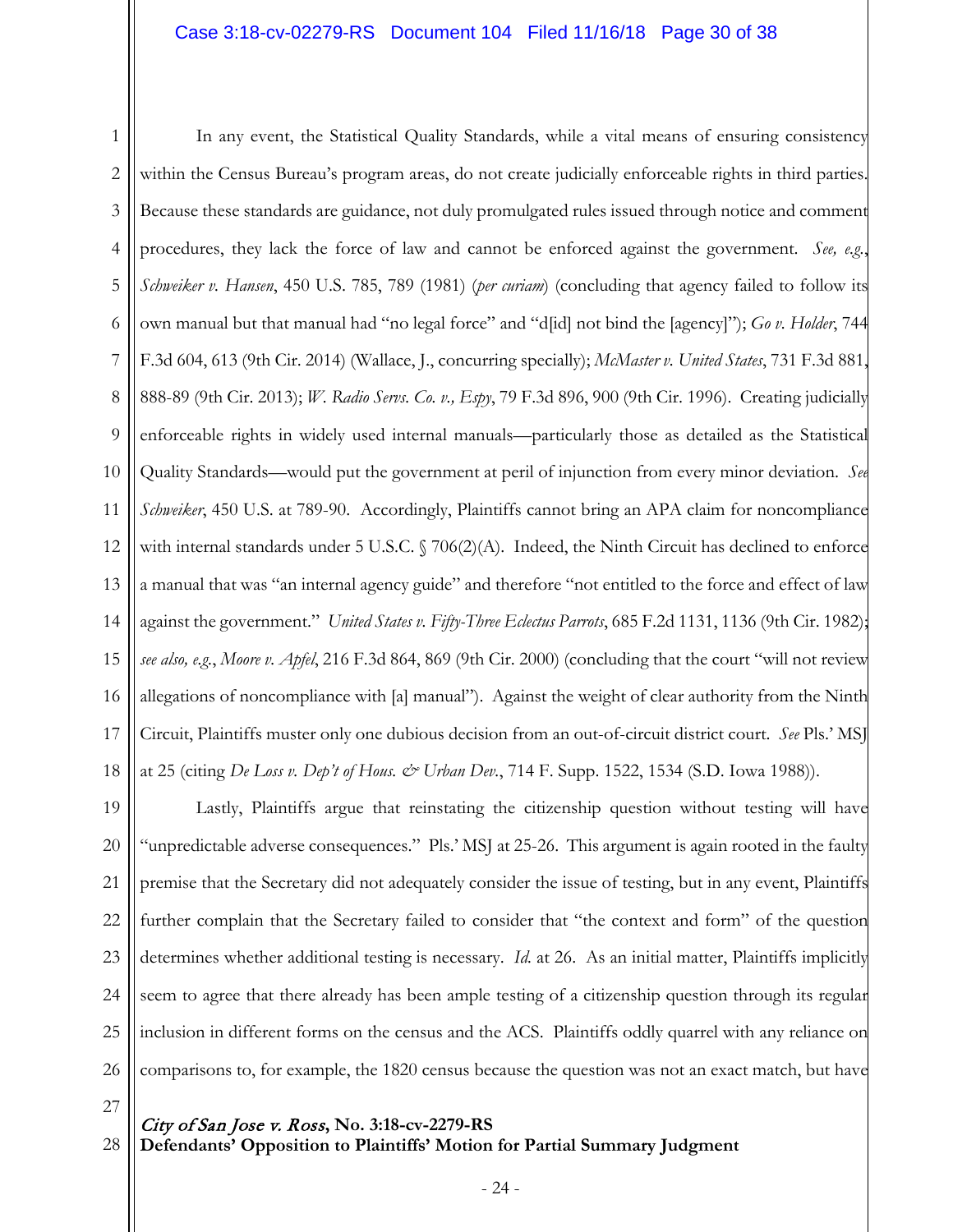1 2 3 4 5 6 7 8 nothing to say about the far more recent 1950 census. *Id.* Nor do they grapple with the fact that the wording of the question on the ACS is exactly the same, instead discounting the Bureau's voluminous testing of the question through the ACS because, on that survey, the citizenship question follows a question about birthplaces that "contextualizes" it. *See id.* For Plaintiffs, only a test of the question in the exact same form on the exact same survey will suffice; anything else is illegal. That obviously cannot be the case. The Secretary is permitted to defer to the expertise of the Bureau on what testing is adequate, and the Bureau concluded that "independently retesting the citizenship question" was not necessary. AR 1279. The Court may appropriately do the same.

10

11

12

13

14

15

16

17

18

19

20

21

22

23

24

9

# **C. The Secretary's Explanation for His Decision Drew a Rational Connection to the Facts Found through the Decisionmaking Process.**

Nor was Secretary Ross's decision "counter to the evidence before the agency." *State Farm*, 463 U.S. at 43.<sup>[10](#page-30-0)</sup> Secretary Ross did consider the analysis of the Census Bureau in making his decision. AR 1313. Secretary Ross explicitly considered concerns that reinstating a citizenship question "would negatively affect the response rate for non-citizens." AR 1315. But, as stated in his decision memo, "neither the Census Bureau nor the concerned stakeholders could document that the response rate would in fact decline materially," and he has discussed the matter—including with the former Census Bureau director, but "no empirical data existed on the impact of a citizenship question on responses." AR 1315. Plaintiffs appear to criticize Secretary Ross for insufficiently considering findings taken *from the ACS* about the possible effect of a citizenship question on response rates and break-off rates, Pls.' MSJ at 27. This argument is disingenuous, given that Plaintiffs previously argued that the ACS was not comparable to the decennial census for purposes of testing the citizenship question. In any event, Plaintiffs' argument rests on a false premise because Secretary Ross did in fact address the findings from the ACS, concluding that "comparative analysis [between the decennial census and ACS] was challenging, as response rates generally vary between decennial census and other census sample surveys." AR 1315. In light of the findings from the ACS and other sources, Secretary Ross

25 26

<span id="page-30-0"></span>27

City of San Jose v. Ross**, No. 3:18-cv-2279-RS**

**Defendants' Opposition to Plaintiffs' Motion for Partial Summary Judgment** 28

Plaintiffs also cite the standard applicable when an agency changes its policy, which is inapplicable here because the agency did not reverse course. Pls.' MSJ at 27.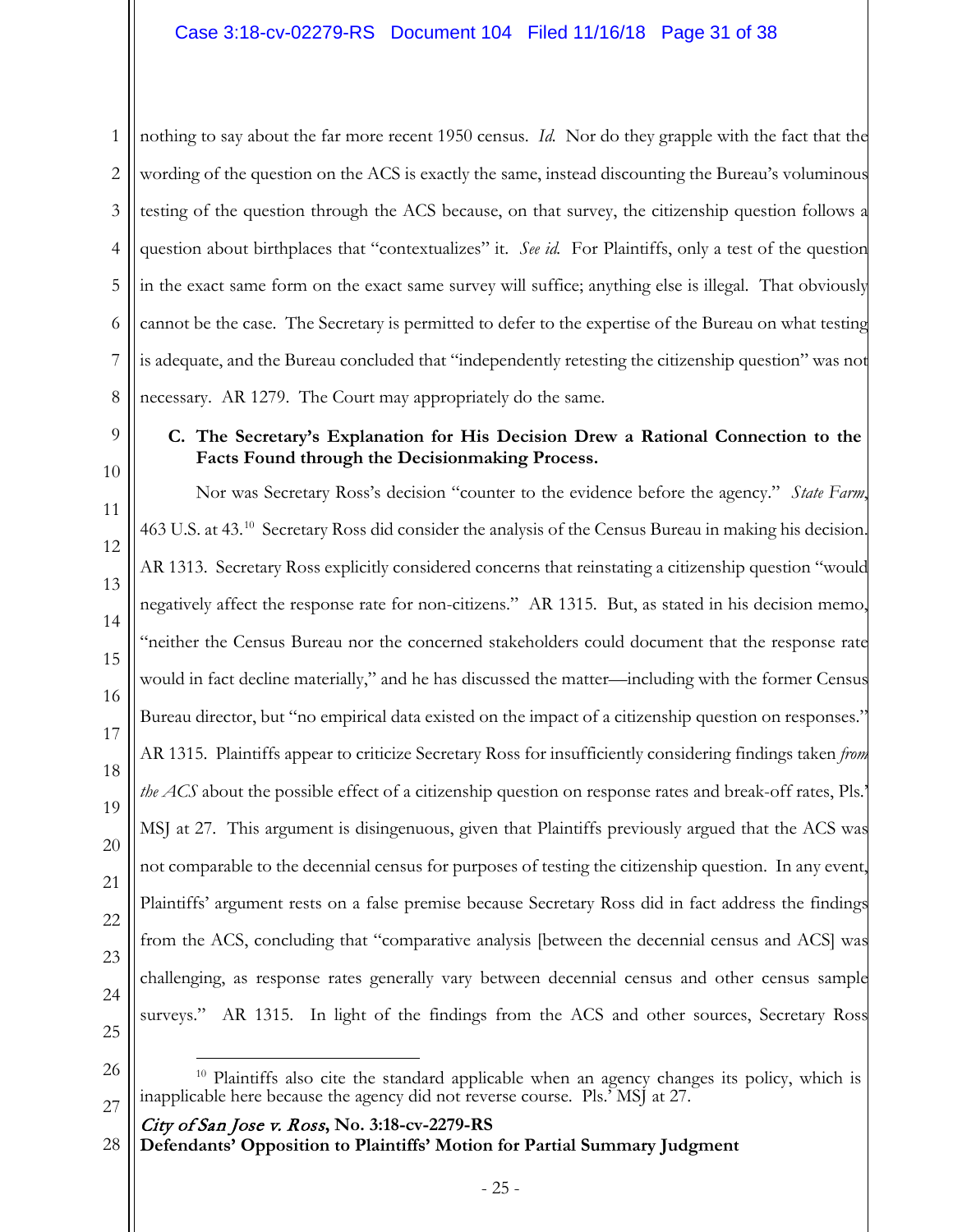### Case 3:18-cv-02279-RS Document 104 Filed 11/16/18 Page 32 of 38

1 2 3 acknowledged that "there is widespread belief among many parties that adding a citizenship question could reduce response rates, [but] the Census Bureau's analysis did not provide definitive, empirical support for that belief." AR 1316.

4 5 6 7 8 9 10 11 12 13 Plaintiffs also claim that Secretary Ross misused the concept of the "burden" associated with reinstating a citizenship topic, which, according to Plaintiffs, includes the "direct time costs of responding" and the "indirect costs arising from nonresponse." Pls.' MSJ at 27. In addressing concerns that some households may be afraid to respond to a citizenship question, Secretary Ross noted that there would be "no additional imposition" on those who are citizens. AR 1317. Secretary Ross clearly recognizes, in that sentence and others, that there may be a burden caused by nonresponse (such as that some households may not respond, impacting the self-response rate). In addition, Secretary Ross also considered the inherent burden in viewing a question, explicitly considering the concern that "recipients are generally less likely to respond to a survey that contained more questions than one that contained fewer." AR 1318.

14 15 16 17 18 19 20 21 22 23 24 25 26 Plaintiffs also criticize Secretary Ross's choice of Option D (reinstating the citizenship question and also linking administrative records), on the grounds that he failed to appreciate the strength of available data from administrative records and failed to appreciate the risks of inaccurate data. Plaintiffs are wrong on both counts. Secretary Ross chose Option D, which uses both the citizenship question on the decennial census, *and* administrative records, for precisely those reasons. Plaintiffs do not dispute that there are drawbacks to using administrative records, as Secretary Ross recognized, including that "the Bureau does not yet have a complete administrative records data set for the entire population" and about 25 million voting age people lacked credible administrative data. AR 1316. Secretary Ross noted that Option D would allow the Census Bureau to "compare the decennial census responses with administrative records" in order to establish the most accurate data. AR 1317. Option D would also "give] each respondent the opportunity to provide an answer" to the citizenship question, potentially reducing the amount of imputation that the Census Bureau would be required to do relative to an option using only administrative data. AR 1317. Secretary Ross did

27

28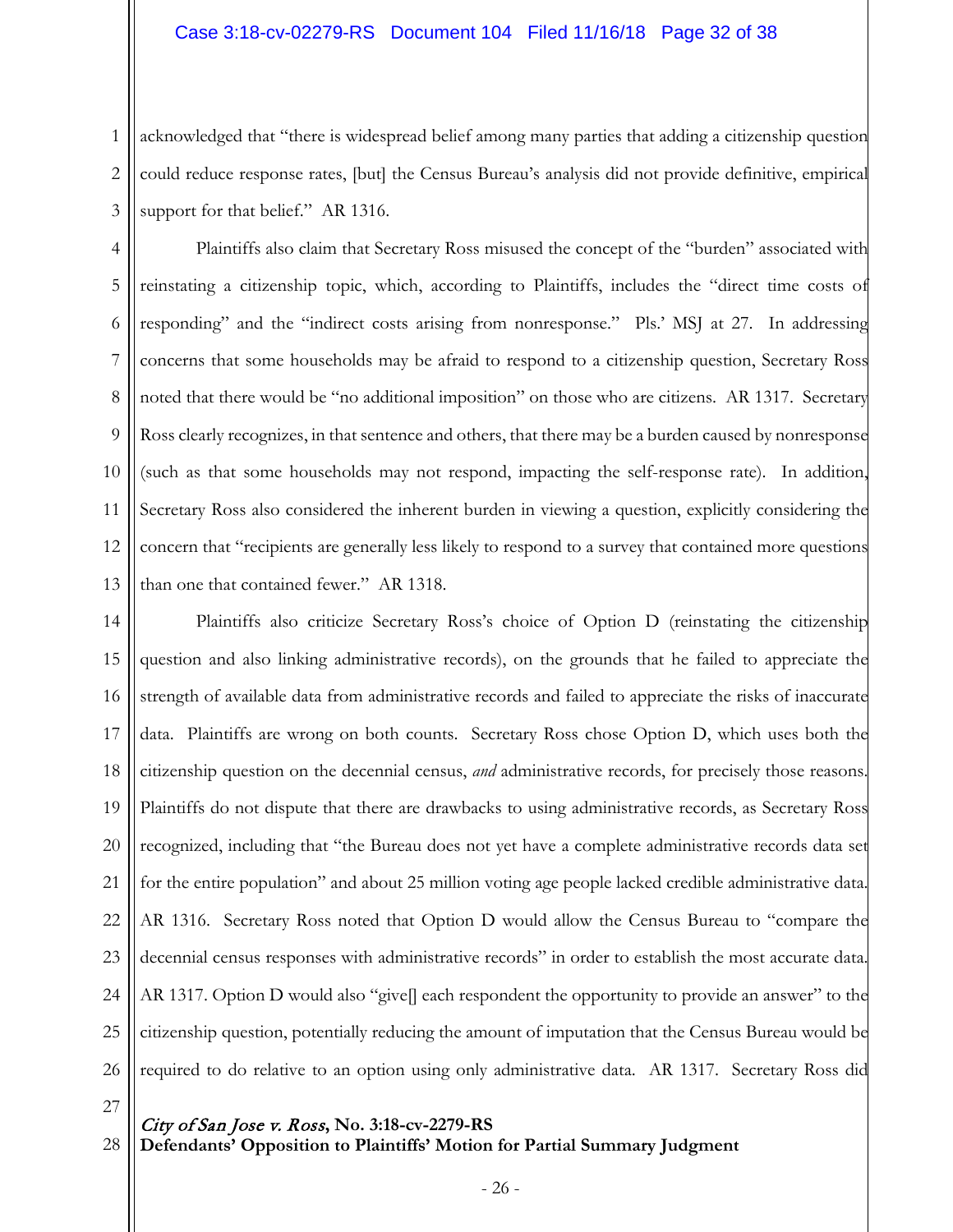# Case 3:18-cv-02279-RS Document 104 Filed 11/16/18 Page 33 of 38

1 2 3 4 5 recognize that some of those answers might be inaccurate, which is why he stated that the Census Bureau would compare the response with administrative records, where available. To the extent that combining both into Option D might increase the cost of implementing the census above using either option alone, that is a weighing within Secretary Ross's "virtually unlimited discretion" in conducting the census. *Wisconsin*, 517 at 19.

6 7 8 9 10 11 12 13 Plaintiffs, in this section, seek to argue not that Secretary Ross did not consider the appropriate and relevant evidence but that, faced with those concerns, he did not decide the issue in the way that they would have preferred. However, an agency action is not arbitrary and capricious because plaintiffs—or even a judge—disagrees with the decision on the merits. Instead, as long as the agency's "path may reasonably be discerned," the action should be upheld. *Encino Motorcars*, 136 S. Ct. at 2125 (citation omitted). Here, Secretary Ross has clearly considered the important issues, including those issued flagged here by plaintiffs, and provided a rational explanation for his decision. *State Farm*, 463 U.S. at 43. Nothing more is required.

14 15 16 17 18 19 20 21 22 23 24 25 26 Lastly, Plaintiffs argue that the Secretary's decision was arbitrary and capricious because DOJ's request to reinstate a citizenship question in order to obtain block-level CVAP data for purposes of enforcing the VRA was "flawed and incredible." Pls.' MSJ at 29. But the reasonableness of the Gary Letter is not before the Court. The case law in this Circuit is clear: in a challenge to one agency's action, a court does not review the lawfulness of another agency's decision. *See, e.g.*, *Aluminum Co. of Am. v. Adm'r, Bonneville Power Admin.*, 175 F.3d 1156, 1160 (9th Cir. 1999); *Pyramid Lake Paiute Tribe of Indians v. Dep't of the Navy*, 898 F. 2d 1410, 1415 (9th Cir. 1990). When reviewing an agency's decision to rely on the views of another agency, "the critical question is whether the action agency's reliance was arbitrary and capricious." *City of Tacoma v. FERC*, 460 F.3d 53, 75 (D.C. Cir. 2006). And in that regard, "an action agency need not undertake a separate, independent analysis in the absence of new information not considered by the [other] agency." *Aluminum Co. of Am.*, 175 F.3d at 1161 (citing *Stop H-3 Ass'n v. Dole*, 740 F.2d 1442, 1460 (9th Cir. 1984)). As indicated by the authority cited by Plaintiffs, an agency's reliance on another agency's report is arbitrary and capricious only when the underlying

27

28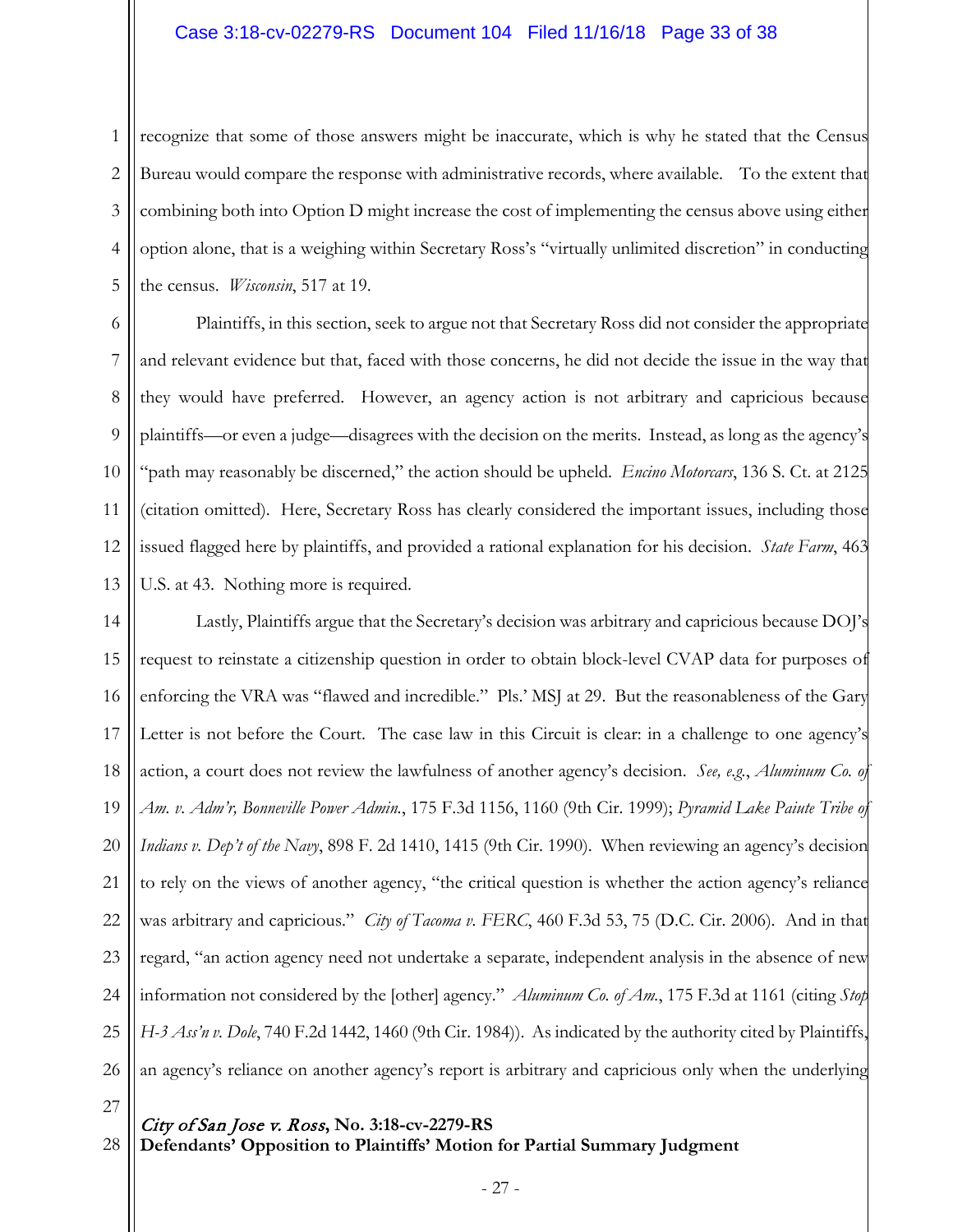1 2 3 report is "facially-flawed." *Ergon-W. Va., Inc. v. EPA*, 896 F.3d 600, 610 (4th Cir. 2018); *see generally id.*  (analyzing whether purported flaws in the underlying report were "apparent on the face" of the report).

4 5 6 7 8 9 10 11 12 13 14 15 16 17 18 19 20 21 22 23 24 25 26 Plaintiffs first seek to challenge the Gary Letter because, as addressed above, DOJ had previously requested a topic about LGBT populations on the ACS—which, of course, casts no aspersions on DOJ's need for CVAP data from the decennial census. Nor do Plaintiff seriously contest the merits of the Gary Letter—it is undisputed that DOJ has a need for CVAP data in order to enforce Section 2 of the Voting Rights Act. Plaintiffs also appear to complain that the Gary Letter requests block-level CVAP data but insufficiently explains why that data should come through a question on the decennial census. Based on DOJ's experience after the 2010 redistricting cyclewhich was the first with CVAP data provided only from the ACS rather than from the long-form census—ACS data was not ideal because (1) it is in a separate data set than the total population data from the census, (2) ACS data does not align in time with the census, because the ACS data is offered in rolling one-, three-, or five-year estimates, (3) ACS estimates are reported with a confidence interval, and have an increasing margin of error at small geographic areas, and (4) ACS data is not provided at the block level. AR 664-65. And, of course, while Secretary Ross properly deferred to DOJ as to its need for the information, he did not blindly defer to DOJ's preference of mode, as evidenced by Secretary Ross's exploration of four different options for providing such data to DOJ (of which only one, Option B, was to simply add a citizenship question to the decennial census). After considering these options, and their benefits, Secretary Ross reasonably concluded that the combination of a question on the decennial census and administrative records was the best way to move forward. Although Secretary Ross recognized that there may be a negative impact on self-response rates, he was within his authority to weigh that concern against the other important and incommensurable concerns, including the need for complete and accurate data and the legal duty of individuals to respond to the census, and conclude that "the citizenship data provided to DOJ will be more accurate with the question than without it, which is of greater importance than any adverse effect that may

27

28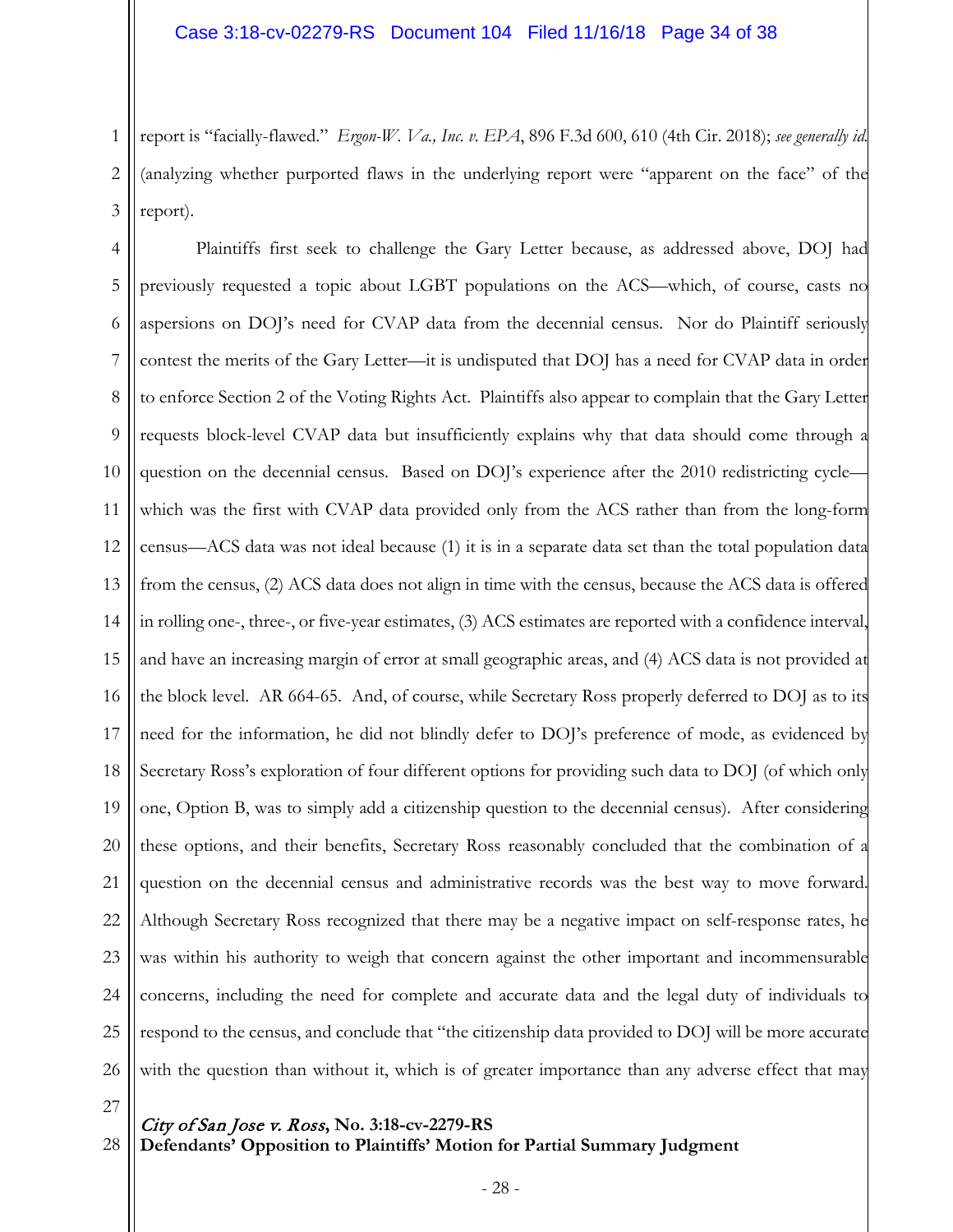1 2 3 4 result from people violating their legal duty to respond." AR 1319. When the agency has "engaged in reasoned decisionmaking" by "weigh[ing] competing views" and explaining the reasons for its choice, it satisfies the requirements of arbitrary and capricious review. *FERC v. Elec. Power Supply Ass'n*, 136 S. Ct. at 784.

5

# **IV. If Any Relief Is Appropriate, Remand to the Agency Is the Appropriate Remedy.**

6 7 8 9 10 11 12 13 14 15 16 17 In the event that this Court concludes that Plaintiffs' claims have merit, which they do not, the appropriate remedy would be remand to the Department of Commerce. As Plaintiffs acknowledge, "[t]ypically, when an agency violates the Administrative Procedure Act, the appropriate response is to 'vacate the agency's action and remand to the agency to act in compliance with its statutory obligations." *Nw. Envtl. Advocates v. EPA*, No. C 03-05760 SI, 2006 WL 2669042, at \*7 (N.D. Cal. Sept. 18, 2006), *aff'd* 537 F.3d 1006 (9th Cir. 2008) (quoting *Defs. of Wildlife v. EPA*, 420 F.3d 947, 978 (9th Cir. 2005)). In particular, remand without vacatur would be appropriate here because, when "equity demands, the regulation can be left in place while the agency follows the necessary procedures." *Idaho Farm Bureau Fed'n v. Babbitt*, 58 F.3d 1392, 1405 (9th Cir. 1995). Here, the Census Bureau is diligently at work preparing for the 2020 census, and remand without vacatur would permit them to continue doing so while the agency remedies any procedural error and reconsiders whether to reinstate a citizenship question.

18 19 20 21 22 23 24 25 26 Plaintiffs attempt to argue that remand would be inappropriate here, misleadingly citing a fiftyyear old case. Pls.' MSJ at 29 (quoting *Mulry v. Driver*, 366 F.2d 544, 550 (9th Cir. 1966)). *Mulry*, however, says nothing about the remand of agency action *to the agency under the APA*. In *Mulry*, the Ninth Circuit considered whether or not jurisdiction existed for the courts to hear a challenge to agency action. 366 F.2d at 547. The Ninth Circuit decided not to reach the jurisdictional question, because, based on a peek at the merits, the agency's decision was so well-founded that district court review was unnecessary. *See id.* at 550 ("Now, if we were to remand this case with directions to entertain the application for review of the Administrator's action in adopting this regulation, there is only one thing which *the district court could decide* and that would be that in adopting this regulation there

27

28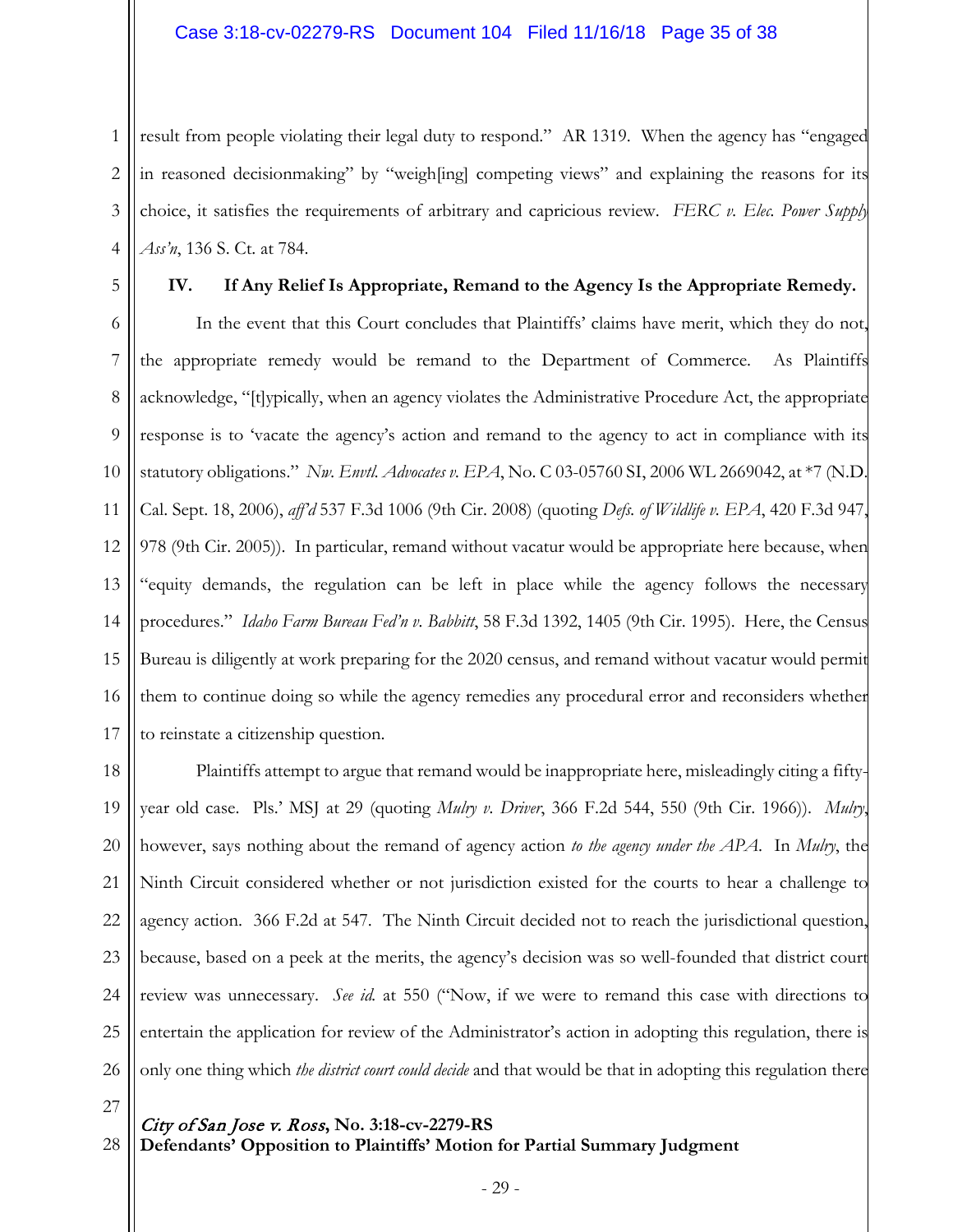1 2 3 4 5 6 7 8 9 was a rational basis for the conclusions of the Administrator and warrant in the record for his judgment. Under no conceivable circumstance could the district court on such a remand be justified, no matter how much the court disagreed with the Administrator, in setting aside or nullifying the Administrator's policy decision. Accordingly, we find no occasion for remanding the cause [to the district court] with directions to review the Administrator's action in prescribing this regulation. For this reason, though it differs from that assigned by the district court, the action must be dismissed."). Plaintiffs therefore have no support for their position that remand would be inappropriate (nor do they present an alternative, other than for this Court to sign the agency's name to a policy of the Court's devising).

10 11 12 13 14 15 16 Although Plaintiffs' concern about the timing of remand is commendable, the agency is best placed to consider the limited time available prior to the 2020 decennial census in deciding how to proceed. (And, as the voluminous record in this case demonstrates, the agency has already produced significant materials analyzing the reinstatement of a citizenship question, and remand should therefore proceed efficiently.) Nor would it be appropriate to disqualify Secretary Ross from participation on remand, as, for the reasons discussed above, Plaintiffs have not shown that his mind is inalterably closed, much less all other Commerce officials.

# **CONCLUSION**

For the foregoing reasons, Plaintiffs' motion for summary judgment should be denied.

City of San Jose v. Ross**, No. 3:18-cv-2279-RS Defendants' Opposition to Plaintiffs' Motion for Partial Summary Judgment** 19 20 21 22 23 24 25 26 27 28 Date: November 16, 2018 Respectfully submitted, JOSEPH H. HUNT Assistant Attorney General BRETT A. SHUMATE Deputy Assistant Attorney General JOHN R. GRIFFITHS Director, Federal Programs Branch CARLOTTA P. WELLS Assistant Director

17

18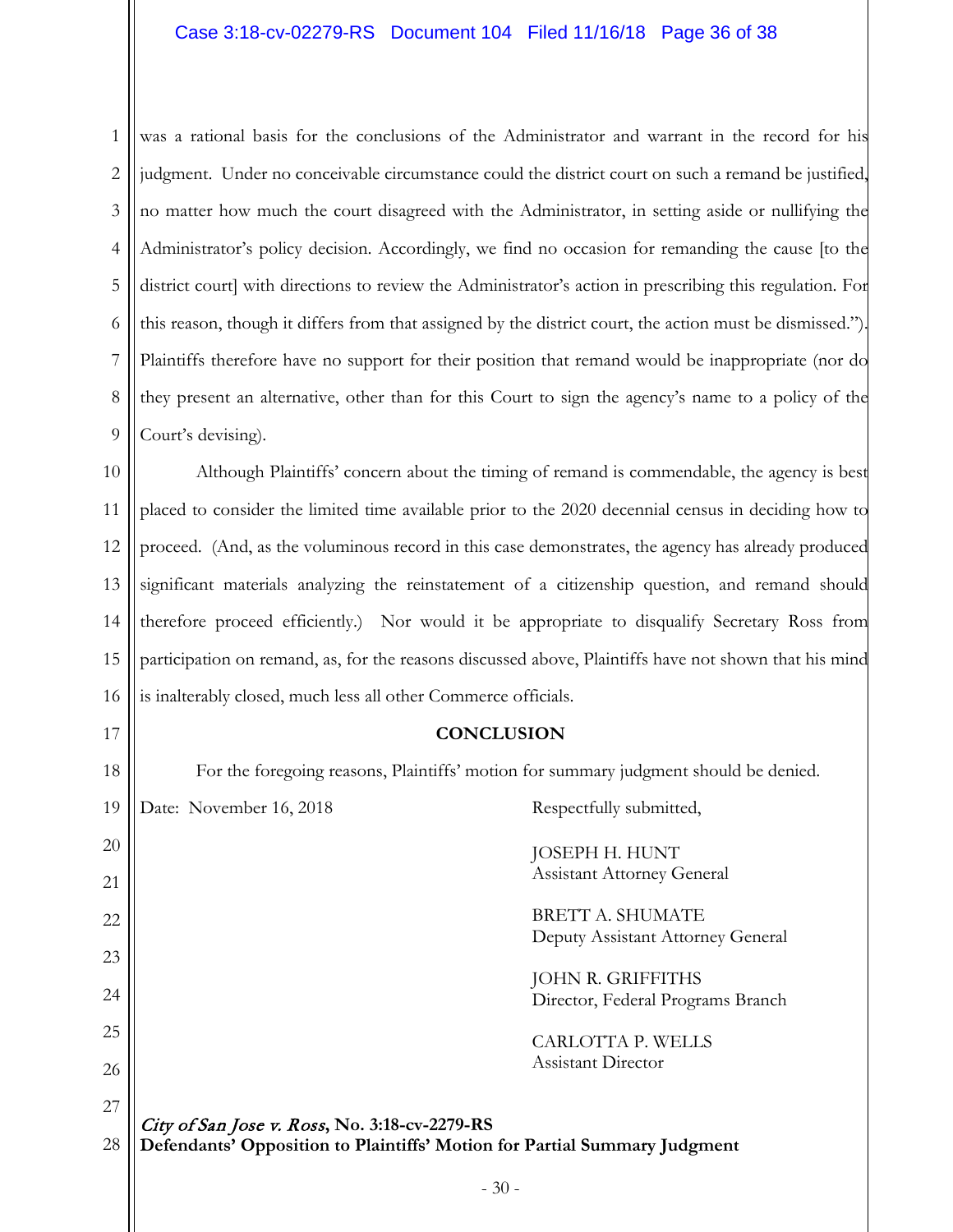City of San Jose v. Ross**, No. 3:18-cv-2279-RS Defendants' Opposition to Plaintiffs' Motion for Partial Summary Judgment** - 31 -  */s/ Kate Bailey* KATE BAILEY STEPHEN EHRLICH CAROL FEDERIGHI Trial Attorneys United States Department of Justice Civil Division, Federal Programs Branch 20 Massachusetts Ave., NW Washington, DC 20530 Tel.: (202) 514-9239 Fax: (202) 616-8470 Email: kate.bailey@usdoj.gov *Attorneys for Defendants*